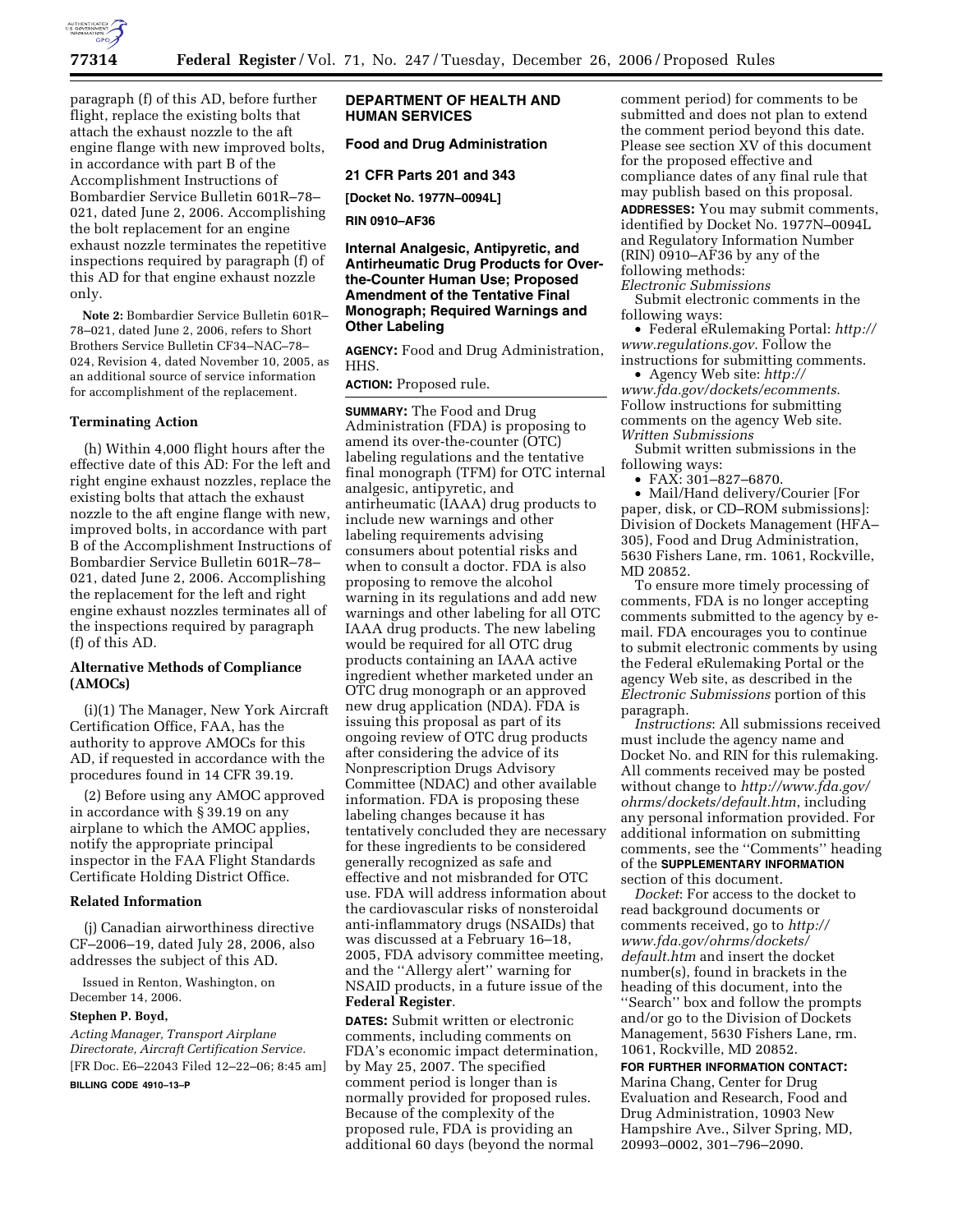## **SUPPLEMENTARY INFORMATION:**

# **Table of Contents**

- I. Introduction
- II. Background
	- A. Development of OTC IAAA Drug Product Warnings
	- B. Completion of the OTC IAAA Drug Products Final Monograph (FM)
- III. NDAC Meeting
- A. Data and Information Reviewed
- B. Acetaminophen
- C. Aspirin and Other NSAIDs
- IV. Additional Data and Information
- FDA Reviewed
	- A. Pre-existing Liver Disease as a Risk Factor for Acetaminophen Hepatotoxicity
	- B. Updated Literature about Acetaminophen Toxicity
	- C. Aspirin and Other NSAIDs
- V. FDA's Tentative Conclusions
	- A. Acetaminophen
- B. Aspirin and Other NSAIDs
- VI. FDA's Proposal
	- A. Alcohol Warning
	- B. Acetaminophen
	- C. Aspirin and other NSAIDs
	- D. Requirements to Supplement
	- Approved Applications
	- E. Regulatory Action
	- F. Conforming Changes to the OTC IAAA TFM
- VII. Additional Issues for Consideration
	- A. Safe and Effective Daily Acetaminophen Dose
	- B. Daily Dose Recommendations for Alcohol Abusers
	- C. Combinations With Methionine or Acetylcysteine
	- D. Package Size and Configuration Limitations
	- E. Label Warning for Individuals With Human Immunodeficiency Virus (HIV)
	- F. Drug Interactions Between Acetaminophen and Warfarin
- VIII. Legal Authority
- A. Statement About Warnings
- B. Marketing Conditions
- IX. Voluntary Implementation
- X. Analysis of Impacts
	- A. Need for the Rule
	- B. Impact of the Rule
	- C. Impact on Affected Sectors
	- D. Alternatives
	- E. Benefits
- XI. Paperwork Reduction Act of 1995
- XII. Environmental Impact
- XIII. Federalism
- XIV. Request for Comments
- XV. Proposed Effective and Compliance
- Dates
- XVI. References

# **I. Introduction**

FDA is proposing to: (1) Amend the TFM for OTC IAAA drug products, (2) remove the alcohol warning, and (3) add new warnings and other labeling for all OTC IAAA drug products. The proposed warnings and other labeling requirements will advise consumers of potential risks and when to consult a doctor. More specifically, FDA is proposing the following changes to the labeling:

• Requiring a new liver warning for products that contain acetaminophen.

• Requiring a new stomach bleeding warning for products that contain an NSAID (e.g., aspirin or ibuprofen).

• Removing the alcohol warning currently required for all OTC IAAA drug products in § 201.322 (21 CFR 201.322) and incorporating an alcohol warning in the new liver warning for acetaminophen and the new stomach bleeding warning for NSAIDs.

• Requiring that the ingredient acetaminophen be prominently identified on the product's principal display panel (PDP) of the immediate container and the outer carton, if applicable.

• Requiring that the name of the NSAID ingredient followed by the term ''NSAID'' be prominently identified on the product's PDP of the immediate container and the outer carton, if applicable.

This new labeling would be required for all OTC drug products containing an IAAA active ingredient, whether marketed under an OTC drug monograph or an approved NDA. FDA bases this proposal on its reviews of the medical literature, data provided to FDA, and recommendations made by NDAC. FDA has tentatively concluded that new labeling for OTC IAAA drug products is necessary for the safe and effective use of these products by consumers.

### **II. Background**

FDA believes that acetaminophen and NSAIDs, when labeled appropriately and used as directed, are safe and effective OTC drug products that benefit tens of millions of consumers every year. FDA believes that these products should continue to be accessible to consumers in the OTC setting.

• Internal analgesics have long been very effective OTC drug products for the intermittent treatment of minor aches and pains and fever.

• At their recommended OTC doses, these products are only rarely associated with serious adverse events relative to the number of consumers who use these products.

# **A. Development of OTC IAAA Drug Product Warnings**

The development of a monograph for OTC IAAA drug products began in 1977

with publication of an expert panel report and continued in 1988 with publication of the TFM. The development of labeling for OTC IAAA drug products is recorded in the following documents.

1. Warnings for Aspirin and Acetaminophen

In the **Federal Register** of July 8, 1977 (42 FR 35346), FDA published the report of the Advisory Review Panel on OTC Internal Analgesic, Antipyretic, and Antirheumatic Drug Products (the IAAA Panel) for OTC IAAA active ingredients: Acetaminophen, aspirin, carbaspirin calcium, choline salicylate, magnesium salicylate, and sodium salicylate. The recommendations included labeling and warnings for:

• *Aspirin*: "Caution: Do not take this product if you have stomach distress, ulcers or bleeding problems except under the advice and supervision of a physician'' (42 FR 35346 at 35387), and

• *Acetaminophen*: ''Do not exceed recommended dosage because severe liver damage may occur'' (42 FR 35346 at 35415).

In the **Federal Register** of November 16, 1988 (53 FR 46204), FDA published a tentative monograph with the following warnings for:

• *Aspirin*: ''Do not take this product if you have stomach problems (such as heartburn, upset stomach, or stomach pain) that persist or recur, or if you have ulcers or bleeding problems, unless directed by a doctor'' (53 FR 46204 at 46256), and

• *Acetaminophen*: ''Prompt medical attention is critical for adults as well as for children even if you do not notice any signs or symptoms.'' This warning follows the general overdose warnings in 21 CFR 330.1(g) (53 FR 46204 at 46213).

2. Warnings in the Professional Labeling for Aspirin

In the **Federal Register** of October 23, 1998 (63 FR 56802), FDA published labeling for health professionals (not available in OTC drug product labeling) that provided for cardiovascular and rheumatologic indications. The labeling listed adverse reactions reported in the literature, e.g., hypotension (low blood pressure); tachycardia (rapid heart rate); dizziness; headache; dyspepsia (indigestion); bleeding, ulceration, and perforation of the gastrointestinal (GI) tract; nausea; and vomiting. FDA determined that consumers were not able to determine when they needed to take aspirin to prevent cardiovascular events, such as stroke, myocardial infarction (damage to the heart muscle), or other conditions. FDA did not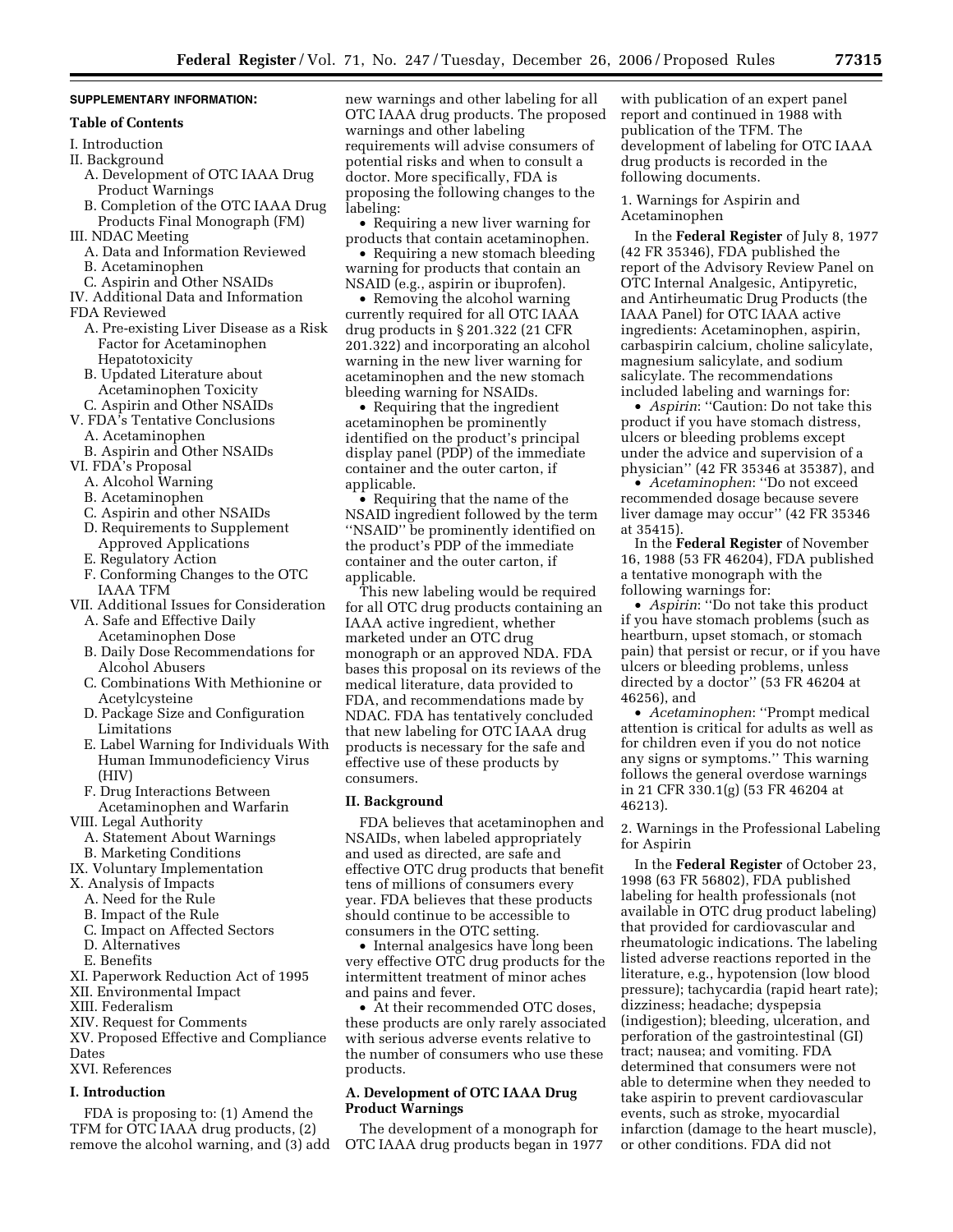consider it possible to provide adequate directions and warnings to enable the layperson to make a reasonable selfdiagnosis of these cardiovascular and rheumatologic conditions.

3. Alcohol Warnings for Acetaminophen and NSAIDs

In the **Federal Register** of October 23, 1998 (63 FR 56789), FDA published a final regulation stating that any OTC drug product, labeled for adult use, containing acetaminophen, aspirin, carbaspirin calcium, choline salicylate, ibuprofen, ketoprofen, magnesium salicylate, naproxen sodium, and sodium salicylate must bear an alcohol warning statement in its labeling. Section 201.322 requires the following statements:

• *For products containing acetaminophen*:

Alcohol Warning: If you consume 3 or more alcoholic drinks every day, ask your doctor whether you should take acetaminophen or other pain relievers/ fever reducers. Acetaminophen may cause liver damage.

• *For products containing aspirin, carbaspirin calcium, choline salicylate, ibuprofen, ketoprofen, magnesium salicylate, naproxen sodium, and sodium salicylate*:

Alcohol Warning: If you consume 3 or more alcoholic drinks every day, ask your doctor whether you should take (name of active ingredient) or other pain relievers/fever reducers. (Name of active ingredient) may cause stomach bleeding.

• *For products containing acetaminophen with other IAAA active ingredients*:

Alcohol Warning: If you consume 3 or more alcoholic drinks every day, ask your doctor whether you should take (insert acetaminophen and one other IAAA active ingredient—including, but not limited to aspirin, carbaspirin calcium, choline salicylate, magnesium salicylate, or sodium salicylate) or other pain relievers/fever reducers. Acetaminophen and (insert name of one other IAAA active ingredient including, but not limited to aspirin, carbaspirin calcium, choline salicylate, magnesium salicylate, or sodium salicylate) may cause liver damage and stomach bleeding.

4. Proposed Amendment to Include Ibuprofen as a Generally Recognized Safe and Effective OTC IAAA Active Ingredient

In the **Federal Register** of August 21, 2002 (67 FR 54139), FDA proposed to include ibuprofen in the monograph for OTC IAAA drug products with additional warnings:

Ask a doctor before use if you have:

• Problems or serious side effects from taking pain relievers or fever reducers

• Stomach problems that last or come back, such as heartburn, upset stomach, or pain

- Ulcers
- Bleeding problems

• High blood pressure, heart or kidney disease, are taking a diuretic, or are over 65 years of age.

FDA received several comments (Refs. 1 and 2) about the proposed warning for kidney disease and reopened the administrative record on June 4, 2003 (68 FR 33429), to allow for additional public comment. FDA continues to propose a warning about kidney disease for ibuprofen and other NSAIDs in this document. In a future issue of the **Federal Register**, we will publish our final decision about this warning and the proposed inclusion of ibuprofen in the monograph.

# *B. Completion of the OTC IAAA Drug Products FM*

In the process of completing the FM for OTC IAAA drug products, FDA reviewed a variety of data regarding the safety of acetaminophen, aspirin, and other NSAIDs. FDA continued to receive serious adverse event reports associated with the use of these products during this review. These serious adverse events included unintentional acetaminophen hepatotoxicity and NSAID-related GI bleeding and renal toxicity. Although the occurrence of these events is rare, relative to the extensive use of the products, as described in the text that follows, FDA believes that labeling changes are necessary for the safe and effective use of these products and to reduce the associated morbidity.

1. Unintentional Acetaminophen Hepatotoxicity

Acetaminophen is widely available in numerous single ingredient and combination OTC drug products, and in many prescription drug products, as a pain reliever and/or fever reducer. OTC acetaminophen drug products, as currently labeled and used, have been reported to be associated with unintentional overdose that may lead to serious hepatotoxicity (Ref. 3). The IAAA Panel discussed overdose-related hepatotoxicity (42 FR 35346 at 35413 to 35414), and FDA addressed it in the IAAA TFM (53 FR 46204 at 46213 to 46218). (See section II.A.1 of this document.)

2. Aspirin and Other NSAIDs—GI Bleeding and Renal Toxicity

Aspirin and other NSAIDs are available OTC for the treatment of minor aches and pain, for the treatment of headaches, and for fever reduction. Per aspirin's professional labeling (not part of the OTC drug product labeling), aspirin may be used to reduce the risk of serious cardiovascular events when taken on a daily basis under the direction of a physician. Aspirin is also effective in treating a variety of rheumatologic diseases under the direction of a physician. The professional labeling also includes information about the potential risk of GI bleeding and renal toxicity associated with aspirin.

OTC nonaspirin salicylates include the NSAIDs ibuprofen, naproxen sodium, and ketoprofen. The product labels for these products are not required to contain warnings about GI bleeding and renal toxicity. These ingredients are, however, also available by prescription at strengths higher than in OTC products and the prescription product labeling contains warnings about these risks.

# **III. NDAC Meeting**

At a September 19 and 20, 2002, meeting, NDAC considered products currently marketed with OTC IAAA ingredients, including acetaminophen, aspirin, carbaspirin calcium, choline salicylate, ibuprofen, ketoprofen, magnesium salicylate, naproxen sodium, and sodium salicylate. FDA expressed its belief that these products should remain available OTC given their overall effectiveness and safety, the benefit to consumers of having a pain reliever and fever reducer available OTC, and the use of these products by tens of millions of people weekly. FDA suggested that certain interventions could decrease the frequency and morbidity of these serious adverse events. NDAC members were asked to consider which additional interventions were necessary to reduce the occurrence of serious adverse events. The presentations made at the meeting, and NDAC's findings, are summarized in this document. More information about the September 2002 NDAC meeting is available on the Internet and in the Division of Dockets Management (see **ADDRESSES**).

### *A. Data and Information Reviewed*

FDA provided NDAC with the following data and information (Ref. 3):

• Applicable sections of rulemakings for OTC IAAA active ingredients.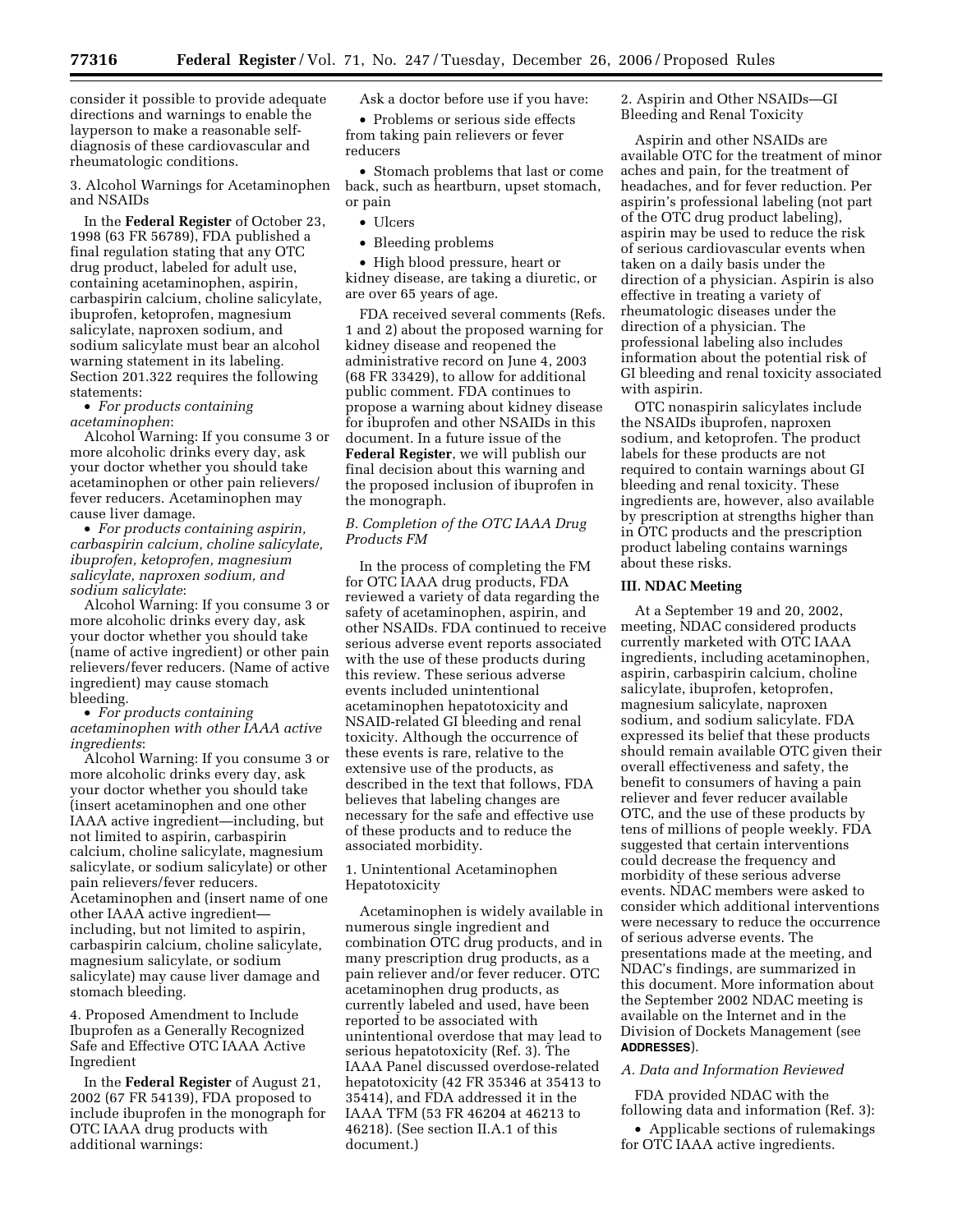• Proposed and final rules for the alcohol warning for OTC IAAA drug products.

• Final rule for professional labeling of OTC drug products containing aspirin.

• Amendment to propose inclusion of ibuprofen in the monograph for OTC IAAA drug products.

• For acetaminophen, FDA reviews of data, poisoning data in Toxic Exposure Surveillance System (TESS), exposure data from poison control centers, overdose reference articles, and an abstract describing trends in acute liver failure in the United States.

• For aspirin/NSAIDs, FDA reviews of data and articles from the medical literature.

NDAC also considered submissions and presentations from industry and individuals during the open public sessions (Refs. 4 and 5).

#### *B. Acetaminophen*

On the first day of the meeting (September 19, 2002), NDAC considered safety issues related to the use of acetaminophen, unintentional overdose, and the potential for hepatotoxicity from both OTC and prescription acetaminophen products.

### 1. Points for Discussion

FDA asked NDAC to discuss possible factors that might contribute to unintentional overdose (Ref. 3) and provided the following points for consideration:

• Acetaminophen is available to consumers in many OTC and prescription drug products (i.e., single ingredient and combinations with various other active ingredients).

• Consumers fail to identify acetaminophen as an ingredient in their OTC and prescription drug products.

• Consumers are unaware of the risks of exceeding the recommended dose of acetaminophen with a single product, or of simultaneously using multiple products containing acetaminophen.

FDA asked NDAC what additional measures could be taken to better ensure that prescribers and other people are aware of the potential risks associated with exceeding the recommended dose of prescription or OTC drug products containing acetaminophen and with using multiple products containing acetaminophen. FDA suggested the following possible measures for OTC drug products:

• Consumer education

• Changes in labeling that identify and highlight the risks

• Packaging that may enhance appropriate use

• Consumer inserts.

For prescription products, FDA suggested:

• Unit of use packaging with labeling on each blister pack

• Physician and pharmacist

- education
- Publication of information in professional journals
	- Consumer education

• FDA publications to identify and highlight the danger and risk

• Providing patient information leaflets and stickers when dispensing the prescription.

FDA also asked NDAC if there are identifiable factors that might make some individuals more susceptible to hepatic toxicity (e.g., underlying liver disease, malnutrition, drug interactions, and alcohol users). If subpopulations at increased risk of acetaminopheninduced hepatotoxicity could be identified, FDA asked NDAC what reasonable measures could be taken to decrease their risk. FDA suggested some possible measures:

• Adjustment of the maximum total daily dose or dosing interval

• Changes in labeling that identify the population and highlight the risks

• Additional research on specific subpopulations

• Consumer and physician education. FDA asked NDAC whether additional studies are needed to evaluate these issues. FDA suggested a number of subjects for potential research:

• Evaluation of the effectiveness of educational programs

• Evaluation of revised labeling

• Surveillance of serious

acetaminophen hepatotoxicity cases • Enhanced collection of information

when medication errors occur • Better understanding of consumer use of these products.

2. Presentations and Submissions to NDAC

As a lead-in to the liver toxicity discussion, Dr. William Lee, of the University of Texas Southwestern Medical Center at Dallas, presented the results of acute liver failure (ALF) studies in the United States (Ref. 6). He estimated that between 1,000 and 2,000 ALF cases occur in the United States each year and are associated with high mortality. Dr. Lee conducted a retrospective analysis of 177 cases of ALF reported in the literature between 1986 and 1998. Of these, 20 percent were attributed to acetaminophen toxicity. To study ALF prospectively, Dr. Lee also formed a study group of 25 treatment centers in 1998. Details of the group's initial 308 cases are presented in table 1. Approximately 40 percent of the cases were due to acetaminophen toxicity, which was increased when compared to the rate of acetaminophen toxicity in the cohort from Dr. Lee's retrospective analysis.

| TABLE 1.— $S$ tudy Group Series of ALF Cases (N = 308) |  |  |
|--------------------------------------------------------|--|--|
|--------------------------------------------------------|--|--|

|                                                                               | <b>ALF Etiology</b>                |                                             |                                 |                                 |           |
|-------------------------------------------------------------------------------|------------------------------------|---------------------------------------------|---------------------------------|---------------------------------|-----------|
| Case Report Data                                                              | Acetaminophen Induced<br>$(n=120)$ | Drug (Not Acetaminphen)<br>Induced $(n=40)$ | Indeterminate<br>Cause $(n=53)$ | All Other<br>Causes<br>$(n=95)$ | P value   |
| Sex (% Female)                                                                | 79                                 | 73                                          | 60                              | 72                              | $NS*$     |
| Age (years)                                                                   | 36                                 | 41                                          | 38                              | 43                              | 0.02      |
| Jaundice (days)                                                               |                                    | 12                                          | 12                              | 4                               | < 0.001   |
| Coma $(%)$                                                                    | 50                                 | 43                                          | 47                              | 47                              | <b>NS</b> |
| Alanine aminotransferase (ALT)<br>(International Units/Liter (IU/<br>$L))$ ** | 4310                               | 574                                         | 947                             | 1060                            | < 0.001   |
| <b>Bilirubin</b>                                                              | 4.3                                | 20.2                                        | 24.5                            | 12.6                            | < 0.001   |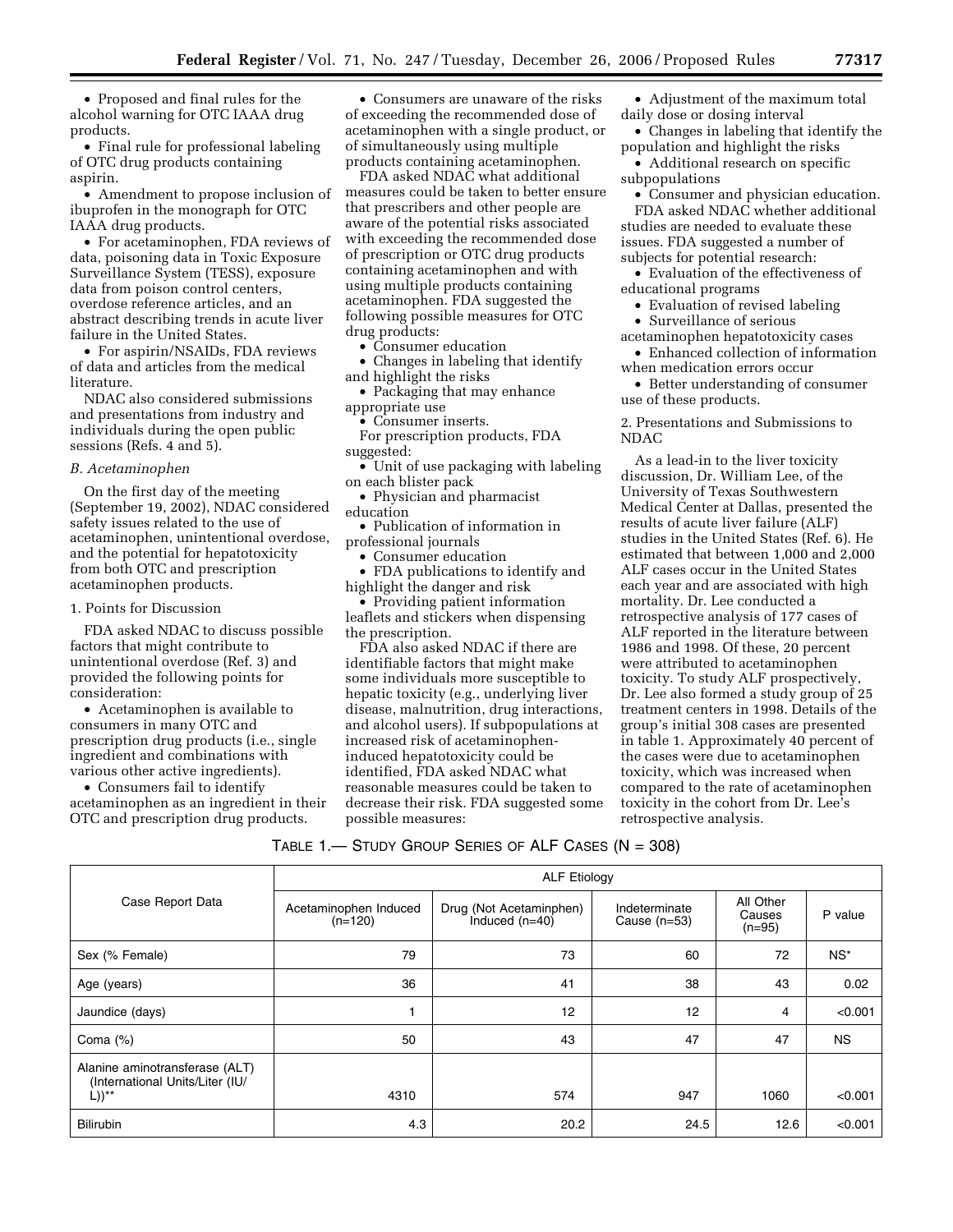|                          | <b>ALF Etiology</b>                |                                             |                                 |                                 |           |
|--------------------------|------------------------------------|---------------------------------------------|---------------------------------|---------------------------------|-----------|
| Case Report Data         | Acetaminophen Induced<br>$(n=120)$ | Drug (Not Acetaminphen)<br>Induced $(n=40)$ | Indeterminate<br>Cause $(n=53)$ | All Other<br>Causes<br>$(n=95)$ | P value   |
| Transplant (%)           | 6                                  | 53                                          | 51                              | 36                              | < 0.001   |
| Spontaneous survival (%) | 68                                 | 25                                          | 17                              | 33                              | < 0.001   |
| Overall survival (%)     | 73                                 | 70                                          | 64                              | 61                              | <b>NS</b> |

# TABLE 1.— STUDY GROUP SERIES OF ALF CASES (N = 308)—Continued

\* Not significant \*\* ALT (normal range 0–35 IU/L)

Of the 120 acetaminophen toxicity cases identified in Dr. Lee's series, 12 were omitted due to concomitant patient issues that would have confounded the analysis. The remaining 108 cases were analyzed and showed that alcohol use was reported in 57 percent of the cases and alcohol abuse was reported in 19 percent of the cases. Individuals in 38 percent of the cases were taking both narcoticacetaminophen prescription products and OTC acetaminophen products at the same time, some for as long as 2 to 3 months. In 70 percent of the cases, patients ingested more than 4 grams (g) of acetaminophen per day (recommended maximum daily dose), and 32 percent of the cases reported ingestion of more than 10 g per day.

A comparison was conducted among the 108 cases of toxicity due to

accidental (ingestion of drugs for pain relief, without suicidal intent) and suicidal (ingestion with admitted suicidal attempt) ingestion. The type of ingestion could not be determined in 5 cases, resulting in a comparison of 103 cases (table 2). More than half of the acetaminophen toxicity cases (57 percent) were accidental.

|  |  | TABLE 2.—SUICIDAL VS. ACCIDENTAL ACETAMINOPHEN ALF CASES |  |
|--|--|----------------------------------------------------------|--|
|--|--|----------------------------------------------------------|--|

|                         | Accidental (n=59) | Suicidal (n=44) | p-value   |
|-------------------------|-------------------|-----------------|-----------|
| Age                     | 39                | 33              | 0.011     |
| Acetaminophen total (g) | 20                | 29              | <b>NS</b> |
| Antidepressant          | 36%               | 34%             | <b>NS</b> |
| Alcohol (non-abuse use) | 55%               | 61%             | <b>NS</b> |
| Double use*             | 24%               | 5%              | 0.02      |
| Narcotic/acetaminophen  | 54%               | 14%             | 0.001     |
| ALT (IU/L)              | 3,616             | 5,929           | < 0.001   |
| Creatine                | 2.5               | 1.3             | 0.008     |
| Survival                | 71%               | 75%             | <b>NS</b> |

\* Use of more than one acetaminophen containing product.

The incidence of use of antidepressants and alcohol was nearly identical in the accidental and suicidal groups. The accidental cases included a larger percentage of subjects who double-dosed or used a narcotic/ acetaminophen combination product. Survival rates were also similar. Lee concluded that acetaminophen toxicity accounted for about a third of all deaths from ALF in this case series and appears to be a growing problem in the United States.

FDA staff presented a safety analysis of hepatotoxicity associated with acetaminophen (Ref. 7). The cases were reported as ''intentional overdose'' and ''unintentional overdose.'' The reported doses were rarely within the recommended range. Four national

databases were used to estimate the occurrence of these events:

1. National Hospital Ambulatory Care Survey: Emergency Department (ED) Component—a probability survey sampling of visits made to emergency departments and short stay hospitals in the United States.

2. National Electronic Injury Surveillance System—collects information on consumer productrelated injuries treated in emergency departments of 66 selected hospitals.

3. National Hospital Discharge Survey—a probability survey sampling of patient discharge records from non-Federal, short stay hospitals in the United States.

4. Multiple Cause of Death Files—a data file that contains information from death certificates.

Acetaminophen overdose (unintentional and intentional) was associated with an annual average of over 56,000 emergency department visits (1993 to 1999) and more than 26,000 hospitalizations (1990 to 1999). Between 1996 and 1998, an annual average of 458 deaths was attributed, at least in part, to acetaminophen overdose. Unintentional acetaminophen overdose was associated with an annual average of over 13,000 emergency department visits (1993 to 1999), 2,189 hospitalizations (1990 to 1999), and 100 deaths (1996 to 1998). Each event in these tallies is independent from the others. No information about associated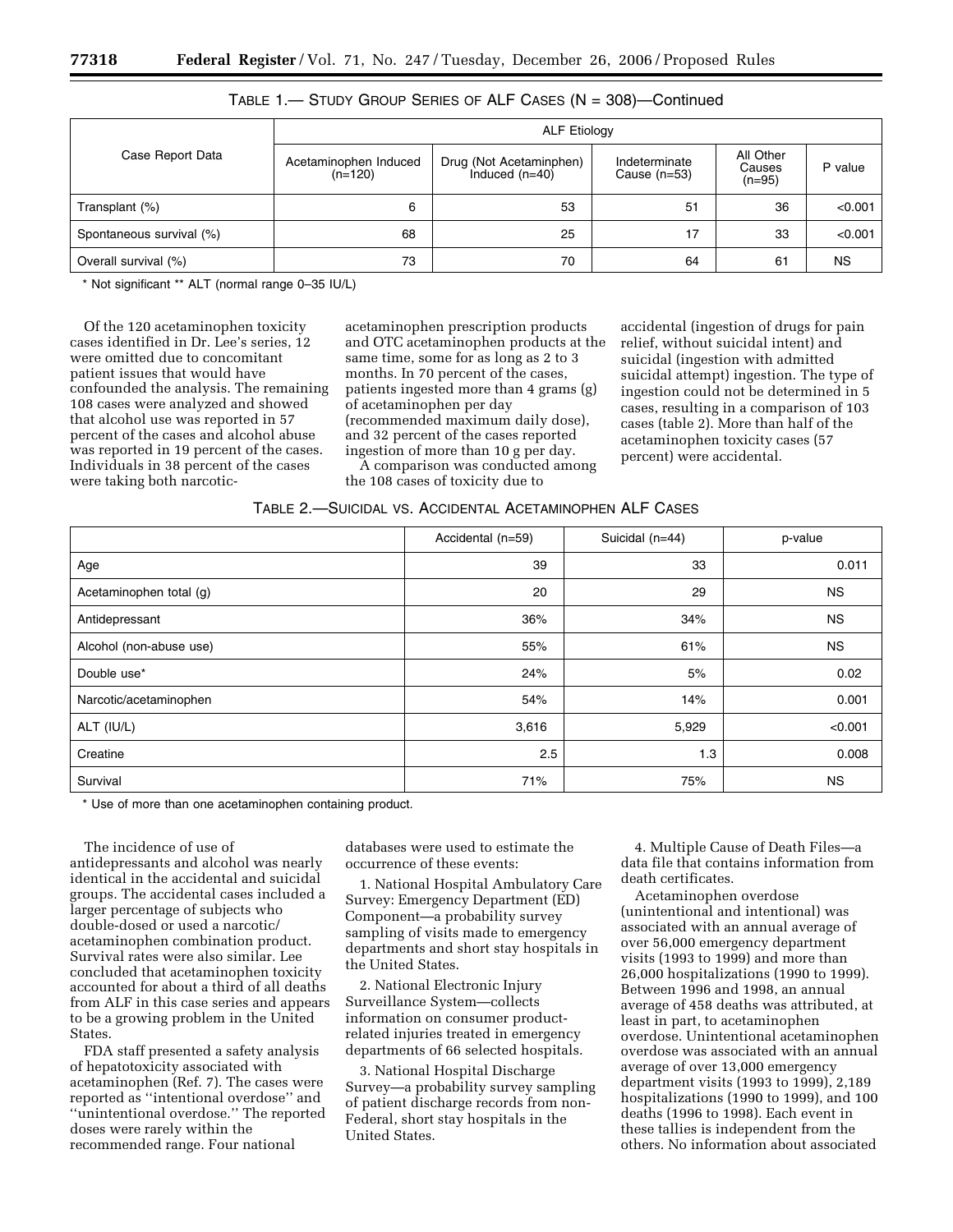hepatotoxicity was available for these cases. FDA reviewed the age distribution for acetaminophen overdoses. Medication use varies by age and different OTC drug products

containing acetaminophen are available for different age groups. The age distribution of unintentional overdose cases varies among reporting databases and is shown in table 3. While

emergency department visits are most prevalent among young people, this age group accounts for the lowest percentage of cases of mortality.

| TABLE 3.—AGE DISTRIBUTION OF UNINTENTIONAL CASES |
|--------------------------------------------------|
|--------------------------------------------------|

|                            | Age (years) |           |         |  |
|----------------------------|-------------|-----------|---------|--|
|                            | < 17        | $17 - 64$ | >65     |  |
| Emergency department visit | 74%         | 25%       | $< 1\%$ |  |
| Hospitalization            | 23%         | 70%       | 7%      |  |
| Mortality                  | $1\%$       | 75%       | 23%     |  |

Chronic liver disease has been postulated to be one of the factors that increases the risk of hepatotoxicity from

acetaminophen. Using the multiple cause of death database, the presence of chronic liver disease among cases of

unintentional and intentional overdose with mortality outcomes was examined (table 4).

# TABLE 4.—PERCENT OF LIVER DISEASE REPORTED AMONG FATAL ACETAMINOPHEN OVERDOSE CASES, MORTALITY DATA, 1996–1998

| Liver Disease Reported      | Unintentional (N=235) | Intentional $(N=1,010)$ |
|-----------------------------|-----------------------|-------------------------|
| Chronic alcoholic           | 13%                   | 1%                      |
| Other chronic liver disease | 48%                   | 8%                      |

These findings suggest that chronic liver disease, in the presence or absence of alcohol, may be a risk factor for developing or increasing severity of hepatotoxicity among people with unintentional overdose. However, this analysis has limitations. If the presence of alcohol or alcohol use was not mentioned on the death certificate, alcohol related liver disease may be misclassified as other chronic liver disease. In addition, suicide cases may be misclassified as unintentional overdose to protect privacy.

FDA also presented an analysis of cases of hepatotoxicity associated with acetaminophen from the published literature. A MEDLINE search identified all U.S. case series containing at least 10 cases that had been published in the previous 10 years (Ref. 7). Eight case series were identified, four of which were derived exclusively from review of hospital medical charts. In two series, cases were obtained from hospitals, published cases, the FDA adverse event reporting system, and poison control center databases. One case series was from a registry of cases reported by

hepatologists and other practitioners. One case series was obtained exclusively from a consortium of liver transplant centers. The number of cases per series ranged from 47 to 73. Two case series were largely pediatric, and the remaining six case series consisted of largely adult populations. Six of the case series reported gender, and in all six there was a preponderance of females. Intentionality was reported in five of the series. Table 5 shows the acetaminophen dose reported among in the unintentional overdose groups.

| Case Series     | Reported Daily Doses (g/day) | No. of Cases in Series | No. of Cases With Typical<br>Daily Dose of ≤4g/day |
|-----------------|------------------------------|------------------------|----------------------------------------------------|
| <b>Johnston</b> | 1.3–20                       | 53                     | 9                                                  |
| Schiodt         | $2 - 30$                     | 21                     | 3                                                  |
| Zimmerman       | "<4"-">15"*                  | 67                     | 27                                                 |
| Whitcomb        | $3.5 - 25$                   | 21                     | None                                               |
| Broughan        | 15.9 (mean)                  | 8                      | None                                               |

\* Dose was reported categorically.

Nine people in the Johnston case series and three people in the Schiodt case series ingested 4 g/day or less of acetaminophen. In the Zimmerman case series, 27 people used acetaminophen at

the recommended dose, while 13 people used between 4.1 and 6 g/day. In the Whitcomb case series, 3 people used acetaminophen at, or slightly above, the recommended dose (i.e., 3.5 to 5 g/day

in one case and 4 to 6 g/day in two cases). In the Broughan case study, none of the people took acetaminophen at the recommended dose.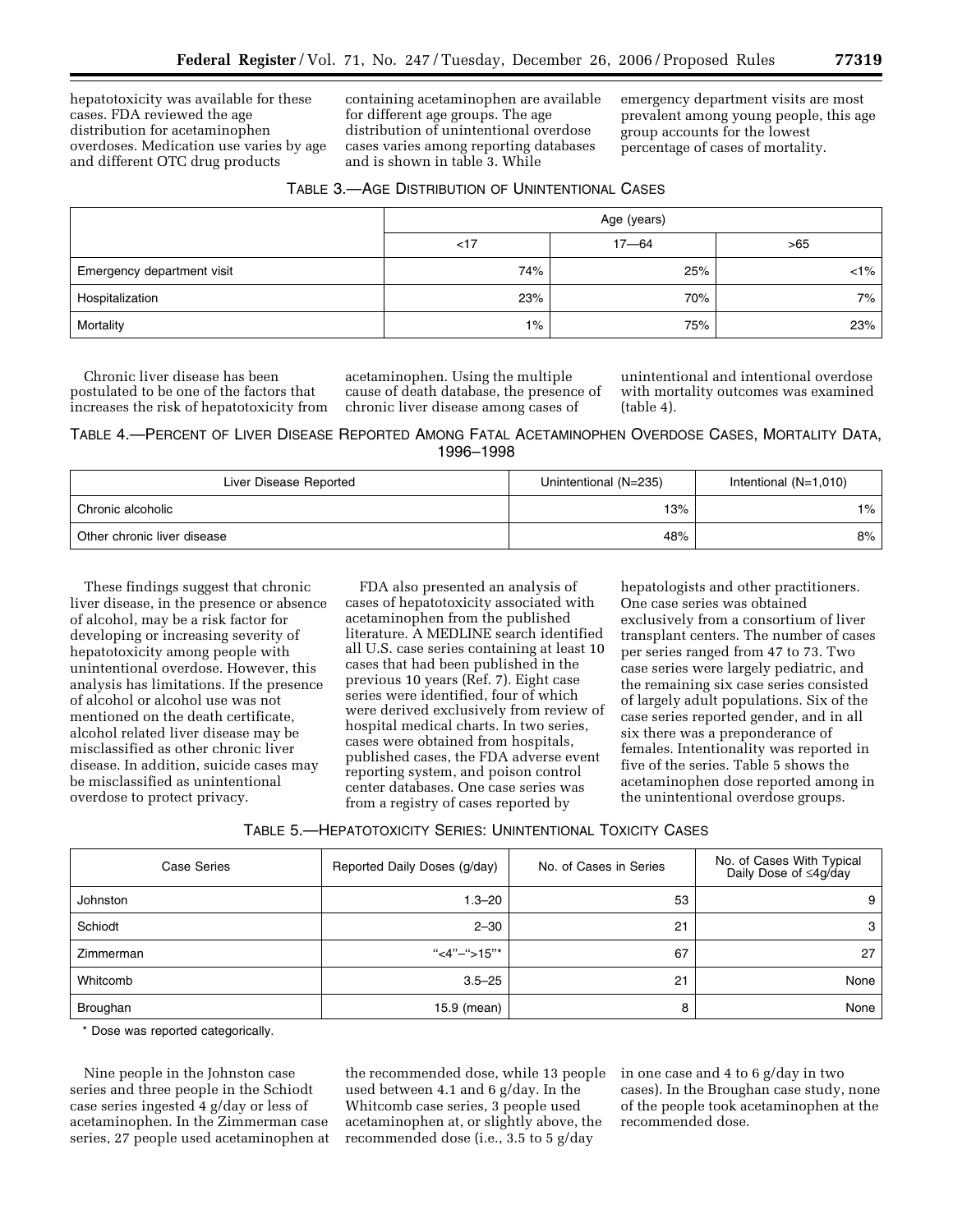Table 6 compares the number of deaths and serious outcomes for the unintentional and intentional groups. Intentionality could only be compared in the adult case series. Serious

outcomes were defined as hepatic coma, acute liver failure, and liver transplant.

| TABLE 6.-COMPARISON OF UNINTENTIONAL AND INTENTIONAL TOXICITY GROUPS: CASES OF DEATH OR SERIOUS |                |  |  |
|-------------------------------------------------------------------------------------------------|----------------|--|--|
|                                                                                                 | <b>OUTCOME</b> |  |  |

| <b>Case Series</b> | Unintentional | Intentional |
|--------------------|---------------|-------------|
| Johnston           | 17/53         | NA*         |
| Schiodt            | 11/21         | 4/50        |
| Zimmerman          | 13/67         | $NA^*$      |
| Whitcomb           | 5/21          | $NR**$      |
| Broughan           | 2/8           | 0/40        |

\*NA: Not applicable; \*\*NR: Not reported

FDA also presented case data from the TESS of the American Association of Poison Control Centers (AAPCC). At that time, AAPCC had a repository of over 27 million human poison exposures reported by over 60 participating centers. These centers covered over 90 percent of the U.S. population. Examination of AAPCC's annual reports from 1995 to 1999 of cases listing acetaminophen as the primary (first) agent showed acetaminophen to be the leading cause of poisonings. In 1999, acetaminophenrelated calls represented 10 percent of all calls to AAPCC. There was a decrease in calls between 1995 (111,175) and 1999 (108,102). In 1999, nearly 50 percent of the poison victims associated with the calls received treatment in health care facilities. Two percent of these victims were reported to have developed major effects resulting from the poisoning, i.e., the signs or symptoms occurring as a result of acetaminophen exposure were lifethreatening or resulted in significant residual disability. Fifty percent of the calls involved children and adolescents (19 years of age or under). Of the acetaminophen related calls regarding children under 6 years of age (approximately 40,000 calls), 22 percent occurred in children who ingested adult formulations of acetaminophen.

In 1995, there were at least 76 acetaminophen-related fatalities. By 1999, the number of acetaminophenrelated fatalities increased to 141. Of these, 92 (65 percent) were a result of suicidal intent, 43 (30 percent) were unintentional, and the dosing intent for 6 (4 percent) was undetermined. Among the 43 unintentional fatalities, 28 (65 percent) took one OTC drug product containing only acetaminophen; 4 (9 percent) took one prescription product containing acetaminophen, and 11 (26 percent) took more than one

acetaminophen product simultaneously. These AAPCC data may underreport the actual number of acetaminophen toxicity cases, because serious cases that go directly to emergency departments, and chronic users of acetaminophen, are unlikely to generate poison control center contacts.

FDA staff reviewed spontaneous reports of hepatoxicity in FDA's adverse event reporting system (AERS). U.S. cases were identified that had been received by FDA between January 1998 and July 2001 and in which one or more acetaminophen containing products had been ingested. Of 633 reports, 43 were duplicates. Another 283 were excluded for various reasons, primarily to exclude cases in which there was apparent suicidal intent. A total of 307 cases were included in FDA's analysis (25 pediatric and 282 adult cases).

Pediatric cases (of children age 1 day to 8 years) consisted primarily of males (approximately 70 percent), although gender was not reported in each case. Fifteen of the 25 pediatric cases involved severe, life-threatening liver injury. Of the 25 children, 10 died, 21 were hospitalized, and 2 required only treatment in an emergency department. The dose was estimated, based upon reported daily doses and weight, in 10 cases to be 106 to 375 milligrams/ kilogram (mg/kg) per day. The recommended pediatric dose is 75 mg/ kg/day (Ref. 7). Twenty-two of the children (88 percent) took only 1 product containing acetaminophen and 3 children (12 percent) took 2 or more products containing acetaminophen. Sixteen of the cases (53 percent) reported ingestion of a single ingredient acetaminophen product (APAP), 12 cases (40 percent) reported ingestion of an ''unspecified APAP product'' and the remainder of the cases reported ingestion of combination products. Of the single ingredient products,

concentrated drops containing acetaminophen 100 mg/milliliter (mL) were reportedly ingested in seven cases.

In 20 of the pediatric cases, 1 or more medication errors were reported. In three cases, the wrong product was used, i.e., the concentrated drops instead of the children's acetaminophen liquid formulation. In four cases, incorrect measuring devices were used, i.e., teaspoonfuls instead of dropperfuls. Five cases reported instances of misinterpretation of labeled dosing guidelines or misinterpretation of instructions provided by a health care provider.

Sixty percent of the 282 adult cases (15 to 85 years old) were female and 229 required hospitalization. A total of 169 adults experienced severe, lifethreatening liver injury; 124 of these patients died and 7 required a liver transplant. One hundred ninety-nine (71 percent) adults reported using an acetaminophen product for a therapeutic indication, primarily analgesia. In 74 (26 percent) cases, the indication for use was unknown, and in 9 (3 percent) cases, abuse of a narcoticacetaminophen prescription product was reported. One hundred thirty-eight (38 percent) cases listed an unspecified acetaminophen product (unknown whether single ingredient or combination product and whether OTC or prescription), 122 (33 percent) cases involved the use of a narcoticacetaminophen prescription product, and 76 (21 percent) cases reported use of an OTC single ingredient acetaminophen product. Approximately 25 percent of all adult cases reported use of more than one acetaminophen product. When more than one acetaminophen product was reported, a narcotic-acetaminophen prescription product in combination with an OTC product containing acetaminophen was used more often than any other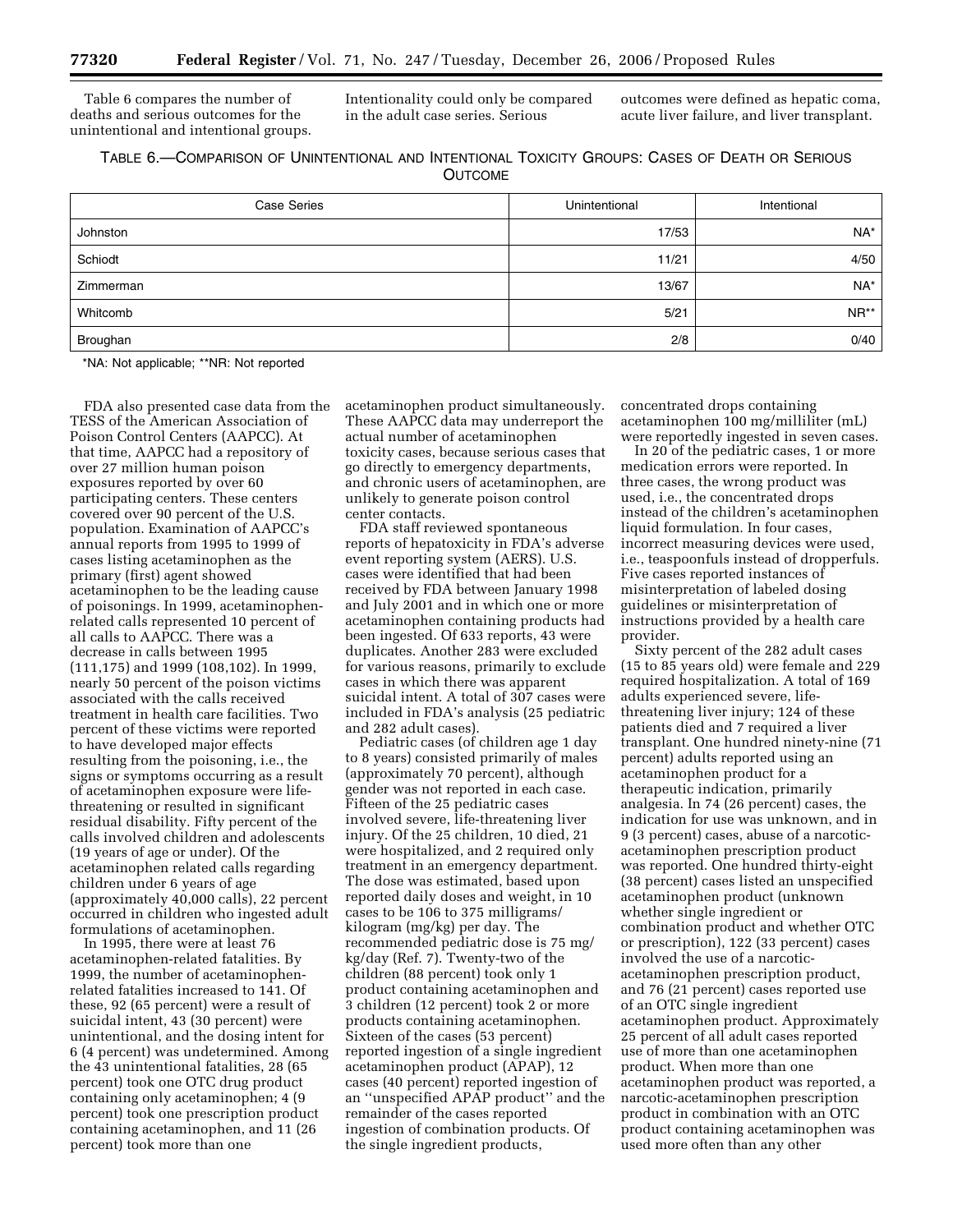combination of acetaminophen products. These cases also used higher doses than people who took only one acetaminophen-containing product.

Dosing amounts were reported in 132 of the 282 adult cases. The mean and median daily dose were 6.5 and 5 g, respectively, but ranged from 650 mg to 30 g/day. Where the dosage strength was known, 500 mg acetaminophen was reported most often. If a dose range was reported in the case, the mid-point was used in the analysis. If the strength was unknown, a 500-mg strength was assumed. Dosing in the 65 adults with severe liver injury from this group

showed a mean and median daily dose of 7.1 and 6.23 g, respectively. Twentythree of the 65 cases with severe liver injury reported doses of less than 4 g/ day. People who used more than one acetaminophen product reported taking higher doses than people who took a single product. Qualitative dosing information was provided for an additional 43 (15 percent) cases with terms such as ''excessive doses'' or ''recommended doses.'' Two out of three of these cases suggest that greater than recommended doses were used.

Alcohol use was reported in 116 of the adult cases and the content of the

# TABLE 7.—ACETAMINOPHEN DOSE AND ALCOHOL USE

| Category of Liver Disease (Developed Post-Acetaminophen) | Alcohol Users (Mean Dose) | Non-Users (Mean Dose) |
|----------------------------------------------------------|---------------------------|-----------------------|
| All $(N=132)$                                            | 5.6 g ( $N=53$ )          | 6.9 g (N=79)          |
| Severe only (N=65)                                       | 6.0 g (N=38)              | 8.6 g (N=27)          |

A history of prior liver disease, or possible underlying liver disease, was reported in 70 cases. In at least 20 of these cases, the pre-existing liver disease was reportedly due to alcohol. Twenty-three people reported a history of, or possible, viral hepatitis. Among

the 70 cases with pre-existing liver disease, 49 percent (70 percent) developed severe liver injury. Table 8 shows the dose that was associated with liver injury for cases with and without pre-existing liver disease. The first row includes all cases (all degrees of acute

liver injury) that reported dosing information. The second row shows a dose comparison in people who experienced severe liver injury after acetaminophen exposure.

(table 7).

reports was highly variable. Alcohol use in these cases was defined by FDA as alcoholism or alcohol abuse in 64 cases; regular, daily, or moderate use in 23 cases; occasional use in 10 cases; previous use in 6 cases; and 13 cases did not provide a description. Eighty-six (74 percent) of the 116 alcohol users developed severe liver injury. For those cases with acetaminophen dose information, the mean dose associated with toxicity was lower for alcohol users compared to nonalcohol users

| Category of Liver Injury Associated With Acetaminophen Dosing | Cases With Pre-existing Liver Dis-<br>ease (Mean Dose) | Cases With No Pre-existing Liver<br>Disease (Mean Dose) |
|---------------------------------------------------------------|--------------------------------------------------------|---------------------------------------------------------|
| All (N=132)                                                   | 5.4 g (N=36)                                           | 6.8 g (N=96)                                            |
| Severe only (N=65)                                            | 5.7 g (N=23)                                           | 7.8 g (N=42)                                            |

Some additional factors may have contributed to the development of hepatotoxicity in these adults. Use of other medications that may have contributed to hepatotoxicity was reported in 93 cases, including 63 cases that involved products that are labeled with warnings about potential hepatotoxicity. A small number of reports also mentioned the existence of concomitant malnutrition or decreased oral intake.

FDA noted that there are limitations to interpreting the AERS data. Dosing information may be unreliable. Acetaminophen products are generally taken on an as-needed basis, so the actual dose ingested can be difficult to ascertain. There is no certainty that all of the adult cases included in this analysis were unintentional. Stigma may be associated with reporting suicide, so cases may be reported as unintentional when they were intentional overdoses. In addition, spontaneous reporting systems cannot

provide certainty that acetaminophen was the cause of any of the reported adverse event. Furthermore, incidence rates cannot be determined, because the numerator or denominator descriptors for the entire population are not available. Overall, spontaneous reports may be subject to significant underreporting.

The AERS cases strongly suggest that particular circumstances were likely to have led to hepatotoxicity. Some examples of those circumstances follow:

• Errors related to product confusion were mostly observed in pediatric cases. These errors primarily involved confusion over varying product formulations and strengths and use of inappropriate measuring devices.

• Many adults were taking more than the recommended dose of acetaminophen and, in some cases, use of multiple products likely contributed to hepatotoxicity.

• Risk factors, such as alcohol use or pre-existing liver disease, were

identified and may have increased the risk for hepatotoxicity.

FDA presented NDAC with several questions that remained unaddressed by FDA's review:

• Do users lack knowledge of the potential for and symptoms of hepatotoxicity when using a product containing acetaminophen?

• Does malnutrition or fasting affect severity of hepatoxicity?

• What is the contribution of concomitant hepatotoxic medication?

• What additional factors place a small number of individuals at risk for severe hepatotoxicity at various dose levels (i.e., under, at, or above the recommended dose)?

It is clear that unintentional acetaminophen doses are associated with a large number of emergency department and hospital admissions and are related to an estimated 100 deaths each year. Using a number of data sources, analyses have shown that circumstances leading to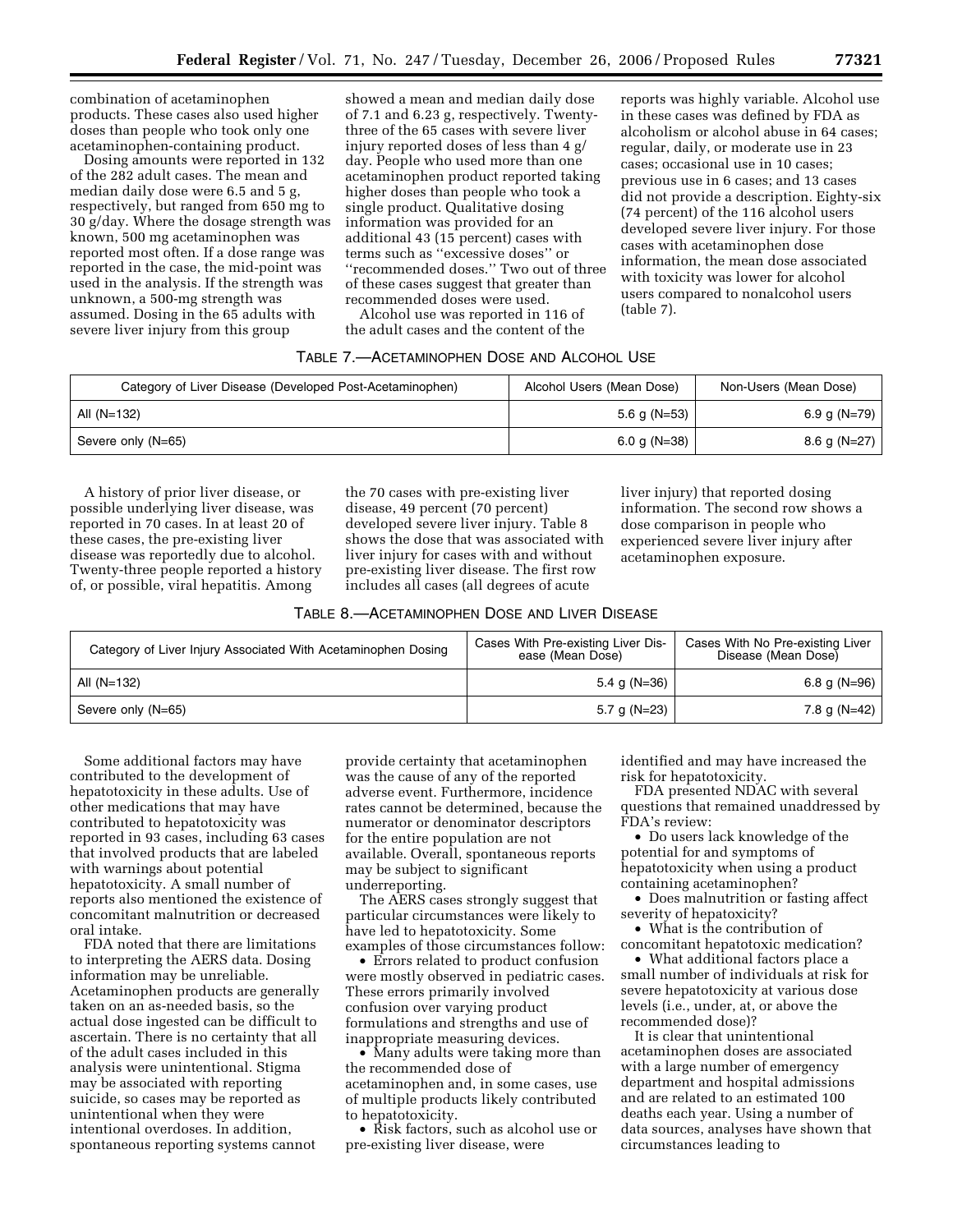acetaminophen hepatotoxicity are multifactorial. FDA asked the committee to consider the contribution of each of the following in producing

unintentional overdose toxicity: • *Product*—the ingredient is present in multiple prescription and OTC drug products and in multiple oral formulation strengths

• *Knowledge*—since a number of cases have occurred from multiple product use and overuse, there is likely a lack of knowledge about safe use of acetaminophen

• *Risk factors*—multiple data sources identify alcohol and underlying liver disease as risk factors that may increase the potential for hepatotoxicity.

Several drug manufacturers and other interested parties provided additional comment (Ref. 4):

• One major manufacturer of acetaminophen OTC drug products provided the following comments:

1. The precise incidence of harmful, unintentional overuse cannot be accurately determined from the current databases. Forty-eight million American adults use products containing acetaminophen in any single week; thus, harm is rare and is caused by inadvertent overdose.

2. There are limitations to the AERS data set for assessing hepatic events. Patients consistently underestimate the dose taken, and suicide attempts are often not recorded in patients who are found unconscious or intoxicated. The AERS reports found to be definitely associated with acetaminophen involved substantial overdose in individuals with self-abusive behaviors (e.g., alcohol abuse, bulimia). Causality cannot be ascertained using retrospective data, especially case reports, because the dose history is often inaccurate.

3. Formulations most commonly reported were OTC single-ingredient and prescription combination acetaminophen products. OTC acetaminophen combination products were rarely reported.

4. Serious hepatotoxicity occurs following substantial overdose (a single dose of approximately 15 g or use of approximately 12 g for multiple days).

5. FDA focused on unintentional misuse. The manufacturer noted they had implemented labeling changes to minimize the inadvertent overuse of analgesics. The manufacturer recommended an organ specific overdose warning.

• One manufacturer of ibuprofen OTC drug products provided the following comments:

1. In overdose situations, in any given year, the number of deaths for

acetaminophen reported by the AAPCC is approximately 20 times that for ibuprofen.

2 . Unintentional overdose of acetaminophen can put consumers in a life-threatening situation due to the delayed onset of clinical symptoms of toxicity.

3. Advertising portrays acetaminophen as a totally safe ingredient. This portrayal may exacerbate use and contribute to the silent danger resulting from overdose.

• One individual presented a review of acetaminophen overdose admissions at the University of Pennsylvania hospital over a 4-year period. Fifty-four reports of acetaminophen overdose were found in the hospital's database. Of the 47 cases reviewed to date, 23 (50 percent) were reported to be unintentional overdoses. In 13 of these 23 cases, the reviewer was able to document that an attending physician or a psychiatry consultant concluded that there had been no suicidal intent.

1. The median and average doses were between 6 and 8 g/day. These values are above the recommended maximum daily dose (4 g/day), but below the 10 to 15 g dosage usually considered to be toxic. There were three cases of intentional overdose and three cases of unintentional overdose involving prescription acetaminophen products. OTC products were associated with 20 intentional and 21 unintentional overdoses. More patients in the unintentional overdose group used single ingredient acetaminophen (i.e., not a combination product). The primary reason reported for exceeding the maximum dose was to treat unrelieved pain. Many patients stated that they knew they were exceeding the recommended dose and did so because they thought it was a safe drug. Thirty percent of the patients used the drug over a period of greater than 7 days.

2. The unintentional overdose group experienced greater morbidity and mortality than the intentional overdose group. The peak acetaminophen levels in the intentional overdose group were much lower compared to the unintentional overdose group (27.8 versus 115.1 mg/L). The unintentional overdose group had much higher peak levels of Alanine aminotransferase (ALT) (5,193 versus 3,065 units/L), Aspartate aminotransferase (AST) (6,819 versus 2,742 units/L), International Normalized Ratio (INR) (4 versus 2.5), and total bilirubin (5.87 versus 1.87 mg/ dL). Patient outcomes were generally worse in the unintentional overdose group, in which more patients failed to have resolution of the liver problems from the overdose (31 versus 4 percent).

More patients were evaluated for transplants (11 versus 9), received transplants (2 versus 0), and died (3 versus 0) as a result of unintentional overdoses.

3. Compared to the intentional overdose group, the unintentional overdose group was more likely to have one or more of the following risk factors for acetaminophen toxicity: (1) Hepatic disease, (2) acute or chronic alcohol use, (3) drug abuse, or (4) concomitant disease. Ninety-six percent of cases in the unintentional overdose group had one or more of these risk factors, as compared to 70 percent in the intentional group. Acute and chronic alcohol use was present in 87 percent of unintentional overdose cases, as compared to 61 percent of the intentional overdose cases. Thus, the existence of risk factors may have an impact on toxicity in unintentional ingestions.

• One individual described the untimely death of her son who initially used a prescription product. When the prescription was finished, he purchased an OTC acetaminophen product and developed flu like symptoms. Another OTC acetaminophen product was subsequently used to treat the flu symptoms, resulting in hepatotoxicity. He was hospitalized and ultimately died.

• A professional pharmaceutical association encouraged consumers to carefully read product labeling. The association also recommended: (1) Clear labeling on all prescription and OTC drug products containing acetaminophen with special statements (e.g., ''contains acetaminophen'' on the product's PDP), and (2) pharmacists placing auxiliary labels on the vial of prescription drug products containing acetaminophen to identify this ingredient.

• A consumer public health organization described a consumer survey showing that many consumers do not recognize the potential for harm from: (1) Taking more than the recommended dose, (2) taking more than one product containing acetaminophen, or (3) inappropriately combining OTC and prescription drug products containing acetaminophen.

• A member of a national health foundation expressed concern that present marketing practices make it very difficult to find the standard 325-mg acetaminophen dosage unit. As a result, many consumers believe that the 500 mg product is the only one available. This failure to more broadly market the lower dose may contribute to increased adverse events. The individual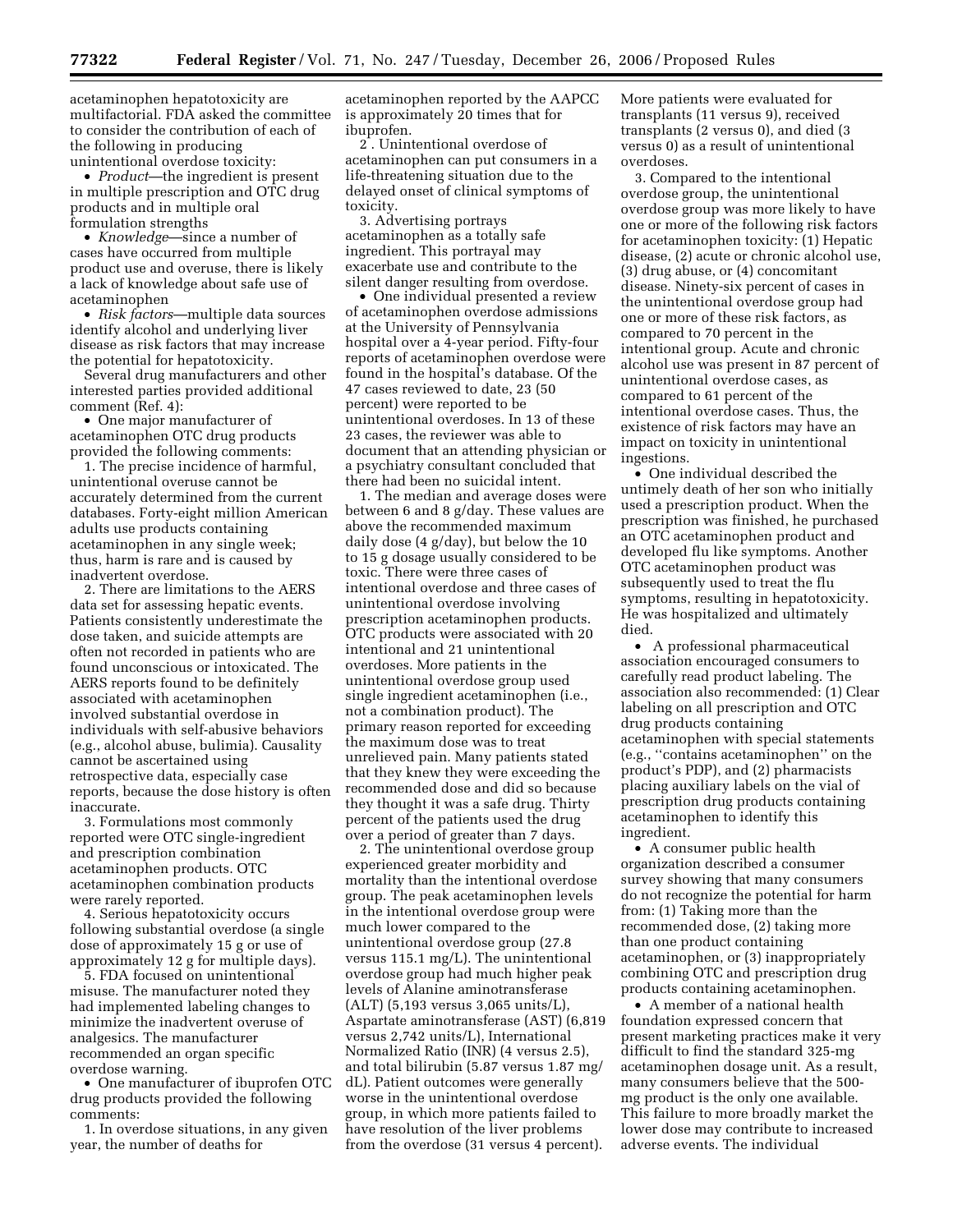advocated educational efforts to help minimize this problem.

• A spokesperson for a national consumer organization described marketing limitations that are employed in the United Kingdom and intended to limit the potential for overdose. In September 1998, a restriction was placed on the number of tablets in acetaminophen packages for sale without a prescription. If sold in a supermarket, the maximum is 16 tablets per package. If sold in a pharmacy, the maximum is 32 tablets per package. There is also an overall restriction that a maximum of 100 tablets can be purchased at one time. The representative stated that early evaluations of this program have shown decreases in (1) total and severe acetaminophen overdoses and (2) overdoses related to liver transplant and death.

Several drug manufacturers and others submitted additional information for the committee to review (Ref. 5):

• One major manufacturer of acetaminophen OTC drug products provided the following comments (Ref. 5, Tab A):

1. AERS serves as a signal generating system for rare, unexpected adverse events in marketed products. It cannot be used to determine event rates, dose ingested, or patient dosing intent.

2. FDA's review of the AERS data set was intended to exclude obvious suicide, usually associated with very large drug ingestion. Thus, the reported dosage (which could only be estimated in 48 percent of the reports in the data set) is skewed significantly toward labeled directions for use, so cases may falsely appear to be consistent with inadvertent misuse.

3. The selective data in FDA's AERS review cannot be used to determine an acetaminophen toxicity threshold associated with any patient condition (i.e., concomitant drug, alcohol history, or pre-existing concomitant disease).

4. The quality of the 281 adult reports in AERS was evaluated by the manufacturer. The manufacturer concluded that 168 reports (24 percent) contained insufficient information to estimate the dose taken and 212 reports (88 percent) contained no liver pathology information. AST and ALT levels were not reported in 108 cases (38 percent). Only 61 reports (25 percent) had information about viral hepatitis testing and, of these, 29 reports were positive for hepatitis A, B, or C.

5. There are flaws in the derivation of FDA's theory that alcohol use, underlying/history of liver disease, and potentially the use of hepatotoxic concomitant medications, may increase

susceptibility to acetaminophenassociated hepatotoxicity at unexpectedly low doses of acetaminophen. The manufacturer provided arguments that the existence of any of these factors in a case report may each inherently interfere, for various reasons, with establishing the correct assessment of a hepatotoxic dose of acetaminophen.

• An expert panel sponsored by a manufacturer of acetaminophen products reviewed all 281 adult reports in AERS and assigned a probability category relating the reported hepatic adverse events to acetaminophen exposure. In 3 reports the adverse event and exposure were considered ''definitely'' related, in 74 reports they were ''probably'' related, 47 reports they were ''possibly'' related, in 53 reports they were unlikely to be related, and in 27 reports they were definitely not related. Data were considered insufficient in 73 reports, 3 reports were not able to be evaluated and there was no consensus regarding the evaluation of 1 report.

Based on an assessment of several databases, a sponsor calculated that the worst case scenario of deaths from acetaminophen overdose is estimated to be 213 deaths per year (Ref. 5, Tab A).

• One manufacturer submitted an analysis of data from TESS (Ref. 5, Tab B). The manufacturer made the following conclusions from these data:

1. The majority of hepatotoxicity cases (65 percent of cases in the year 2000) involved use of one acetaminophen-containing analgesic product.

2. Acetaminophen-containing cough/ cold medications were not a significant contributor to the total number of reports of acetaminophen associated hepatotoxicity (2 percent of cases in the year 2000).

3. Only 1 percent of the reported cases of hepatotoxicity in 2000 involved use of an OTC acetaminophen-containing cough/cold product concomitantly with other acetaminophen-containing product(s).

• One physician stated that 3 to 4 g of acetaminophen per day is the upper range of a safe dose (Ref. 5 Tab C). For an individual who is a regular user of alcohol, in a prolonged fasting or in a rapid weight loss program, the upper limit of a safe dose is unknown, but unlikely to not exceed 2 g of acetaminophen. No data were provided to support these observations.

• Several organizations urged that labeling be improved to provide clear directions about the appropriate doses for use and frequency of administration, especially for combination products

(Ref. 5 Tab D). Consumers need to know the type of medication and the dose of OTC analgesic in every combination product to ensure safe and effective use.

3. NDAC Deliberations and Recommendations Concerning Acetaminophen

NDAC unanimously agreed that the evidence of risk associated with unintentional overdose of acetaminophen warrants FDA labeling changes, without awaiting the outcome of further studies. NDAC noted the following four major areas of concern:

1. Unintentional use of multiple acetaminophen containing products

2. Exceeding the recommended dose without recognizing the consequences

3. Improper dosing of infants

4. The unknown consequences of use in special populations, such as alcohol abusers.

NDAC recommended that the minimum requirements for change should include, for all products containing acetaminophen (including those available by prescription), the addition of distinctive labeling (highlighted or bold type) on the front panel or PDP to state that the products contain acetaminophen. FDA noted that the nonproprietary name of prescription drugs must appear in labeling in letters at least half the size of the brand name (see 21 CFR 201.10(g)(2)). NDAC recommended that a similar provision also be applied to OTC drug products containing acetaminophen, such as a standard to ensure prominence of important information. NDAC stated that consumers need to be informed that combining products containing acetaminophen can result in exceeding the recommended dose.

NDAC commented that there are insufficient data in the OTC setting on risk management, understanding consumer behavior, and the effectiveness of warnings on labels. This lack of data makes it difficult to determine which factors contribute to liver injury. Although these factors are not clearly understood, NDAC concluded that labeling revisions are needed to help minimize any risks.

• *Separate liver toxicity and alcohol warnings*. NDAC recommended a liver toxicity statement, separate from the alcohol warning, be added to the label so that the potential for liver toxicity would not appear to be applicable only to consumers who drink alcohol. NDAC noted that alcohol is not the only risk factor for hepatotoxicity. It was also felt to be important to warn consumers of the consequences of taking multiple products containing acetaminophen and that toxicity can be related to the total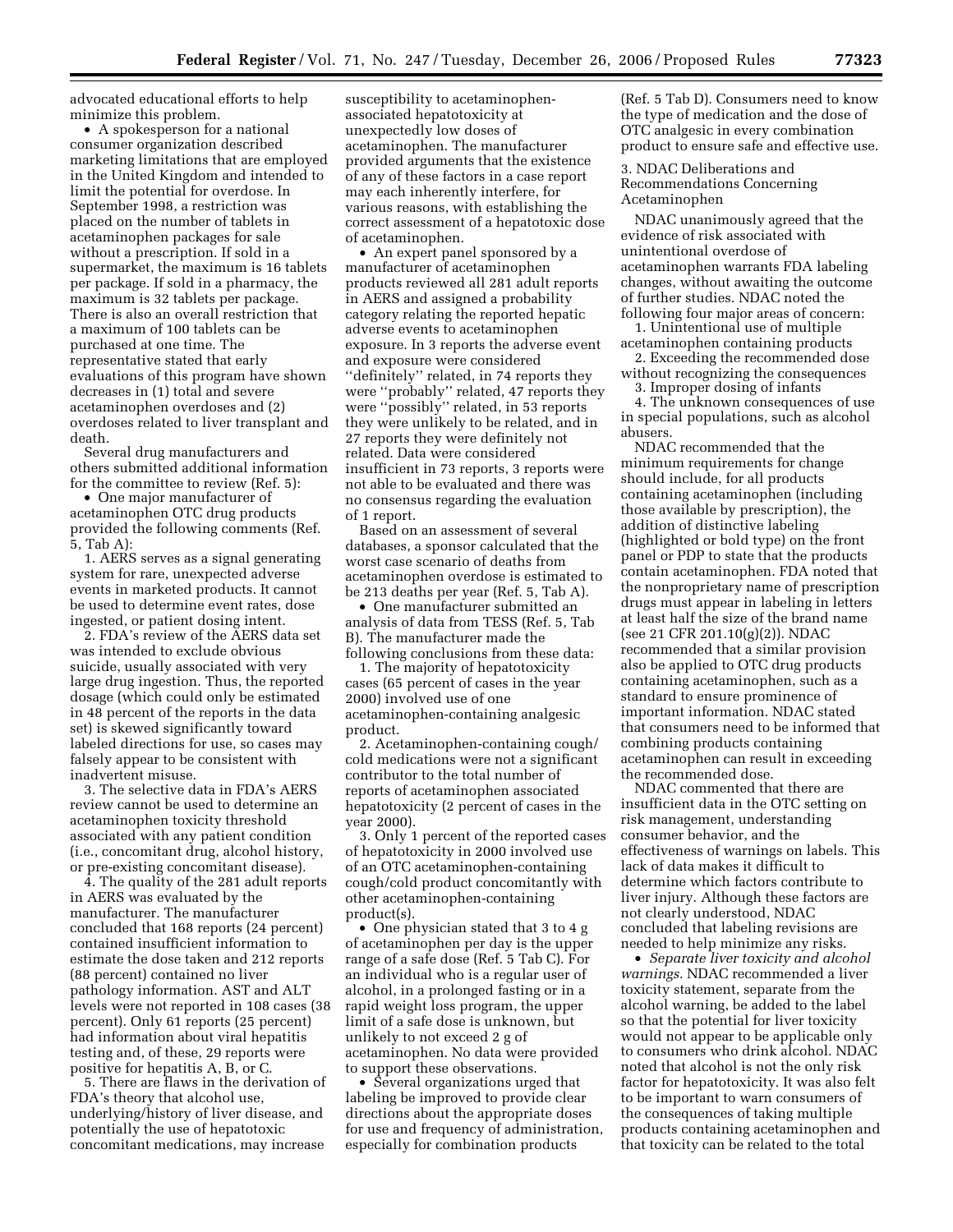dose of acetaminophen taken during a given period of time. NDAC felt it would be more prudent to describe these risks in a separate warning to more fully inform consumers who do not abuse alcohol.

NDAC did not propose exact language. It was believed that it was important that the message not refer to ''overdose,'' but rather to a statement such as ''do not take more'' or ''do not exceed the recommended dose.'' NDAC believed that the term ''overdose'' would not be understood to be pertinent to consumers whose intent was to use the product safely. One NDAC member stated the term ''exceed'' is not part of consumers' common vocabulary and proposed that it would be more useful to inform consumers of a specific allowable total dose (e.g., not to take more than a specified number of tablets in a given period).

NDAC re-examined the currently required alcohol warning for acetaminophen, which states: ''Alcohol Warning: If you consume 3 or more alcoholic drinks every day, ask your doctor whether you should take acetaminophen or other pain relievers/ fever reducers. Acetaminophen may cause liver damage.'' NDAC inquired why ''three drinks'' were used in the alcohol warning. FDA responded that the number is from recommendations of the American Heart Association as to what constitutes excessive alcohol use. FDA stated that it recognized this may seem arbitrary and asked NDAC to provide further recommendations. NDAC questioned whether doctors are well-informed with proper information about the relationship between alcohol and acetaminophen use and whether educational efforts should also include educational efforts directed at health care professionals and consumers. NDAC was concerned about the lack of available data on which to base such advice, noting that there is a lack of information about how to determine the amount of alcohol that may be harmful to any individual. NDAC noted that reducing the risk of drug adverse events is the goal, but believed that more data are essential for them to make specific recommendations.

FDA asked NDAC to comment on whether the current maximum allowable daily dose of acetaminophen should be used by individuals consuming three or more drinks per day. One NDAC member agreed that was prudent to lower the dose, however, the majority of NDAC members believed that more information is needed before dose reductions could be implemented for this population. NDAC stated that, intuitively, a lower dose would decrease potential toxicity, but noted that there is a lack of information to support such labeling.

One NDAC member mentioned that although some evidence appeared to show an association of increased acetaminophen toxicity for patients with pre-existing liver disease, this finding is contrary to hepatologists' experience with acetaminophen. Generally, acetaminophen is considered safe for use in patients with liver disease, including people awaiting liver transplantation. Most hepatologists recommend acetaminophen for such patients, but at reduced doses, such as 2 g maximum in a 24-hour period. NDAC urged more studies, not only of risk factors, but of a plan to reduce risk.

• *Consumer and healthcare provider education*. NDAC concluded that FDA and manufacturers have a joint responsibility to reduce the occurrence of unintentional overdoses from acetaminophen. NDAC considered it essential that consumer and professional educational programs heighten awareness of the risk, particularly to certain populations. NDAC believed consumers are unfamiliar with the term ''acetaminophen'' and are more likely to know the brand names. NDAC stated that an effort should be made to create a broader educational campaign to inform consumers that acetaminophen is an analgesic, because most people are familiar with aspirin and not with acetaminophen. NDAC also suggested that the packaging, display, format, and wording recommendations in OTC drug product labeling should also be extended to all product advertisements, both in print and media, because advertising is an educational tool for many consumers.

NDAC stated that many physicians and pharmacists may not be aware of the risks of unintentional overdose. NDAC added that, along with consumer education, professional programs are important, because prescription products containing acetaminophen are widely used. Education of pharmacists would be needed to support the use of additional labeling information (stick-on labels, etc.) attached to prescription containers. NDAC stated that auxiliary labeling is critical to conveying information that the prescription product contains acetaminophen.

• *Pediatric dosage*. NDAC also expressed concern about the lack of standardized pediatric dosage information, especially for infants under 2 years of age. FDA stated that a separate rulemaking on this issue was in progress and will be addressed in a future **Federal Register** publication.

# *C. Aspirin and Other NSAIDs*

On the second day of the meeting (September 20, 2002), NDAC considered safety issues related to the use of aspirin and other OTC NSAIDs. The primary areas for discussion included the potential for GI bleeding and renal toxicity from using these drugs. The prescription labeling for NSAIDs and the professional labeling for aspirin have warnings for GI bleeding and possible renal toxicity. Aside from the alcohol warning required on all OTC NSAID drug products, current OTC labeling does not have warnings about damage to specific organs.

#### 1. Points for Discussion

FDA asked NDAC to consider the relative risks for GI bleeding and renal toxicity associated with OTC doses of NSAIDs, including aspirin, and to consider the following issues:

• How should the relative risk of GI bleeding or renal toxicity be described to consumers who use the maximum recommended daily OTC dose?

• Are there subpopulations of consumers who are at a greater risk for developing GI bleeding or renal toxicity with OTC doses?

• If additional warnings are recommended, should such warnings inform consumers about the risk, provide information on the at-risk populations, or provide expanded information to all consumers about symptoms of toxicity?

• Should the warnings that are currently in professional labeling for aspirin be conveyed to consumers as part of the OTC labeling?

• If yes, which warnings should be conveyed and how should they appear in OTC drug product labeling?

• Are any additional studies needed to evaluate subpopulations at risk for serious adverse events, labeling revisions, and any other issues?

• Should the labeling and packaging of these products more prominently state that the product contains aspirin or the specific NSAID?

2. Presentations and Submissions to NDAC

#### *GI bleeding*

FDA staff described cases of GI bleeding (spontaneous reports from AERS received by FDA between 1998 and 2001) in individuals who used OTC NSAIDS (including aspirin) as an analgesic and/or antipyretic (Ref. 8). The review was limited to cases that mentioned ''OTC'' in the narrative of the report. Any cases that appeared to involve prescription NSAID products were excluded. A total of 279 cases of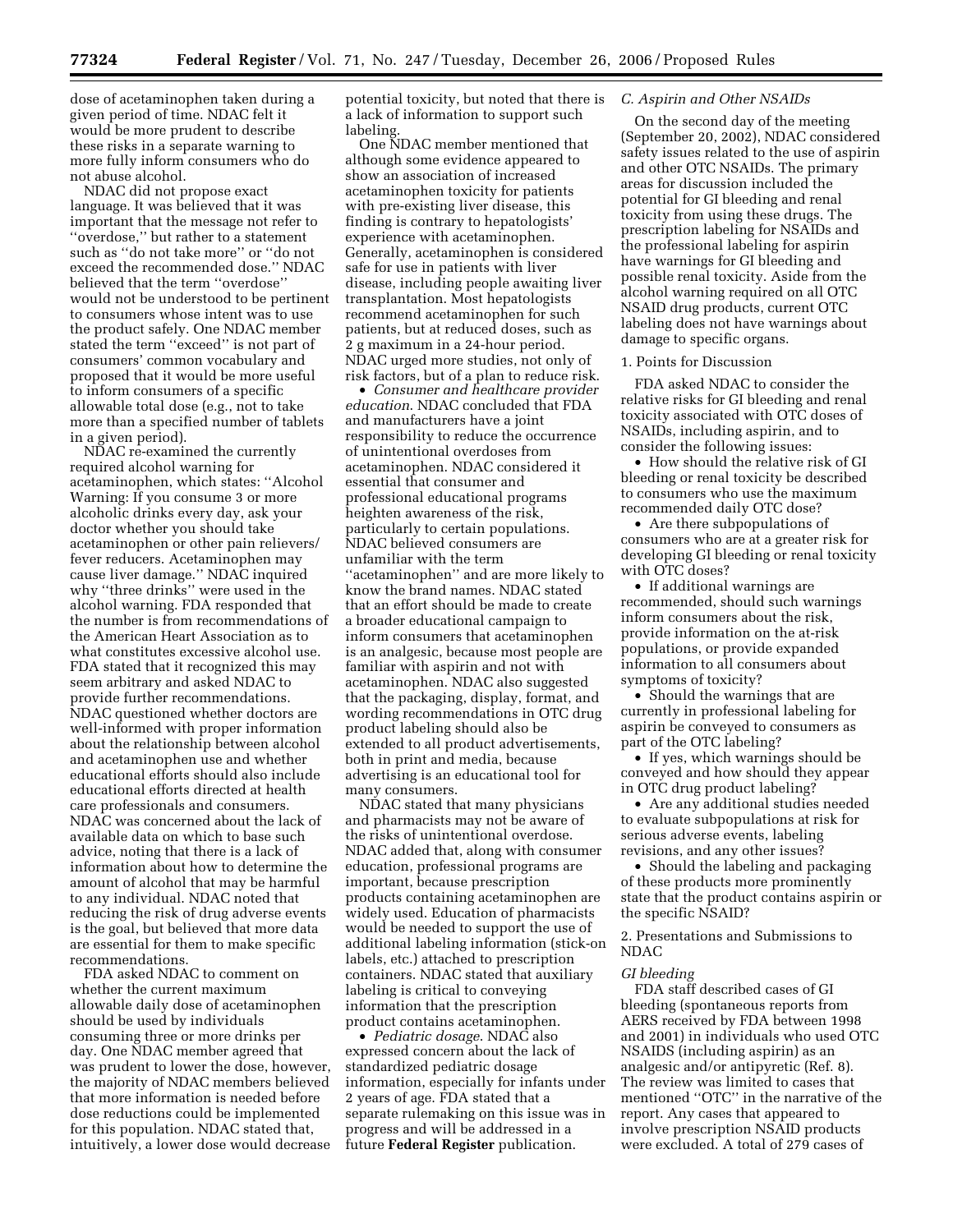GI bleeding were included: 82 for aspirin and 197 for nonaspirin NSAIDs (i.e., ibuprofen, ketoprofen, and naproxen). The mean age was 59 years (ranging from 1 to 99 years). There were 138 (49.5 percent) males, 119 (42.7 percent) females, and 22 cases (7.9 percent) in which gender was not reported.

Cases that specified the location in the GI tract of the bleed included: Stomach (63 cases), duodenum (35 cases), unspecified upper GI site (15 cases), esophagus (13 cases), and rectum/colon/small intestine (9 cases). For nonaspirin NSAIDs, the median time to onset was 7 days. Time to onset was defined as the time between each person's first use of the drug and the time that bleeding occurred. For aspirin, time to onset was about 30 days. For both aspirin and nonaspirin NSAIDs, there was a wide range in time to onset. FDA reviewed the cases for common risk factors for GI bleeding that are recognized in the medical literature, including previous GI bleed or history of an ulcer, social history (alcohol or tobacco use), concomitant use of other drugs (NSAIDs, aspirin, anticoagulants, corticosteroids), use of doses higher than recommended, and advanced age (65 years and older). The results included 195 (70 percent) cases with at least one risk factor, 112 (40 percent) cases with more than one risk factor, and 81 (29 percent) cases with no risk factors apparent in the report. The most commonly reported risk factors were:

• Concomitant use of another NSAID or aspirin (50 percent)

• Advanced age (40 percent) • History of a previous GI bleed (18 percent)

• Using NSAID doses above the recommended OTC dose (14 percent)

• Alcohol or tobacco use (5 percent). In the aspirin cases, only one person was reported to have exceeded the OTC recommended dose. Of the 279 aspirin and nonaspirin cases, 212 people (76 percent) were hospitalized. Most recovered; however, 13 (4.7 percent) people died.

FDA indicated that these reports suggest that serious GI bleeding events can occur with NSAID and aspirin use at OTC dosage strengths, within the duration of use described in the OTC labeling.

Dr. Byron Cryer, of the University of Texas Southwestern Medical School, provided an overview of the GI risks from NSAID use (Ref. 9). His review was not limited to OTC dosing of NSAIDs and extended to all NSAIDs. He made the following points:

• Despite the overall decrease in prevalence of uncomplicated ulceration,

the incidence of complicated ulcerations (specifically, bleeding ulcers) has increased in the past few years. This is likely due to increased NSAID exposure, possibly from OTC use. Gastric ulceration (15 percent prevalence) associated with NSAIDs (at recommended doses) is much more common than duodenal ulceration (5 percent prevalence). Clinically relevant ulceration (i.e., ulcers that present with bleeding), has a prevalence of approximately 2 percent.

• A history of prior bleeding, anticoagulant use, corticosteroid use, and increasing age are factors that increase the risk of bleeding associated with NSAIDs (Refs. 10 through 13).

• The prevalence of upper GI bleeding from aspirin use is different than for nonaspirin NSAID use. A study evaluated the prevalence of aspirin and nonaspirin NSAID use in 421 patients evaluated for upper GI bleeding (Ref. 14). Patients were asked at the time of hospital admission whether they were using prescription or OTC products and whether they were using nonaspirin NSAIDs or aspirin. The results show that 42 percent of GI bleeding was associated with aspirin use. Fourteen percent of patients admitted to the hospital were using prescription NSAIDs and 9 percent were using OTC NSAIDs.

• A recent study suggests that up to 80 percent of people with GI bleeding are taking an NSAID, primarily low dose aspirin (Ref. 15). The relative risk (RR) (i.e., the probability of an event in the active group divided by the probability of the event in the control group) was 2.4 for a low/medium NSAID dose and 4.9 for a high dose.

• Another study compared the use of OTC aspirin, ibuprofen, naproxen, and acetaminophen between two case groups, one group who experienced GI bleeding events and a control group of cases who did not experience GI bleeding (Ref 16). The patients in the GI bleeding group were more likely to be taking aspirin or OTC NSAIDs prior to the GI bleeding event than were patients in the control group. The extent of use of acetaminophen was comparable between the two groups. This study included people with chronic disease and chronic analgesic exposure, providing information about a subgroup of patients that may be different from relatively healthy individuals exposed to OTC analgesics for acute, short-term, or intermittent use.

• The risk of combining low dose aspirin with nonaspirin NSAIDs was examined in a large national cohort study in Denmark (Ref. 17) in which 27,000 people were given 100 to 150 mg

aspirin every day. The study showed that there is an increased risk of upper GI bleeding in patients who combine low dose aspirin and other NSAIDs compared to the incidence of GI bleeding events in the general population (RR 5.6; 95% confidence interval (CI) 4.4—7.0). The risk of GI bleeding among patients taking more than one NSAID was approximately double the risk among patients taking aspirin alone.

• In an American College of Gastroenterology Bleeding Registry (Ref. 18), cases of GI bleeding were assessed for use of aspirin or OTC NSAIDs and concomitant use of alcohol. These cases were compared to data from a control cohort of cases with no GI bleeding. The results suggest an increased risk of bleeding when alcohol is used while taking an OTC NSAID (odds ratio 4.47; 95 percent CI 2.73 -7.32) compared to the use of either alcohol or OTC NSAIDs alone (odds ratio for alcohol alone 2.07; 95 percent CI 1.48—2.88/ odds ratio for NSAID alone 2.76; 95 percent CI 2.03— 3.74). Dr. Cryer noted that the results of the study were confounded because 12 percent of the subjects in the registry had gastric or esophageal varices (enlarged veins). He suggested that there may be an increased risk particularly to patients with an extensive history of alcohol use who are exposed to OTC NSAIDs.

• Another report (Ref. 19) evaluated subjects who regularly or occasionally used aspirin or ibuprofen and compared the RR of GI bleeding between those who never used alcohol and those who used alcohol. The results suggest a modest increase in RR of upper GI bleeding in alcohol users; however, the statistical analyses did not provide a strong distinction between alcohol users and non-users.

Dr. Marie Griffin of Vanderbilt University discussed additional information obtained from large population studies regarding GI complications associated with the use of NSAIDs (Ref. 20). She made the following points:

• The risk of ulcer disease was shown to increase 10-fold in older people and this risk is increased further by use of NSAIDs (Ref. 21). This ulcer hospitalization study found the absolute risks to increase from approximately 4 hospitalizations per 1,000 person-years in older non-users of NSAIDs to approximately 16 hospitalizations per 1,000 person-years in older users of NSAIDs. In general, consumers taking NSAIDs for a year at moderate doses have about a 1 to 2 percent chance of being hospitalized with a complication.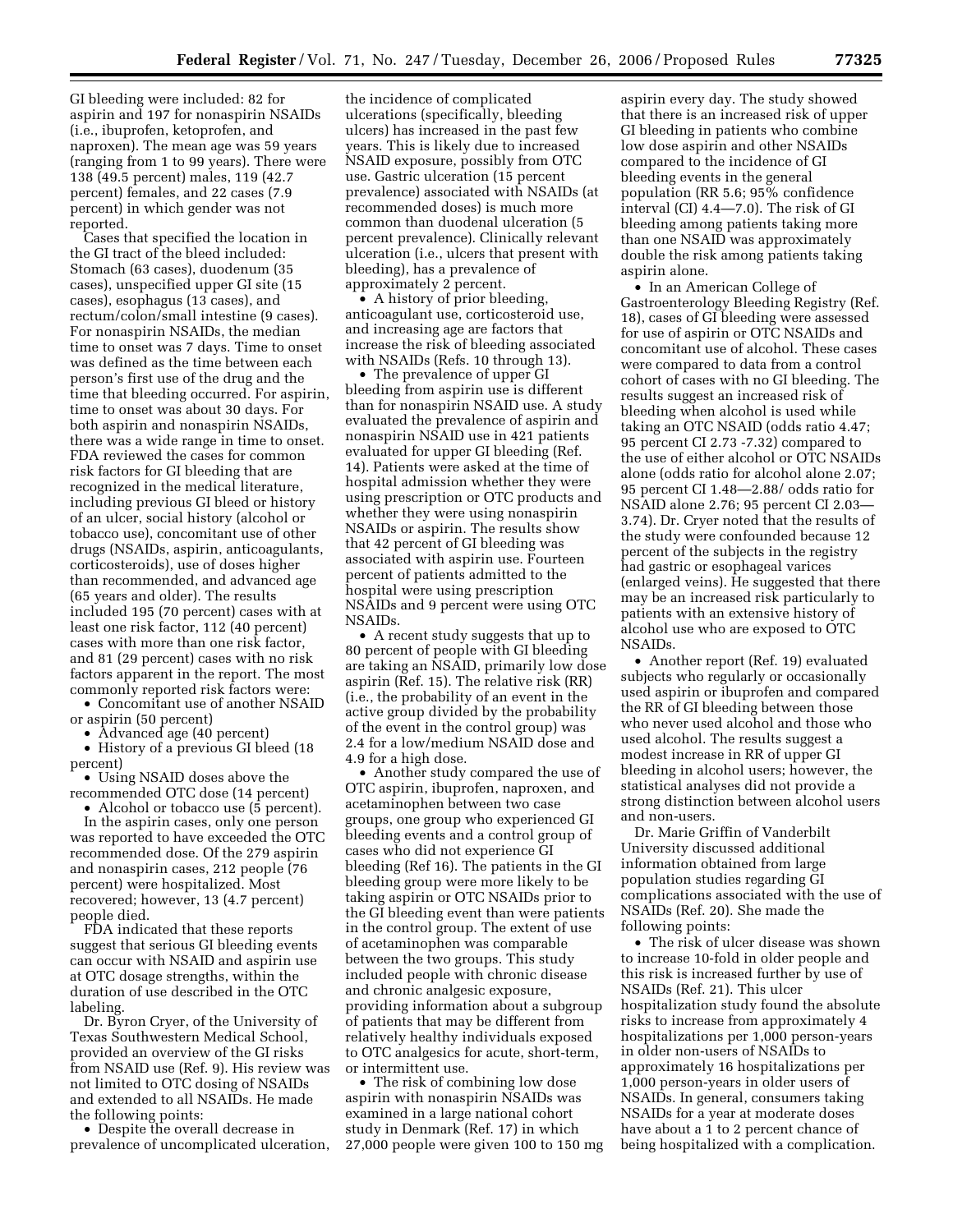• The risk of hospitalization for peptic ulcer disease (PUD), and risk of GI complications, increases with increasing NSAID doses (Refs. 20, 22, and 23).

• Data obtained from the Tennessee Medicaid database indicate that the greatest absolute risk for hospitalization for PUD occurs in the first 30 days of NSAID use among patients older than 65 years of age (Ref. 23). For older patients, there were 26.3 hospitalizations for PUD per 1,000 NSAID users per year within 30 days of starting NSAID therapy, 20.9 hospitalizations between 31 and 180 days of use, and 16.2 hospitalizations for use longer than 180 days. In contrast, there were 4.2 hospitalizations per 1,000 NSAID non-users per year. Overall, people of all ages have a 1 to 2 percent chance of being hospitalized with a complication when using NSAIDs for over a year at moderate doses.

• Surveys in the 1980s showed that approximately 1 to 3 percent of people 65 and older take a prescription corticosteroid drug. The concomitant use of an OTC NSAID with a corticosteroid increases the risk of ulcer complication 13- to 15-fold over NSAID non-users. The ulcer hospitalization rate in people using both drugs was about 5 to 6 per 100 people per year.

• In the 1980s, 1 to 2 percent of the elderly population were co-prescribed warfarin (an anticoagulant drug) and NSAIDs. The risk of GI bleeding increased by 12 fold in patients who used both therapies compared to NSAID non-users. The risk of hospitalization for GI bleeding is approximately 3 per 100 per year in patients who use warfarin and NSAIDs.

Several drug manufacturers and others provided additional comments (Ref. 4):

• One drug manufacturer of ibuprofen OTC drug products stated that the OTC ibuprofen daily regimen is 1,200 mg/day versus 2,400 to 3,200 mg a day for prescription use. Unlike acetaminophen, the OTC directions clearly state to take one 200-mg tablet and, only if necessary, a second tablet may be taken. OTC use of NSAIDs is limited to a maximum of 10 days, whereas prescription use is chronic.

• One drug manufacturer stated that each analgesic ingredient requires appropriate labeling for its pattern of use and that it is inappropriate to label OTC products with risks associated with chronic, long-term prescription dosing. The prescription and OTC uses of NSAIDs are distinct and these two dose levels have different risk-benefit profiles. The OTC use is short-term for pain relief and fever reduction, with a

low risk. Results of prevention studies of secondary and acute myocardial infarction have shown that for people whose 10-year risk of having a subsequent cardiovascular event is between 20 and 50 percent, the cardiovascular benefit of aspirin far outweighs the risks. The relative and absolute risks of aspirin are low.

• One consumer advocacy organization stated that GI bleeding caused by NSAIDs (reference to prescription or OTC products was not specified) is now recognized as the most common serious adverse drug reaction in the United States and accounts for as many as 16,000 deaths a year. The organization requested that: (1) Product labeling contain a clear organ-specific warning about GI bleeding, (2) packaging include consumer education on GI bleeding, such as a leaflet inside the packaging listing specific symptoms and factors associated with increased risk, and (3) a separate warning, about increased risk of GI bleeding associated with alcohol use, be added and directed at consumers who drink some alcohol.

Several drug manufacturers submitted additional information (Ref. 5):

• One manufacturer stated that the safety profile for OTC ibuprofen, generated over 18 years of OTC use by millions of consumers, indicates that the current labeling has been effective in informing consumers of the appropriate use of the drug (Ref. 5, Tab E). The manufacturer stated that FDA has received an average of 18 reports per year of GI perforations, ulcers, or hemorrhage associated with OTC use.

• One manufacturer stated that no antidote is available for aspirin or ibuprofen overdose (Ref. 5 Tab F). Acute overdose and chronic aspirin toxicity are associated with significant morbidity (as high as 25 percent). If acetaminophen was restricted, aspirin and other NSAID use would increase. Available data suggest that more people would die from aspirin and other NSAID-related GI bleeding. The net public health impact of changing labeling for OTC IAAA drug products should be taken into consideration in the formulation of any regulatory policy.

• One manufacturer stated that the risk patterns associated with use of acetaminophen and aspirin are distinct from one another and support different product labeling for the various ingredients in OTC IAAA drug products (Ref. 5, Tab G). There are no data to support the view that a balanced warning for acetaminophen will cause a significant number of patients to switch to another OTC analgesic. Available data indicate that both the absolute number, and the rate (per billion tablets

sold), of fatalities associated with acetaminophen overdose in the United States significantly exceeds the corresponding figures for aspirin overdose.

• One manufacturer stated that the occurrence of GI adverse events with naproxen/naproxen sodium at single low dose (220 mg), at multiple doses (up to 880 mg), and as needed OTC doses, are comparable to the occurrence associated with use of placebo (Ref. 5, Tab H). Nausea, dyspepsia, and vomiting are the most common GI adverse events. *Renal effects* 

FDA staff presented information about the potential for OTC NSAIDs to cause nephrotoxicity (Ref. 24) and made the following points:

• NSAID-induced nephrotoxicity at prescription doses is characterized by fluid and electrolyte disturbances leading to sodium retention, edema (accumulation of watery fluid in cells and tissues), and hyperkalemia (high concentration of potassium in the blood). These drugs can also cause blood pressure to increase. The majority of healthy people who are exposed to therapeutic doses of NSAIDs for a limited time tolerate these drugs without untoward renal effects. Some subsets of the population are more susceptible to potentially lifethreatening nephrotoxicity (e.g., acute renal failure and serious fluid and electrolyte disorders), including people who have volume depletion, underlying kidney disease, congestive heart failure, or liver dysfunction with ascites (accumulation of fluid in the peritoneal cavity of the abdomen), and the elderly. The use of NSAIDs in the last trimester of pregnancy has been associated with significant neonatal nephrotoxicity.

• Ideally, an assessment of the nephrotoxic risk associated with OTC NSAIDs should rely on data derived from prospective, randomized, placebocontrolled and adequately powered studies in healthy, as well as at-risk, populations. However, such data are not available. In 1995, the National Kidney Foundation (NKF) convened a group of investigators and clinicians to consider and develop recommendations on the issue of analgesic-related kidney disease. The database used to make their recommendations was comprised of 556 articles published in the medical literature on aspirin, acetaminophen, aspirin-acetaminophen combinations, and NSAID-related nephrotoxicity. The NKF recommended ''[t]here should be an explicit label warning people taking over-the-counter NSAIDs of the potential renal risks of consuming the drugs.''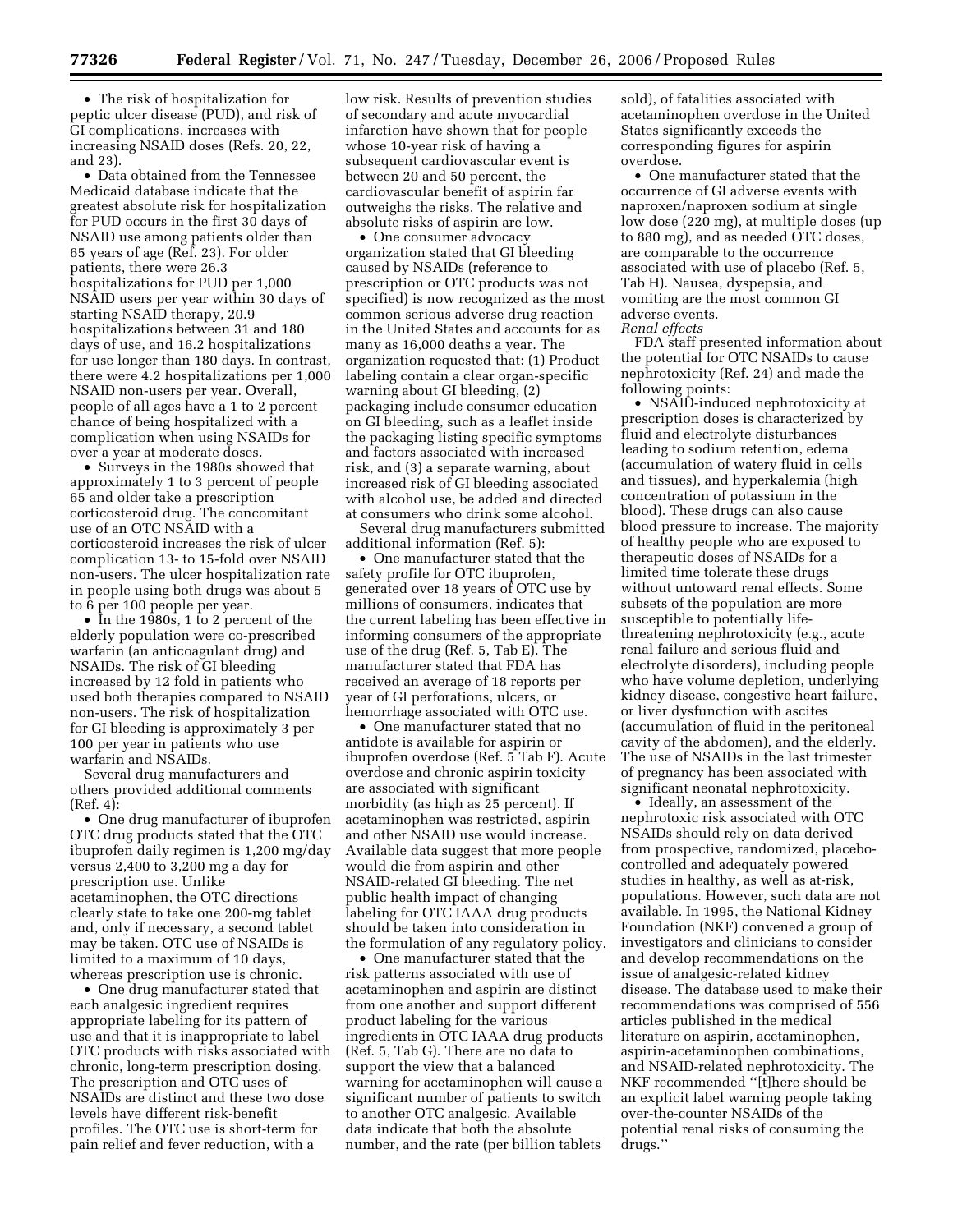• FDA staff identified all cases in the AERS database reporting acute renal failure, chronic renal failure, and renal failure in association with the use of OTC doses of NSAIDs. The time period reviewed was from the OTC approval date for ibuprofen (1984), naproxen sodium (1994), and ketoprofen (1995) through August 10, 1999. FDA's review included cases that specified that either OTC dosages and/or an OTC NSAID product had a role in the adverse reaction. People with pre-existing conditions were not included. Table 9 shows the number of cases of renal failure reported, including 94 cases for ibuprofen, 26 cases for naproxen sodium, and 1 case for ketoprofen. Fiftysix people who used ibuprofen required hospitalization; nine needed dialysis;

and nine died. Renal failure occurred within less than 7 days of exposure to the drug. Fourteen ibuprofen cases were within the pediatric age group. For naproxen sodium, 25 people were hospitalized, 4 required dialysis, and 3 died. The single ketoprofen case was hospitalized.

|                                  | Ibuprofen | Naproxen Sodium | Ketoprofen |  |
|----------------------------------|-----------|-----------------|------------|--|
| <b>Reporting Period</b>          | 15 years  | 5 years         | 4 years    |  |
| <b>Renal Failure Cases-Total</b> | 94        | 26              |            |  |
| Renal Failure Cases-Adult        | 80        | 26              |            |  |
| Renal Failure Cases-Pediatric    | 14        |                 |            |  |

Next, Dr. Griffin discussed renal complications from the use of NSAIDs obtained from large population studies (Ref. 20). A study of patients 65 years of age and older in the Tennessee Medicaid database (Ref. 23) included the following information:

• Eighteen percent of the patients presenting with acute renal failure used NSAIDs at either prescription or OTC doses. A RR for acute renal failure in NSAID users was calculated to be 1.58 compared to NSAID non-users.

• The RR for acute renal failure with ibuprofen was dose related. The RR of acute renal failure associated with use of daily doses of less than 1,200 mg was approximately 1 compared to use of no ibuprofen. Daily doses of 1,200 to 2,400 mg (above the OTC range of 1,200 mg per day or less) increased the RR of renal failure to 1.89.

• The greatest risk for renal failure was within the first 30 days of therapy with an NSAID. The RR was 2.83.

Several drug manufacturers and others provided additional comments (Ref. 4). One drug manufacturer stated that the incidence of renal failure and other serious renal events are rare with use of either prescription or OTC ibuprofen. One drug manufacturer claimed that there was an average of approximately five reports of renal failure per year from FDA's safety surveillance data. The manufacturers also suggested that serious renal events are almost always reversible, even in the elderly or chronically ill. It was stated that serious renal events following NSAID therapy almost always occur in patients with pre-existing renal dysfunction, congestive heart failure, or compromised hepatic function.

Several drug manufacturers submitted additional information suggesting that (Ref. 5):

• The number of renal side effects that have been reported with OTC ibuprofen are minimal (less than two cases of renal failure per year), confirming that the drug is welltolerated.

• The renal safety profile of naproxen/naproxen sodium is consistent with other currently marketed NSAIDs with which it has been compared. Even at prescription doses, reports of adverse events involving the kidney have been rare.

3. NDAC Deliberations and Recommendations Concerning Aspirin and Other NSAIDs

• *GI bleeding*. NDAC members agreed that NSAIDs increase the risk for GI adverse events. The risk appears to be related to dose. Aspirin, even at lower doses, has some GI risks. However, the benefits from use far exceed any risks. NDAC stated that low dose aspirin should be available OTC for the elderly for cardiovascular prophylaxis as described in the professional labeling. NDAC believed that the absolute risk of GI bleeding from use of low dose aspirin is probably comparable to the risk from using aspirin at analgesic doses. Therefore, NDAC recommended that the information on risk provided in OTC aspirin labeling to consumers need not be categorized by dose.

NDAC agreed that the data support a separate and distinct stomach bleeding warning and suggested that the heading ''stomach bleeding warning'' be used. NDAC recommended that this heading be in bold type and that the warning be included as one of the first warnings in labeling along with the Reye's syndrome warning. One NDAC member suggested the heading ''bleeding alert'' because aspirin and the other NSAIDs can cause more than stomach bleeding, and it is very important to stop using an OTC IAAA active ingredient when signs of bleeding are present (e.g., vomiting blood or bloody or black stools). Most NDAC members felt that stomach bleeding was the major safety problem and should be the focus of the warning statement.

NDAC found that low dose aspirin, combined with another NSAID, will increase the risk for GI bleeding two to four times more than use of an NSAID alone. From the data reviewed, entericcoated or buffered aspirin preparations do not change the risk associated with use of multiple NSAID products. NDAC recommended that the labeling for aspirin and other NSAIDs include a stomach bleeding warning advising consumers of the risks of taking more than directed or using more than one NSAID. In addition, NDAC concluded that the warning should advise consumers that the risk is greater for individuals who are over 65 years of age, have a history of ulcers, stomach, or bleeding problems, or are taking steroids or anticoagulants (blood thinners).

A majority of NDAC members believed that there were insufficient data and a lack of a scientific rationale to support a warning about using alcohol while taking NSAIDs. Recognizing that the data are mixed and not conclusive, the members believed that a majority of the trials reviewed failed to show a direct and convincing association with alcohol. NDAC urged FDA to remove the existing alcohol warning from labeling and encouraged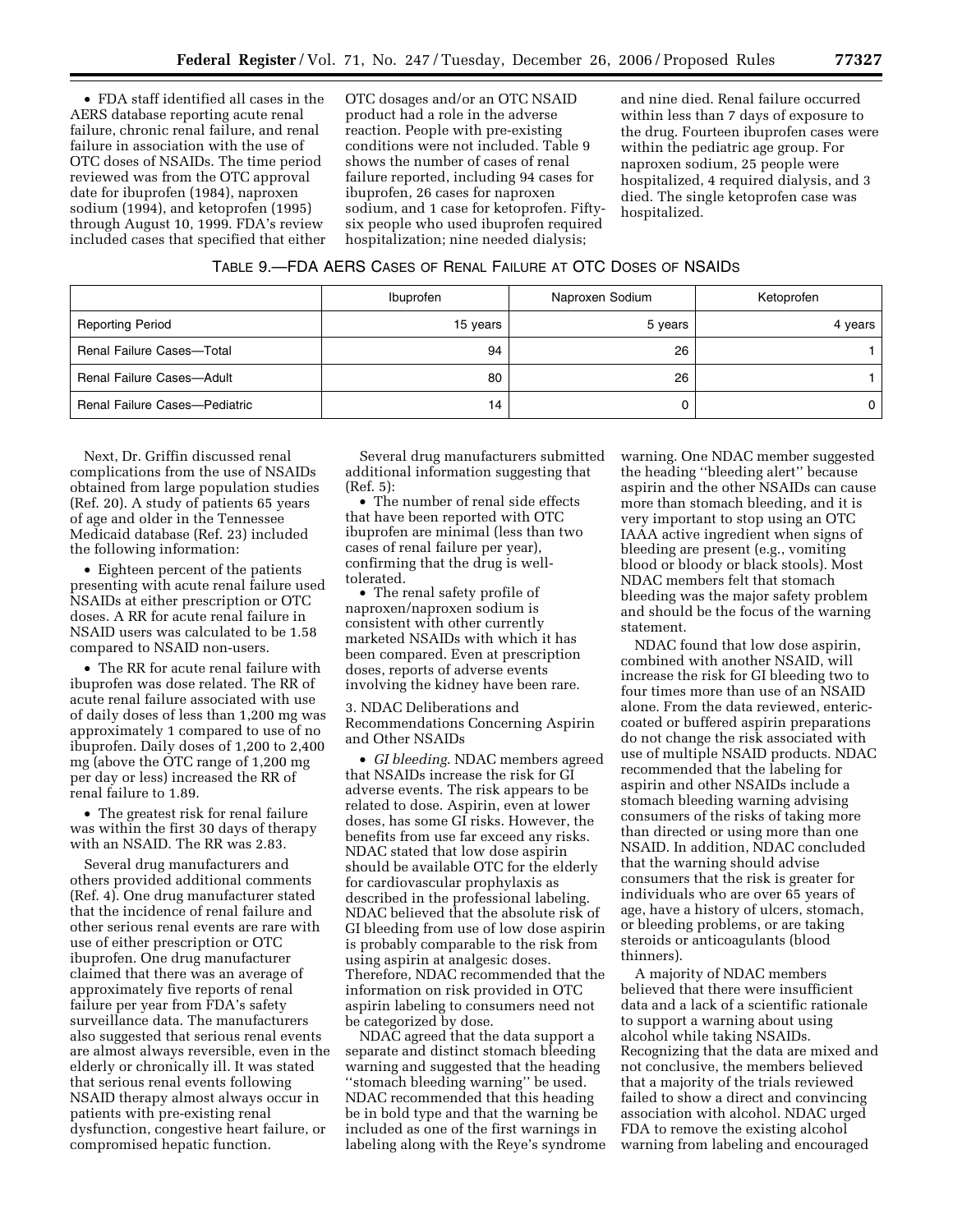FDA to examine future cases of GI bleeding in individuals who consume alcohol and are alcohol abusers to explore the impact of concomitant use of NSAIDs.

• *Renal effects*. NDAC considered particular groups at risk for short-term adverse renal consequences from NSAID use. While NDAC agreed that small increases in blood pressure of limited duration (e.g., several days) in normotensive or hypertensive individuals is not a significant risk, the labeling for NSAIDs should warn about the potential association of long-term use and renal failure in individuals who have high blood pressure, heart or kidney disease, use diuretics, or are over 65 years of age. NDAC agreed with the OTC labeling proposed for ibuprofen in the **Federal Register** of August 21, 2002, including the warning to ask a doctor before use in the presence of high blood pressure, heart or kidney disease, if also using a diuretic, or if over 65 years of age.

*Labeling*. NDAC members agreed that labeling continues to be a major factor in promoting the safe and effective use of OTC NSAID products. NDAC expressed concern that consumers do not read labels adequately and are often unaware of the names of the medicines that they are taking. This lack of awareness is especially problematic for people who are also taking prescription medicines concomitantly with OTC drug products. NDAC expressed concern about the ability to communicate meaningful information in the confines of a small package label, especially to the elderly. NDAC suggested that patient information be included in a package insert to provide expanded information beyond what could be presented clearly on a small label.

NDAC strongly recommend that the term ''NSAID'' be used throughout OTC product labeling. The term NSAID is becoming more widely recognized and is often found in drug information leaflets. NDAC suggested that meaning of the NSAID acronym could be spelled out somewhere on the label. Additionally, NDAC recommended that this term should be included on the front panel or PDP, advising consumers that the product contains an NSAID, especially if the product is a combination containing an NSAID. Finally, NDAC members agreed that there is a need for additional label comprehension studies to identify ways to improve communication with consumers.

## **IV. FDA's Review of Additional Data and Information**

*A. Pre-existing Liver Disease as a Risk Factor for Acetaminophen Hepatotoxicity* 

Following publication of the OTC IAAA TFM in 1988, FDA received comments urging adoption of a warning to advise consumers with pre-existing liver disease against using acetaminophen, unless directed by a doctor. The comments cited reports in the medical literature concerning toxicity in persons with liver disease. Other comments asserted that there is no evidence to warrant a warning. At that time, FDA believed the evidence was insufficient to propose a warning. NDAC briefly discussed this issue in September 2002, but concluded that there were not sufficient data to make specific recommendations.

FDA has reconsidered its previous position on this issue and now believes that the current evidence supports a warning. At the NDAC meeting, FDA reported information derived from mortality data of acetaminophen overdose (intentional and unintentional). Among patients with chronic alcoholic or other chronic liver disease, death associated with unintentional acetaminophen overdose was reported far more frequently than in association with intentional overdose (see table 4 of this document). In the series of 282 AERS cases of hepatoxicity associated with acetaminophen use presented at the meeting, 70 cases were reported as having underlying liver disease.

Metabolic activation and deactivation are involved in acetaminophen elimination (Ref. 25). At a therapeutic dose, the majority (greater than 90 percent) of acetaminophen combines with glucuronic acid (the major metabolic pathway for adults) and sulfuric acid (the major metabolic pathway for children). There is also a second, minor metabolic pathway in which a small portion of acetaminophen undergoes cytochrome P450 phase I metabolism to the toxic acetaminophen metabolite, N-acetyl-pbenzoquinoneimine (NAPQI). This toxic metabolite is normally inactivated through combination with hepatic glutathione (GSH). Any factors that can change GSH availability (by decreasing synthesis and/or increasing utilization or interfering with the conjugation enzyme) could potentially influence the hepatotoxicity of acetaminophen. Any factors that disturb the balance between these two metabolic pathways may affect the amount of acetaminophen metabolized by each pathway. After the

NDAC meeting, FDA conducted a literature review (1966 to January 2003) and determined that the following factors may place patients with preexisting liver disease at a greater risk for acetaminophen toxicity (Ref. 26).

• Depletion of hepatic GSH has been found in both alcoholic and nonalcoholic liver diseases, suggesting that the diseased liver may have less capacity to inactivate the toxic metabolite of acetaminophen. (Refs. 27 through 34)

• The hepatic cytochrome P450 enzyme, P450–2E1, metabolizes acetaminophen to the toxic metabolite that causes hepatotoxicity. Expression of hepatic P450–2E1 tends to increase in stable chronic liver diseases.

• Studies have shown that the clearance of acetaminophen from the body is impaired in people with chronic liver disease (Refs. 35, 36, and 37). The disease status of the liver alters drug metabolism and drug metabolites made by each metabolic pathway (Refs. 38 and 39).

• In chronic liver disease, hepatic glucuronide and sulfate conjugation are decreased (Refs. 40 through 43).

• Significant impairment of total hepatic P450 expression is found only in people with severe liver disease (hepatitis with liver failure and decompensated cirrhosis) (Ref. 38). Recent studies indicate that different types (viral, chemical, or immunological factors) and/or states (acute, chronic, or severe) of liver disease selectively influence expression of different P450 isozymes.

• Chronic alcohol use significantly induces hepatic P450–2E1 and increases this enzyme's ability to metabolize acetaminophen to NAPQI (Ref. 44). In other types of human liver disease, changes in expression and activity of P450–2E1, as well as other P450 isozymes (1A2 and 3A4) involved in acetaminophen metabolism, are variable (Refs. 38, 45, 46, and 47). Both human and animal studies show that hepatic P450–2E1 expression is significantly increased in a nonalcoholic fatty liver (Refs. 48 and 49).

Few clinical trials directly assess the hepatotoxicity of acetaminophen in people with nonalcoholic liver disease. One double-blind, placebo controlled, crossover study was conducted in 20 people with stable chronic liver disease (including Laennec's cirrhosis, alcoholic liver cirrhosis, primary biliary cirrhosis, or chronic hepatitis) (Ref. 50). The subjects received 1 g of acetaminophen or placebo every 4 hours (a total of 4 g/ day) for 13 days. The author stated that there were no significant changes in laboratory tests or clinical status in the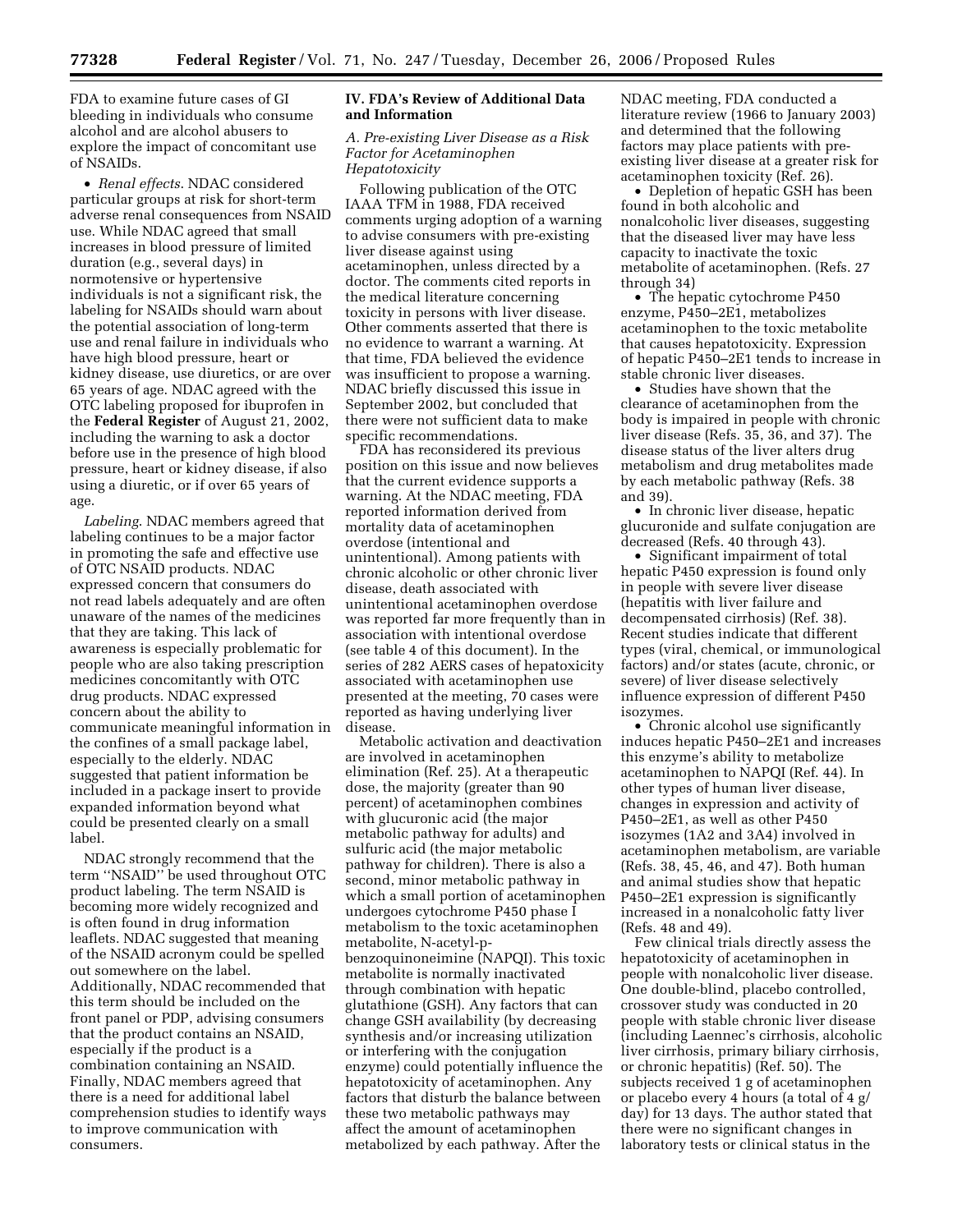acetaminophen and placebo treatments. The author concluded that underlying liver disease does not increase patient sensitivity to the hepatotoxic effects of acetaminophen at a therapeutic dose. Because of the small sample size and crossover study design, FDA believes this study is inadequate to make any conclusions regarding the risk for acetaminophen hepatotoxicity in patients with chronic liver disease.

In summary, the single prospective clinical study found by FDA in the literature that evaluated the susceptibility of the diseased liver to acetaminophen toxicity was not definitive. Analyses of an acetaminophen overdose database and a review of the AERS case reports suggest, however, that people with a history of liver disease may have increased susceptibility to acetaminopheninduced hepatotoxicity. In addition, the depletion of hepatic GSH has been found in both alcoholic and nonalcoholic liver diseases, suggesting that the diseased liver may have less capacity to inactivate the toxic metabolite of acetaminophen. Expression of hepatic P450–2E1, a major enzyme for metabolic activation of acetaminophen, tends to be increased in stable chronic liver diseases, particularly in nonalcoholic fatty liver disease. FDA believes that these data collectively establish that it is necessary to alert patients with chronic liver disease that they may be at risk for developing acetaminophen hepatotoxicity, as an important factor in the safe and effective use of acetaminophen products.

# *B. Updated Literature About Acetaminophen Hepatoxicity*

The Acute Liver Study Group recently published an update of the prospective data in patients diagnosed with ALF at 22 tertiary care centers. Over a 6-year period from January 1, 1998, to December 31, 2003, 662 patients fulfilled standard criteria for ALF. Of these cases, 275 were attributed to acetaminophen hepatotoxicity. The criteria for attribution to acetaminophen included one or more of the following: (1) A history of potentially toxic acetaminophen ingestion (> 4 g/day) within 7 days of presentation; (2) detection of any level of acetaminophen in the serum; or (3) a serum alanine aminotransferase (ALT) > 1,000 IU/L with a history of acetaminophen ingestion, irrespective of acetaminophen level (Ref. 51).

Of the 275 cases attributed to acetaminophen, the following observations were made:

• 48% were designated as unintentional injury, 44% were designated as an intentional injury and 8% could not be classified to either group;

• 147 (53%) used an OTC product, including 6 of 147 who used more than one OTC product at the same time and 41 of 147 who also used a prescription combination product;

• 120  $(44\%)$  reported use of a narcotic/acetaminophen combination;

• 55% had a history of alcohol use and 35% had a history of alcohol abuse;

• 108 (39%) also used a antidepressant;

• 65% survived without transplant; and

• 22% used more than one acetaminophen product.

The authors also compared characteristics between those classified as unintentional versus intentional liver injury. Females predominate in both groups. The clinical outcomes are similar for both groups. Narcotic/ acetaminophen use was more prevalent in the unintentional injury group (63% vs. 18%). The unintentional injury group had a greater percentage with stage 3-4 hepatic coma score at admission and at peak during the hospitalization. FDA believes that these data support the previous NDAC conclusion that acetaminophen hepatotoxicity is an important public health consideration and that additional labeling is necessary for it to continue to be generally recognized as safe and effective.

### *C. Aspirin and Other NSAIDs*

# 1. GI Bleeding

Following the NDAC meeting, FDA reviewed additional data and information related to the use of OTC NSAIDs and GI bleeding.

• One individual asserted in a citizen petition that incomplete information about aspirin reaches consumers and increases the danger that aspirin will be misused with serious consequences (Ref. 52). The citizen petition suggested that additional labeling for aspirin should be implemented without delay to state: ''CAUTION: This product can cause severe hemorrhaging and should not be taken for more than five days except under the supervision of a physician. When used for fever, if symptoms persist more than three days, consult a physician.''

• NSAIDs are being used by an estimated 17 million Americans on a daily basis (Ref. 53). The estimated rate of serious adverse events is about 1 percent for clinically significant GI bleeding in the first 3 months of use

(Ref. 54). NSAID use is so widespread that NSAID-induced gastropathy has been identified by some as one of the most prevalent, serious drug toxicities in the United States (Ref. 55). NSAIDassociated serious GI complications are estimated to result in over 200,000 hospitalizations per year in the United States. Although these adverse event rates are for prescription and OTC NSAID formulations combined, there is a significant prevalence of OTC NSAID use among people presenting to hospitals with upper GI bleeding (Ref. 56). The rate of consumption of OTC NSAIDs by consumers is estimated to be as much as seven times that of prescribed NSAIDs (Ref. 54).

• The American College of Gastroenterology guideline for treatment and prevention of NSAID-induced ulcers indicates an increased risk of NSAID-associated GI complications for people greater than 60 years of age (Ref. 56). A United Kingdom (UK) population-based, retrospective casecontrol study evaluated the risk of various NSAIDs (Ref. 10). The study reported a RR of 3.7 for upper GI bleeding (UGIB) and GI perforation in people under 60 years old exposed to NSAIDs, 13.2 in people 60 years and older exposed to NSAIDs, and 2.8 in people 60 years and older not exposed to NSAIDs.

• FDA analyzed a series of studies that used the Medicaid population in Tennessee (Refs. 12, 13, 56, 57, and 58). These case-controlled retrospective studies were based on hospitalizations for GI bleeds. The study population totaled 103,954 individuals, about 15 percent of Tennessee's elderly population, with 209,066 person-years of followup. There were 1,371 hospitalizations for PUD. These studies found increased risk of GI bleeds in people who were:

- Over 65 years old (RR of 4.7),
- Taking an increased NSAID dose (RR of 2.8 for the lowest dose vs. RR of 8 for the highest dose category), or
- Taking concomitant corticosteroid (RR of 4.4) or anti-coagulant (RR 12.7) drug products.

In addition, the risk of GI bleeds among people taking NSAIDs was greatest within the first 30 days of use (RR of 7.2).

• A multicenter, case-control study of 550 people with UGIB admitted to a hospital with bloody stools or vomiting blood and 1,202 controls identified from census lists, compared risks of major GI bleeding for plain, coated, and buffered formulations of low-dose aspirin (Ref. 59). Each of these types of low-dose aspirin formulations (less than 325 mg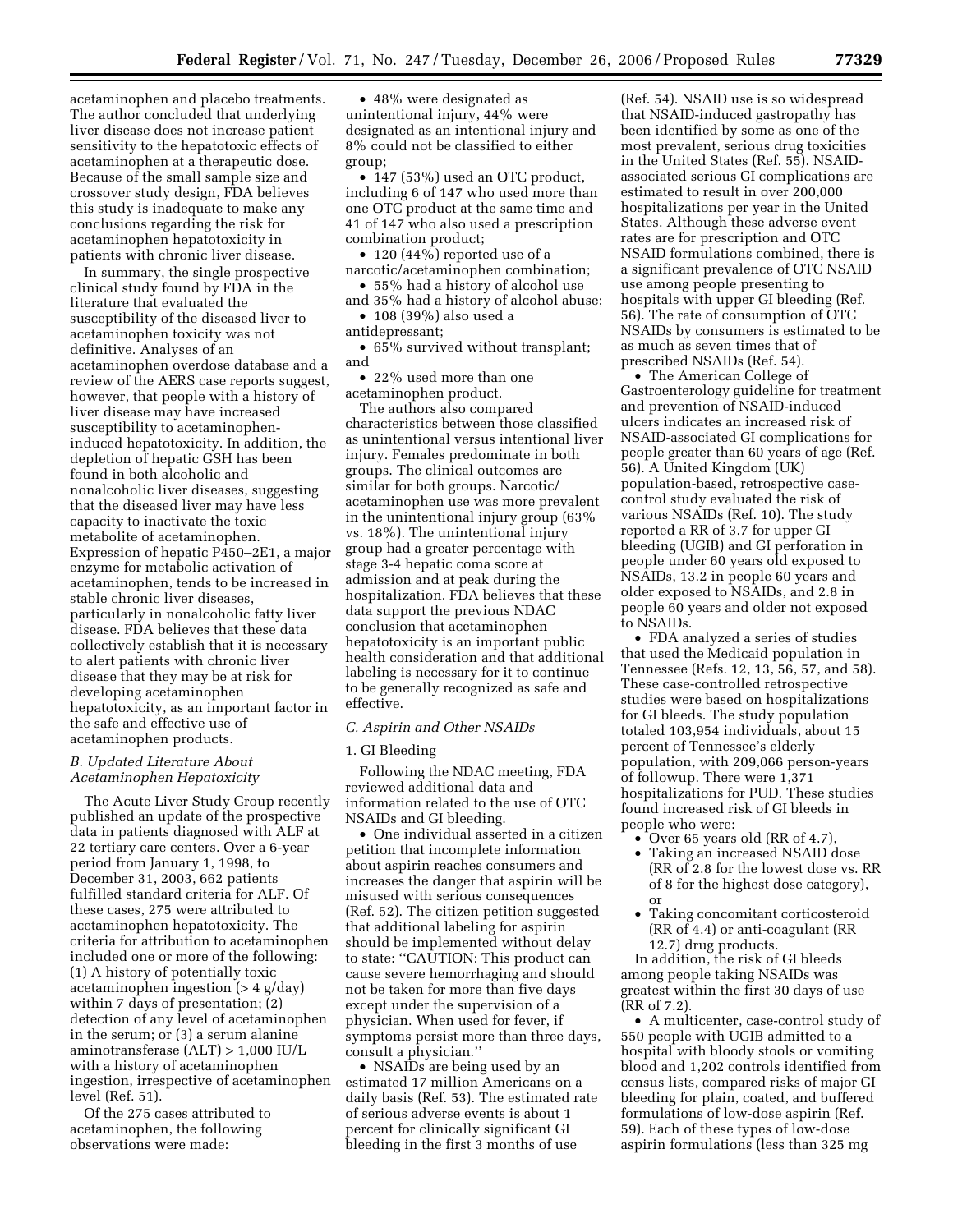per day) had about a 2.5 to 3 times increased risk of major UGIB.

• A double-blind, randomized, placebo-controlled, ulcer prevention study in 8,843 people with rheumatoid arthritis identified several risk factors for upper GI complications from NSAID use: (1) Age 75 years or older (odds ratio 2.48), (2) prior peptic ulcer (odds ratio 2.29), (3) prior GI bleeding (odds ratio 2.56), and (4) history of cardiovascular disease (odds ratio 1.84) (Ref. 60).

• A case control study of 1,122 subjects admitted consecutively for UGIB to four hospitals in Spain and 2,231 controls from the same geographic area, showed that a prior history of UGIB is a risk factor (odds ratio 3.7) for UGIB in people who used NSAIDs (Ref. 61).

In summary, results of several largescale clinical studies, conducted in the United States and worldwide, have established that use of OTC NSAIDs is an important risk factor for serious GI adverse events, especially bleeding. The risk is higher for people age 60 or older, who have a history of stomach ulcers or bleeding problems, or who use corticosteroids or anticoagulants.

## 2. Renal Effects

NSAIDs decrease renal prostaglandin production, which may result in acute reduction in renal blood flow and glomerular filtration, leading to fluid retention, edema, and elevation of serum creatinine (Ref. 62). Marked reduction in renal blood flow may result in renal failure.

NSAID use may also result in higher than normal levels of potassium in the bloodstream. This occurs most commonly in people with diabetes mellitus or mild to moderate renal insufficiency as well as in people taking beta-blocker, angiotensin-converting enzyme inhibitor, or potassium-sparing diuretic drugs.

By inhibiting the production of vasodilatory prostaglandins, NSAIDs may decrease renal blood flow and the rate of glomerular filtration in subjects with congestive heart failure, liver failure with ascites, chronic renal disease, or those who are hypovolemic (abnormal volume decrease of circulating fluid (plasma) in the body) (Refs. 63, 64, and 65).

*a. Pediatric population*. The medical literature includes sporadic reports of acute renal failure in pediatric subjects taking ibuprofen within the OTC dose range, including the following cases:

• One article describes three cases in children 5-, 6.5-, and 7.5-years-old in which ibuprofen treatment led to varying degrees of renal failure (Ref. 66). Two subjects with dehydration and pre-

existing renal problems were prescribed ibuprofen for the treatment of fever due to acute illness. Both had a recovery of renal function on withdrawal of the drug. The third child (a 7.5-year-old girl) developed progressive chronic renal failure. She had underlying hyper Ig-E syndrome and was treated with a single dose of ibuprofen 5 mg /kg for fever due to severe pulmonary infection. Her illness was also complicated by moderate dehydration. Her renal biopsy showed evidence of kidney damage consistent with loss of blood circulation.

• Ibuprofen-induced acute renal failure was reported in a 9-month-old girl (Ref. 67). A family practitioner treated the infant for diarrhea, vomiting, and fever. She was given oral rehydration therapy and acetaminophen and was sent home. Symptoms persisted for 48 hours and the acetaminophen was changed to ibuprofen 50 mg (5 mg/kg/ dose) three times a day. Seven doses of ibuprofen were given over a 40-hour period, but the child's clinical state deteriorated. She was admitted to an emergency facility 18 hours after the last dose with a creatinine concentration of 2.1 mg/deciliter (dL). For the first 12 hours after admission, the infant's kidneys failed to secrete urine in spite of receiving adequate hydration and an intravenous diuretic (furosemide). The creatinine concentration increased to 2.4 mg/dL. Renal function slowly recovered; 4 days after admission her creatinine was 0.9 mg/dL and 3 weeks later was 0.5 mg/dL. Clinical diagnosis was kidney damage secondary to ibuprofen use in a dehydrated child.

• Primack, et al. reported acute renal failure with use of ibuprofen in an 11 year-old boy (Ref. 68). The child was diagnosed with possible sinusitis and given an antibiotic; on the third day symptoms worsened with associated headaches, fatigue and anorexia, and his serum creatinine was 0.7 mg/dL. The antibiotic was continued and ibuprofen 200 mg was added, alternating with acetaminophen every 4 hours for fever. He received a total of 24 200-mg ibuprofen tablets during the 12 days prior to hospitalization. The fever persisted with improvement in the other symptoms. The child became progressively weaker and began vomiting. Approximately 2 weeks after his illness began, the child was admitted with a serum creatinine of 7.6 milliequivalent/L. After 3 days of symptomatic treatment, his serum creatinine was 4.1 mg/dL and 1 week later his serum creatinine was 2.2 mg/ dL. Findings of renal biopsy on the third hospital day were consistent with acute

interstitial nephritis, which the authors attributed to beta-lactam antibiotic use.

These case reports demonstrate the variety of situations in which ibuprofenassociated renal toxicity can occur. In many of the cases, the children were already at risk for renal adverse effects because of underlying disease states, concomitant medications, or dehydration. Children with underlying illnesses or those dehydrated are at greatest risk for this injury. FDA currently requires all OTC pediatric products containing ibuprofen marketed under new drug applications to include warnings for children ages 2 to 11 years to ask a doctor before use if the child has ''not been drinking fluids'' or has ''lost a lot of fluid due to continued vomiting or diarrhea.''

*b. Alcohol use*. Binge drinking of alcohol reduces the production of antidiuretic hormone causing increased urine production. Two cases of reversible acute deterioration in renal function following binge drinking of beer with use of NSAIDs have been reported in adults (Ref. 69):

• The authors reported a case of a 22 year old male admitted to the hospital with low back pain and worsening renal function. Four days prior to admission, he had consumed an unknown amount of beer; 2 days later as the pain intensified he had taken six doses of 400-mg ibuprofen with no relief. Upon admission, his serum creatinine was 3.1 mg/dL. Biopsy of the kidney was consistent with the diagnosis of acute kidney failure. The subject's serum creatinine increased to a peak of 6.5 mg/ dL on the fourth day and decreased to 1.4 mg/dL 6 days later.

• In a second case, a 20-year old male was admitted because of flank and back pain of 24 hours' duration. Four days before admission, the subject drank 8 to 10 bottles of beer (355 mL per bottle). On the evening of admission, he had taken 6 to 8 tablets of 325-mg aspirin for pain relief. The laboratory data showed a 2.0 mg/dL serum creatinine level. Following intravenous fluid administration, the subject urinated frequently for over 16 hours. Followup serum creatinine 1 week later was 1.2 mg/dL. The authors concluded that dehydration is a frequent consequence of heavy alcohol ingestion due to water diuresis. The volume contraction may be further aggravated by nausea and vomiting.

In the proposed rule to amend the TFM for OTC IAAA drug products to include ibuprofen, FDA included the results of the agency's evaluation of the adverse renal effects of OTC doses of ibuprofen (67 FR 54139 at 54144). Based on its evaluation of the data, FDA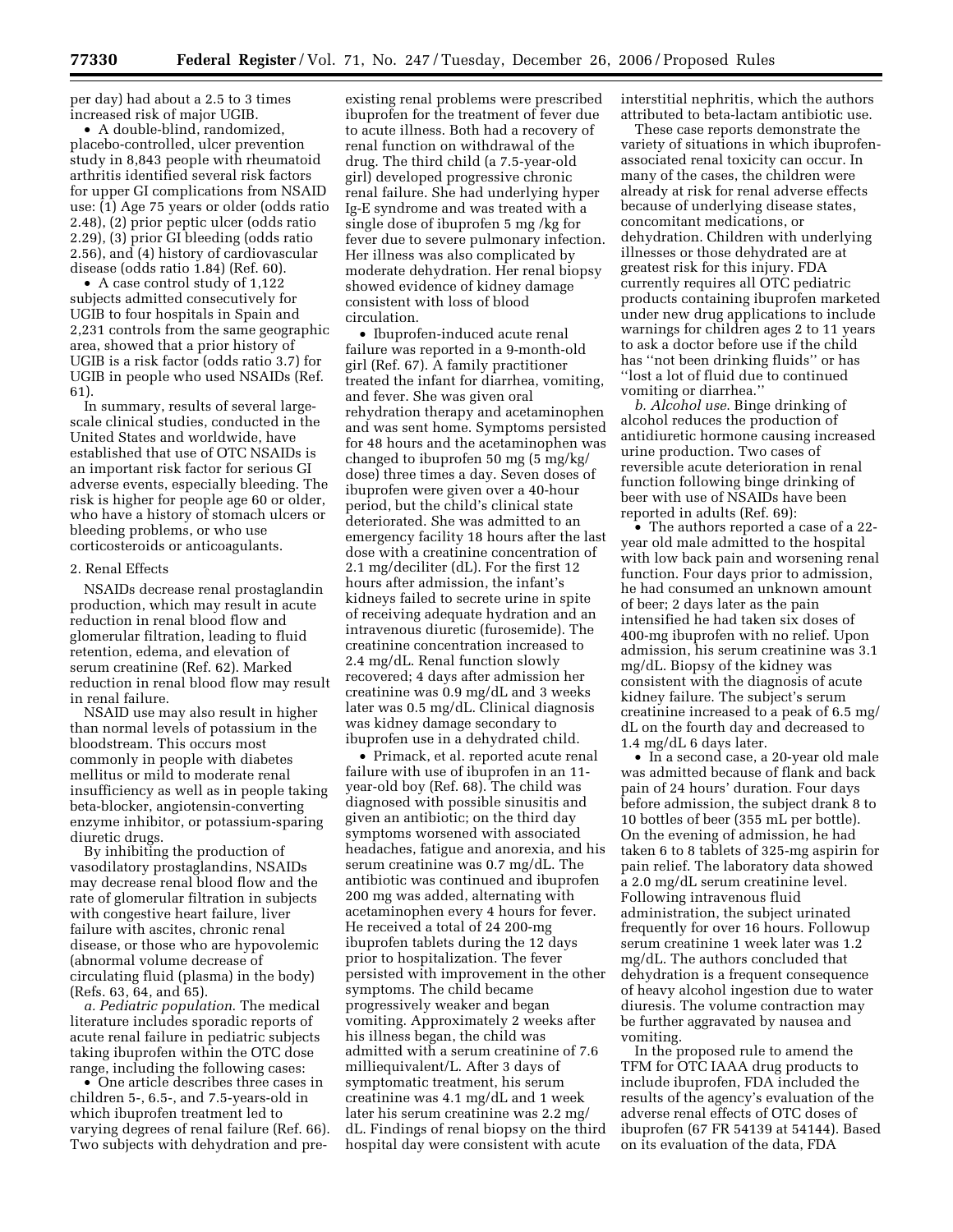concluded that OTC doses of ibuprofen can exert a variety of adverse renal effects, particularly in those who are dependent on adequate prostaglandin levels to maintain renal hemodynamic perfusion (i.e., congestive heart failure, liver failure with ascites, etc.). It was further noted that although the sporadic nature of idiosyncratic drug-induced ibuprofen nephrotoxicity makes it impossible to predict which group of individuals is at risk for developing this event, this is not the case with individuals who experience prostaglandin-dependent hemodynamic changes. The latter, if recognized, is reversible upon discontinuation of the drug (67 FR 54139 at 54145).

#### **V. FDA's Tentative Conclusions**

FDA has carefully considered NDAC's recommendations and other available data and information and determined that labeling revisions are necessary for OTC IAAA drug products to advise consumers of potential health risks and to recommend, under certain circumstances, that they consult a doctor for advice about taking products containing OTC IAAA active ingredients.

FDA continues to believe that acetaminophen and NSAIDs, when labeled appropriately and used as directed, are generally recognized as safe and effective OTC IAAA drugs for consumer self-use. However, the available evidence clearly indicates that both drugs can cause serious side effects. When taken in excess amounts, acetaminophen can cause liver injury. NSAIDs have the potential to cause GI bleeding and renal (kidney) injury even at OTC dosing levels.

When compared to the extensive use of OTC acetaminophen and NSAID drug products, the incidence of injury appears relatively low. However, based on the available evidence and the seriousness of the risks, FDA believes it is necessary for consumers to be made aware of the possible serious side effects associated with using these products. For many people, the risks are quite low because they use these products only occasionally. The risks may be greater for people who use these products more frequently, have certain risk factors, and/or do not follow the labeling information on the package. FDA believes that providing additional labeling information about how to correctly use OTC drug products containing acetaminophen and NSAIDs could reduce injuries and is necessary for the products to be considered generally recognized as safe and effective and not misbranded.

FDA plans to act on several fronts:

• Propose revised OTC labeling for these products

• Continue a consumer and health provider educational campaign

• Continue to monitor AERS in various databases

• Examine available data to determine whether other measures may be needed in the future to try to decrease morbidity associated with OTC acetaminophen and NSAIDs.

In addition to the changes to the IAAA TFM proposed in this document, FDA encourages manufacturers of these products to undertake education initiatives regarding safe use of OTC products containing acetaminophen and NSAIDs. FDA plans to increase its monitoring of AERS in various databases to see how this new proposed labeling, if implemented, is working to reduce injuries resulting from OTC acetaminophen and NSAID drug products and to determine whether further measures need to be proposed.

## *A. Acetaminophen*

### 1. Hepatotoxicity

FDA tentatively concludes that additional new labeling is needed for OTC drug products that contain acetaminophen. Data from Lee (Ref. 6), a case series from the University of Pennsylvania Hospital (Ref. 4), and the FDA AERS database show that unintentional overuse of acetaminophen is associated with severe hepatic injury. One manufacturer provided calculations of a ''worst case'' scenario for acetaminophen hepatic failure deaths using estimates by Lee (Ref. 70) and calculated 213 deaths per year. FDA does not know the exact number of cases of liver failure or deaths related to unintentional acetaminophen overdose. FDA thinks that improved labeling may help prevent events that are catastrophic to the unintentional victims and their family members. FDA has determined that adding a liver warning is necessary for safe and effective use of the drug and to reduce the number of unintentional overdoses. Thus, FDA is proposing a ''liver warning'' stating use factors that could lead to liver injury.

FDA notes that NDAC recommended both an alcohol warning and a liver toxicity statement separate from the alcohol warning for OTC drug products containing acetaminophen. FDA has combined this information because it is interrelated and a shorter warning saves label space on products that already contain extensive labeling information. FDA believes that two, separate warnings may be less likely to be read and understood by consumers.

FDA also tentatively concludes that a new warning is needed to advise consumers who have liver disease to consult a doctor before using OTC drug products that contain acetaminophen. FDA notes that many of the case reports in the databases involved people who had pre-existing liver disease (the rate of the number of cases in the databases exceeds the rate of underlying liver disease in the general population). This observation may also be due to a difference in the use of acetaminophen by people with chronic liver disease or that they are at greater risk to develop liver failure in general. As described in section IV.A of this document, people with chronic liver disease can have changes in the liver enzymes responsible for the metabolism of acetaminophen. It is not clear whether these changes increase the risk in these individuals. It was noted at NDAC that some physicians who treat patients with chronic liver disease recommend lower total daily doses. FDA believes this additional warning will alert patients with chronic liver disease to ask their doctor before using acetaminophen. FDA recognizes there is limited information supporting the need for different dose recommendations in people with liver disease. FDA seeks comment on the information this warning should provide and encourages healthcare providers and researchers who treat patients with chronic liver disease to provide information on how much they recommend as an appropriate dose and the basis for their recommendation.

# 2. Other Labeling

FDA also tentatively concludes that the name ''acetaminophen'' on the PDP should be enhanced to allow consumers to better identify acetaminophen containing products among the many products currently available on the OTC market. First, FDA is proposing that the name be highlighted (e.g., in fluorescent or color contrast to other information on the PDP) or in bold type so that the name is prominent and stands out from other text. Second, FDA is proposing that the name have a size that is prominent compared to other printed matter on the PDP. FDA's regulation for the statement of identity for OTC drug products in § 201.61(c) (21 CFR 201.61(c)) states that ''the statement of identity shall be presented in bold face type on the PDP, shall be in a size reasonably related to the most prominent printed matter on such panel \*\*\*.'' FDA is proposing that manufacturers determine the prominence of the name ''acetaminophen'' on the PDP by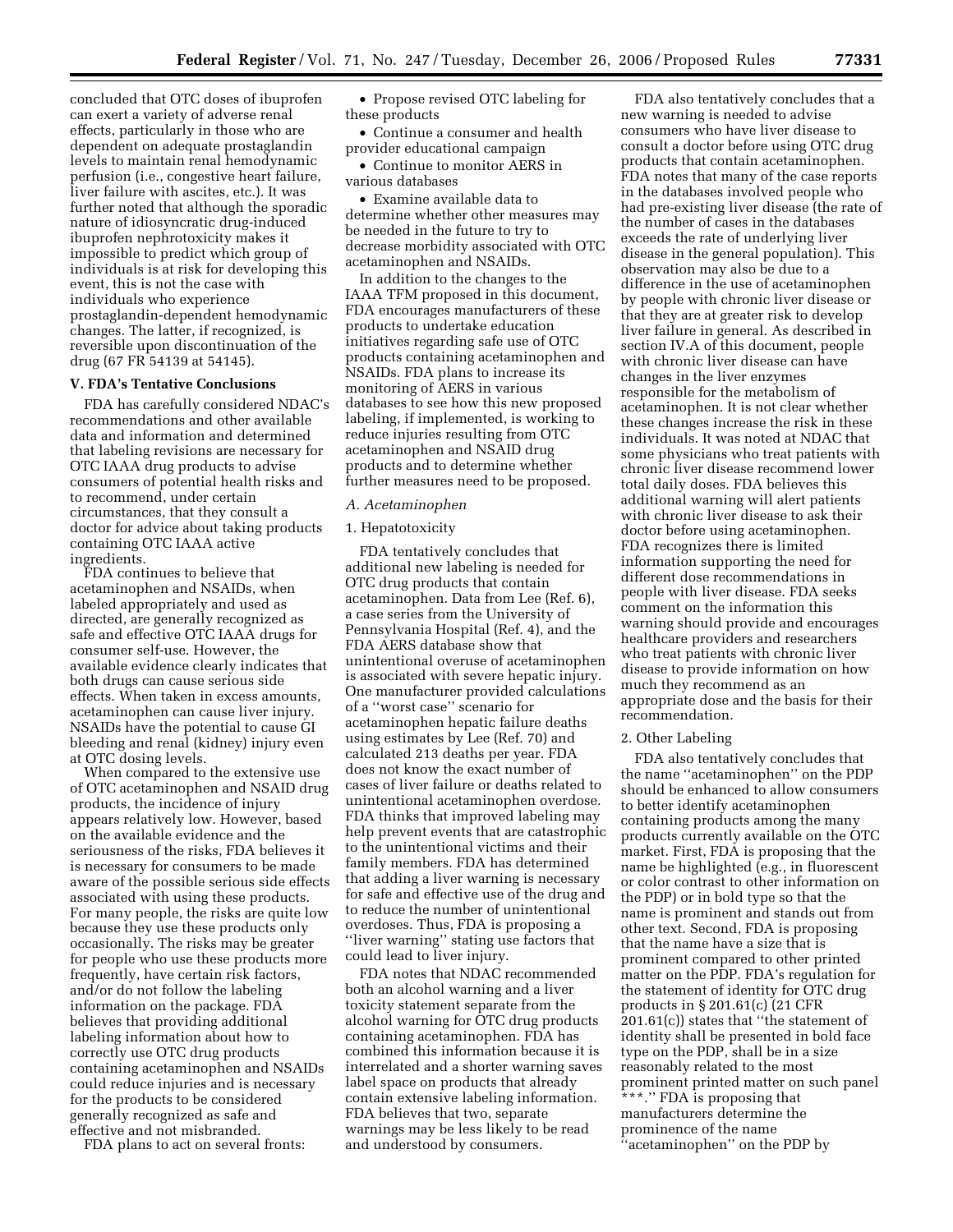selecting, from the two options that follow, the print size option that is greater:

• The name ''acetaminophen'' is at least one-quarter as large as the size of the most prominent printed matter on the PDP; or

• The name "acetaminophen" is at least as large as the size of the ''Drug Facts" title, as required in  $\S 201.66(d)(2)$  $(21$  CFR 201.66 $(d)(2)$ ).

Finally, FDA notes that NDAC expressed concern about the lack of standardized pediatric dosage information, especially for infants under 2 years of age. FDA intends to address this issue in another **Federal Register**  publication.

### *B. Aspirin and Other NSAIDs*

## 1. GI Bleeding

FDA tentatively concludes that epidemiological data indicate a doserelated risk for GI bleeding with NSAIDs. The data demonstrate a slight increase in risk for GI bleeding at OTC daily doses. Because many people use OTC NSAIDs intermittently, the risk for bleeding for the average person is quite low. People who use NSAIDs for several days may be at greater risk but it is still low compared to chronic NSAID users. People who have certain identifiable risk factors (e.g., stomach ulcers or bleeding problems, taking certain other drugs or alcohol concurrently) are at greater risk of GI bleeding when they take a product containing an NSAID. FDA believes that additional warnings alerting these people about these potential risks and some of the symptoms associated with GI bleeding could reduce morbidity from using these OTC NSAID drug products.

Based on the NDAC's recommendations and the agency's review of the literature, FDA has determined that additional new warning labeling is needed to continue to consider OTC NSAID products generally recognized as safe and effective. Such warnings should advise people not to take more than one product containing NSAIDs (aspirin, ibuprofen, naproxen, or others) and not to take more drug or take the drug for a longer time than recommended in product labeling. NDAC also acknowledged that people age 65 and older are at increased risk for GI bleed.

FDA subsequently reviewed the results of several large-scale clinical studies, conducted in the United States and worldwide, and has established that use of NSAIDs is an important risk factor for serious GI adverse events, especially bleeding. These studies show that the risk is higher for people age 60

or older, who have had stomach ulcers or bleeding problems, or who use corticosteroids or anticoagulants (Refs. 10 and 55). Based on these studies, FDA believes that people 60 years of age and older are at increased risk and is proposing to include this age group in the warning.

In September 1993, NDAC concluded that the use of aspirin, ibuprofen, and naproxen sodium increases the risk of UGIB in people who are heavy alcohol users or abusers. At the September 2002 meeting, during discussion of the relative risks for GI bleeding associated with the use of OTC NSAIDs, some NDAC members questioned whether the incidence of GI bleeding is increased by the concurrent use of NSAIDs and alcohol. NDAC members were divided almost equally. Some members thought that there was no clear evidence that alcohol potentiates the risk of bleeding in NSAID or aspirin users. They proposed removal of the existing alcohol warning. Other NDAC members suggested that the alcohol warning should remain in effect, but be separated from the GI bleeding warning.

Subsequently, FDA considered NDAC's recommendations and evaluated the alcohol warning for OTC drug products containing an NSAID. FDA did a new literature search, selecting new articles describing the relationship between alcohol use and the risk of GI bleeding in OTC IAAA users. After reviewing these articles (Ref. 71), FDA finds that these studies, despite some flaws in their design and methodology, suggest that combining NSAIDs with alcohol increases the risks of a GI bleed. FDA has determined that it is necessary to retain a warning regarding use of OTC NSAID drug products with alcohol. FDA tentatively concludes that a warning about this risk should be incorporated in a ''Stomach bleeding warning'', in place of the current alcohol warning. Although NDAC recommended that a GI bleeding warning be distinct from a warning against alcohol ingestion with NSAIDs, FDA is proposing to combine these two warnings to conserve labeling space and avoid redundancy.

#### 2. Renal Effects

FDA tentatively concludes that people who get acute renal insufficiency from using NSAIDs generally have a preexisting condition that will predispose them to this insufficiency. There is a pharmacological basis for this to occur. Normal renal blood flow depends on prostaglandin metabolism. NSAIDs inhibit renal prostaglandin production. In predisposed people, suppression of prostaglandin production may result in

acute reduction in renal blood flow and glomerular filtration, leading to renal insufficiency. These cases are often reversible. Although the epidemiological data are limited and the number of reported cases are rare relative to their use, FDA believes it is important to alert consumers about underlying conditions that may increase their risk if they take an NSAID without first asking a doctor because of potential serious side effects.

NDAC agreed with the OTC labeling proposed for ibuprofen in the **Federal Register** of August 21, 2002, including the warning to ask a doctor before use in the presence of high blood pressure, heart or kidney disease, concomitant use of a diuretic, or if they are over 65 years of age. Based upon a further review of the literature that indicates that the risk is higher for people age 60 or older, FDA is proposing to lower the age from 65 years of age to 60 years of age.

Children's NSAID products marketed under an NDA already have warnings regarding dehydration and fluid loss. FDA tentatively concludes that similar language is needed for children's NSAIDs products marketed under the OTC drug monograph. There are, however, few case reports suggesting a problem in adults. FDA is seeking comment on the need for similar language for adults. Although there are few reported cases in adults, it is anticipated that prostaglandin has similar effects on renal physiology.

#### 3. Other Labeling

FDA agrees with NDAC that the term ''NSAID'' should be prominently displayed in OTC drug product labeling so consumers are aware of the presence of the ingredient in the product. The term should also be defined in the labeling as ''nonsteroidal antiinflammatory drug.'' FDA tentatively concludes that the presence of an ''NSAID'' ingredient in an OTC drug product should be prominently stated on the PDP and in the Drug Facts labeling.

In section V.A.2 of this document, FDA discusses its proposed requirements for the name ''acetaminophen'' to be prominently presented on the PDP. FDA considers the same degree of prominence necessary to identify the presence of an ''NSAID'' ingredient in an OTC IAAA drug product. Accordingly, FDA is proposing that the name of the NSAID ingredient and the word ''(NSAID)'' be highlighted (e.g., fluorescent or color contrast) or in bold type, be in lines generally parallel to the base on which the package rests as it is designed to be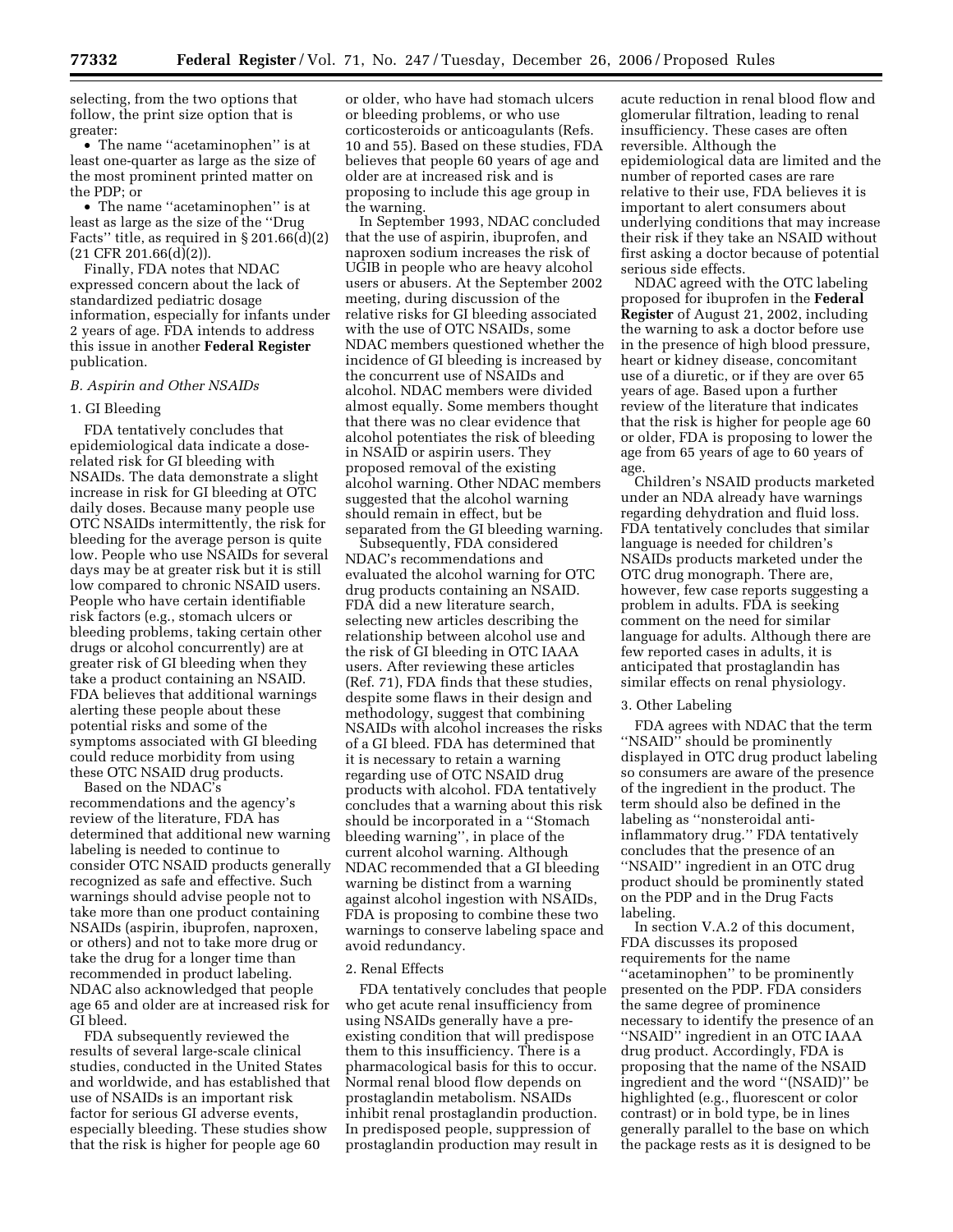displayed, and be in one of the following sizes, whichever is greater: (1) At least one-quarter as large as the size of the most prominent printed matter on the PDP, or (2) at least as large as the size of the ''Drug Facts'' title, as required in § 201.66(d)(2). In the Drug Facts labeling, FDA is proposing that the active ingredient(s) section, as defined in § 201.66(c)(2), be required to contain the term ''(NSAID)'' after the NSAID active ingredient with an asterisk statement at the end of the active ingredient(s) section that defines the term "NSAID" as a " \* nonsteroidal anti-inflammatory drug.''

In addition, FDA has conducted a detailed review of available data regarding the potential risks of serious cardiovascular events in patients receiving COX–2 selective and nonselective NSAIDs. FDA also held a joint meeting of its Arthritis and Drug Safety and Risk Management on February 16– 18, 2005, to consider these issues. FDA is currently considering whether additional labeling changes related to these risks are warranted, and will address this in a future issue of the **Federal Register**.

#### **VI. FDA's Proposal**

Based on the available evidence, FDA is proposing to amend its regulations and the OTC IAAA TFM to make a number of changes. FDA is proposing new labeling for OTC IAAA drug products (proposed § 201.325). This labeling includes a number of important new warnings. To alert consumers to these new warnings, FDA is proposing to require that the statement ''See new warnings information'' appear on the PDP of all OTC IAAA drug products for a limited time after the effective date of a final rule based on this proposal (proposed § 201.325(b)).

The labeling statements in this proposed rule are in the OTC Drug Facts labeling format (see § 201.66), which is being implemented for all OTC drug products. For ease of reading, the following descriptions of the proposed labeling statements do not include the bracketed formatting instructions included in the codified portion of this document.

#### *A. Alcohol Warning*

FDA is proposing to remove § 201.322 of the regulations entitled ''Over-thecounter drug products containing internal analgesic/antipyretic active ingredients required alcohol warning.''

#### *B. Acetaminophen*

1. For All Acetaminophen Products

Proposed  $\S 201.325(a)(1)(i)$  includes the following provisions:

• The presence of acetaminophen in the product must be prominently stated on the PDP. The word ''acetaminophen'' must appear highlighted (e.g., fluorescent or color contrast) or in bold type, be in lines generally parallel to the base on which the package rests as it is designed to be displayed, and be in one of the following sizes, whichever is greater: (1) At least one-quarter as large as the size of the most prominent printed matter on the PDP, or (2) at least as large as the size of the ''Drug Facts'' title, as required in § 201.66(d)(2).

• The presence of acetaminophen must appear as part of the established name of the drug, as defined in § 299.4 (21 CFR 299.4).

• Combination products containing acetaminophen and a non-analgesic ingredient(s) (e.g., cough-cold) must include the name ''acetaminophen'' and the names of the other active ingredients in the product on the PDP. Only the name ''acetaminophen'' must appear highlighted (e.g., fluorescent or color contrast) or in bold type, and be in one of the following sizes, whichever is greater: (1) At least one-quarter as large as the size of the most prominent printed matter on the PDP, or (2) at least as large as the size of the ''Drug Facts'' title, as required in  $\S 201.66(d)(2)$ .

2. For Acetaminophen Products Labeled for Adults Only

Under proposed § 201.325(a)(1)(iii), the labeling would be required to include the following statement:

Liver warning: This product contains acetaminophen. Severe liver damage may occur if you take

• more than (insert maximum number of daily dosage units) in 24 hours

• with other drugs containing acetaminophen

• 3 or more alcoholic drinks every day while using this product.

This ''Liver warning'' would be the first warning under the ''Warnings'' heading. For products that contain both acetaminophen and aspirin, the ''Liver warning'' would appear after the ''Reye's syndrome'' and ''Allergy alert'' warnings in  $\S 201.66(c)(5)(ii)(A)$  and (c)(5)(ii)(B) and before the NSAID ''Stomach bleeding warning'' in proposed § 201.325(a)(2)(iii)(A).

The labeling would also be required to include the statements ''Do not use with any other drug containing acetaminophen (prescription or nonprescription). Ask a doctor or pharmacist before using with other drugs if you are not sure'' and ''Ask a doctor before use if you have liver disease.''

3. For Acetaminophen Products Labeled Only for Children Under 12 Years of Age

Under proposed § 201.325(a)(1)(iv), the labeling would be required to include the following statement:

Liver warning: This product contains acetaminophen. Severe liver damage may occur if the child takes

• more than 5 doses in 24 hours

• with other drugs containing acetaminophen.

This ''Liver warning'' must be the first warning under the ''Warnings'' heading.

The labeling would also be required to include the statements ''Do not use with any other drug containing acetaminophen (prescription or nonprescription). Ask a doctor or pharmacist before using with other drugs if you are not sure'' and ''Ask a doctor before use if the child has liver disease.''

FDA is aware that products labeled for children only are sometimes used by adults who cannot take solid oral dosage forms or who are taking a product marketed in children's strengths. Accordingly, FDA is proposing to include the statement ''this product does not contain directions or warnings for adult use'' in bold type in the labeling of these products under the heading "Directions".

4. For Acetaminophen Products Labeled for Adults and Children Under 12 Years of Age

Under proposed  $\S 201.325(a)(1)(v)$ , the labeling would be required to include all of the warnings for adults with the following modifications:

Liver warning: This product contains acetaminophen. Severe liver damage may occur if

• adult takes more than [insert maximum number of daily dosage units] in 24 hours

• child takes more than 5 doses in 24 hours

• taken with other drugs containing acetaminophen.

• adult has 3 or more alcoholic drinks every day while using this product.

This ''Liver warning'' must be the first warning under the ''Warnings'' heading. FDA is proposing to use the term ''the user'' instead of ''you or the child'' for warnings applying to both children and adults. The ''ask a doctor'' statement is modified to read: ''Ask a doctor before use if the user has liver disease.''

#### *C. Aspirin and Other NSAIDs*

The NSAID category includes, but is not limited to, aspirin, carbaspirin calcium, choline salicylate, ibuprofen, ketoprofen, magnesium salicylate,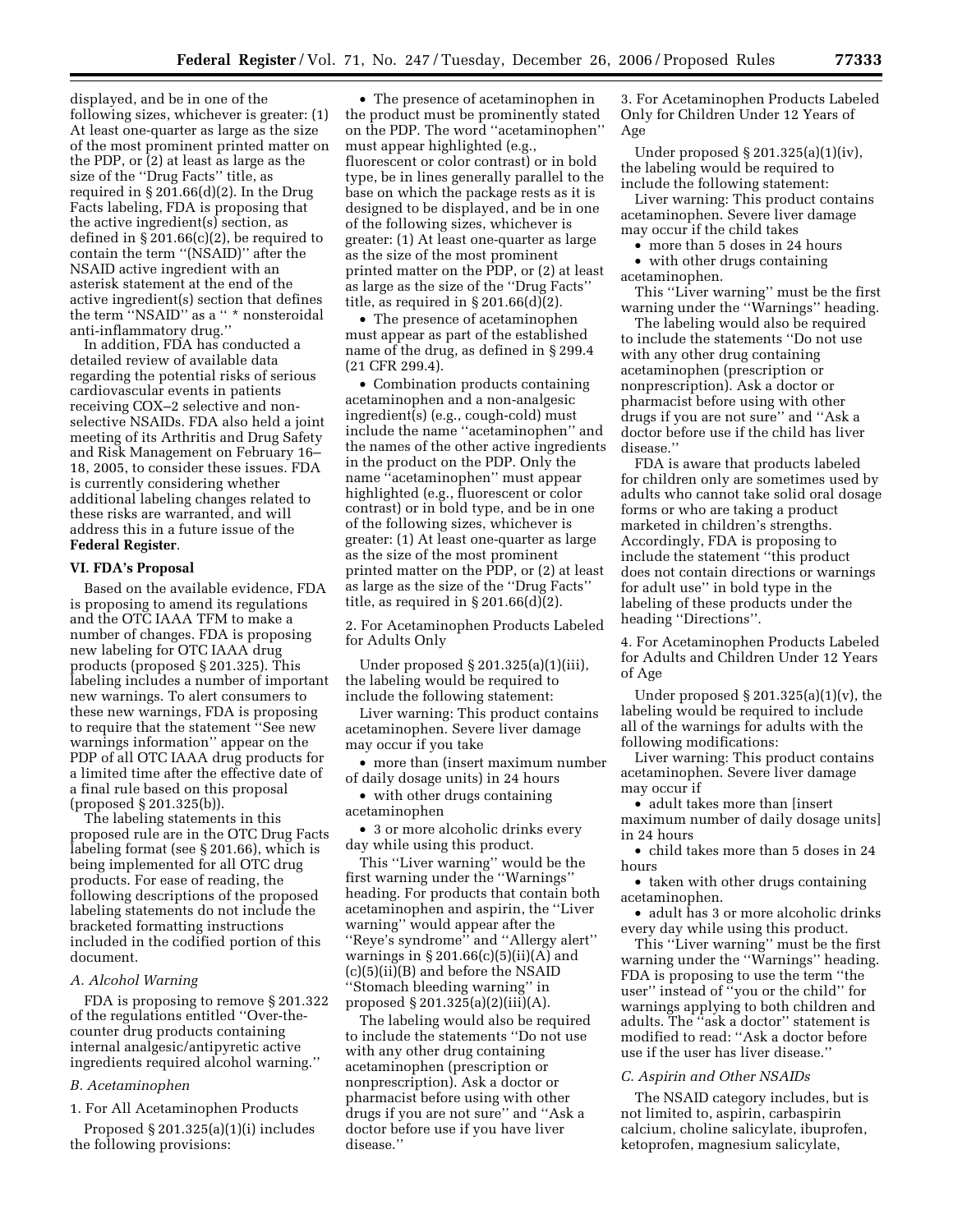naproxen sodium, and sodium salicylate. In the **Federal Register** of August 21, 2002 (67 FR 54139 at 54159), FDA proposed a number of warnings for products containing ibuprofen if added to the OTC IAAA drug products monograph. FDA is adding information and further revising portions of some of those warnings in this document and proposing these warnings be applicable to all OTC NSAIDs.

1. For All Products Containing NSAIDs

Proposed § 201.325(a)(2)(i) includes the following provisions:

• The presence of an NSAID ingredient in the product must be prominently stated on the PDP. The name of the NSAID ingredient and the word ''(NSAID)'' must appear highlighted (e.g., fluorescent or color contrast) or in bold type, be in lines generally parallel to the base on which the package rests as it is designed to be displayed, and be in one of the following sizes, whichever is greater: (1) At least one-quarter as large as the size of the most prominent printed matter on the PDP, or (2) at least as large as the size of the ''Drug Facts'' title, as required in § 201.66(d)(2).

• For single ingredient products, the word ''(NSAID)'' must appear as part of the established name of the drug, as defined in § 299.4 of this chapter, or as part of the statement of identity of the drug, as defined in § 201.61 of this chapter. For example, either of the following would be acceptable:

• Ibuprofen Tablets (NSAID)

Pain reliever/ fever reducer or

• Ibuprofen Tablets

Pain reliever/ fever reducer (NSAID)

• Combination products containing an NSAID and a non-analgesic ingredient(s) (e.g., cough-cold) must include the name of the NSAID ingredient and the names of the other active ingredients in the product on the PDP. The word ''(NSAID)'' must appear after either the name of the NSAID ingredient or the general pharmacological (principal intended) action of the NSAID ingredient (see previous examples). Only the name of the NSAID ingredient and the word ''(NSAID)'' must appear highlighted (e.g., fluorescent or color contrast) or in bold type, and be in one of the following sizes, whichever is greater: (1) At least one-quarter as large as the size of the most prominent printed matter on the PDP, or (2) at least as large as the size of the ''Drug Facts'' title, as required in § 201.66(d)(2).

2. For NSAID Products Labeled for Adults Only

Warnings for NSAIDS are proposed in § 201.325(a)(2)(iii). Some of the proposed warning statements are discussed here.

Stomach bleeding warning: This product contains a nonsteroidal antiinflammatory drug (NSAID), which may cause stomach bleeding. The chance is higher if you:

• are age 60 or older

• have had stomach ulcers or bleeding problems

• take a blood thinning

(anticoagulant) or steroid drug • take other drugs containing an

NSAID (aspirin, ibuprofen, naproxen, or others)

• have 3 or more alcoholic drinks every day while using this product

• take more or for a longer time than directed.

This ''Stomach bleeding warning'' would appear after the ''Reye's syndrome'' and ''Allergy alert'' warnings in  $\S 201.66(c)(5)(ii)(A)$  and  $(c)(5)(ii)(B)$ . For products that contain both acetaminophen and aspirin, the acetaminophen ''Liver warning'' would appear before the NSAID ''Stomach bleeding warning.''

The labeling would be required to include the following statement:

Ask a doctor before use if you have

• stomach problems that last or come back, such as heartburn,

upset stomach, or stomach pain • ulcers

- 
- bleeding problems
- high blood pressure
- heart or kidney disease

• taken a diuretic

• reached age 60 or older. The labeling would be required to include the statement:

Ask a doctor or pharmacist before use if you are

• taking any other drug containing an NSAID (prescription or nonprescription)

• taking a blood thinning (anticoagulant) or steroid drug

The labeling would be required to include the statement:

Stop use and ask a doctor if

• you feel faint, vomit blood, or have bloody or black stools. These are signs of stomach bleeding.

• stomach pain or upset gets worse or lasts

3. For NSAID Products Labeled Only for Children Under 12 Years of Age

Under proposed § 201.325(a)(2)(iv), the labeling would be required to include the following statement:

Stomach bleeding warning: This product contains a nonsteroidal antiinflammatory drug (NSAID), which may cause stomach bleeding. The chance is higher if the child:

• has had stomach ulcers or bleeding problems

• takes a blood thinning

(anticoagulant) or steroid drug

• takes other drugs containing an NSAID (aspirin, ibuprofen, naproxen, or others)

• takes more or for a longer time than directed.

The ''Stomach bleeding warning'' would appear after the ''Reye's syndrome'' and ''Allergy alert'' warnings in  $\S 201.66(c)(5)(ii)(A)$  and  $(c)(5)(ii)(B).$ 

The labeling would be required to include the following statement:

Ask a doctor before use if the child has

• stomach problems that last or come back, such as heartburn, upset stomach, or stomach pain

• ulcers

- bleeding problems
- not been drinking fluids
- lost a lot of fluid due to vomiting

or diarrhea

- high blood pressure
- heart or kidney disease

• taken a diuretic.

The labeling would be required to include the statement:

Ask a doctor or pharmacist before use if the child is

• taking any other drug containing an NSAID (prescription or

nonprescription)

• taking a blood thinning

(anticoagulant) or steroid drug

The labeling would also be required to include the statement:

Stop use and ask a doctor if

• the child feels faint, vomits blood, or has bloody or black stools. These

are signs of stomach bleeding.

• stomach pain or upset gets worse or lasts

FDA is aware that products labeled only for children are sometimes used by adults who cannot take solid oral dosage forms or who are taking a product marketed in children's strengths. Accordingly, FDA is proposing to include the statement ''this product does not contain directions or warnings for adult use'' in bold type in the labeling of these products under the heading ''Directions''.

4. For NSAID Products Labeled for Adults and Children Under 12 Years of Age

Under proposed  $\S 201.325(a)(2)(v)$ , the labeling would be required to include all of the warnings for adults with the following modifications:

Stomach bleeding warning: This product contains a nonsteroidal anti-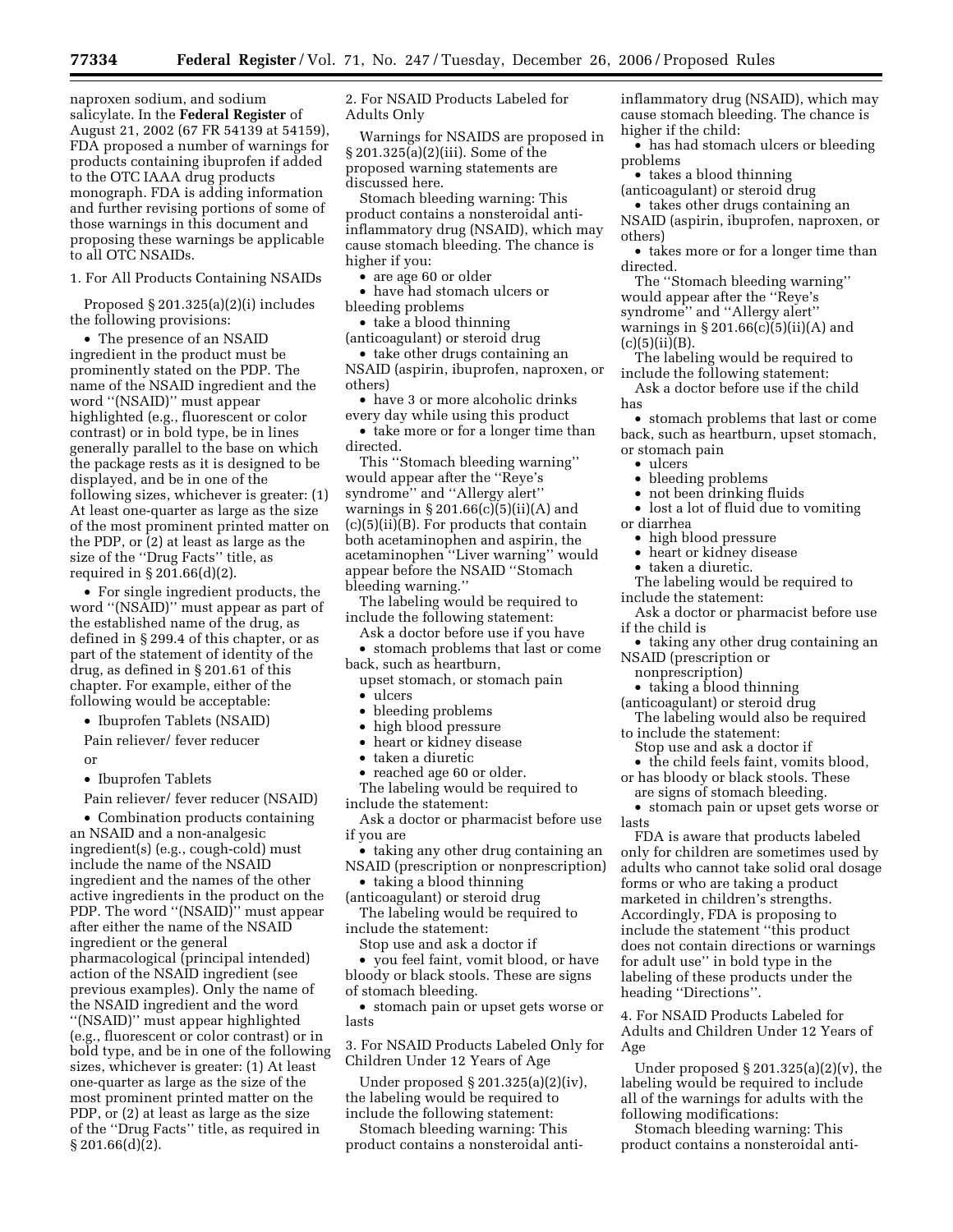inflammatory drug (NSAID), which may cause stomach bleeding. The chance is higher if the user:

• has had stomach ulcers or bleeding problems

• takes a blood thinning

(anticoagulant) or steroid drug

• takes other drugs containing an NSAID (aspirin, ibuprofen, naproxen, or others)

• takes more or for a longer time than directed

• is age 60 or older

• has 3 or more alcoholic drinks everyday while using this product.

The ''Stomach bleeding warning'' would appear after the ''Reye's syndrome'' and ''Allergy alert'' warnings in  $\S 201.66(c)(5)(ii)(A)$  and  $(c)(5)(ii)(B).$ 

FDA is proposing to use the term ''the user'' instead of ''you or the child'' for warnings applying to both children and adults in the above and following modified statements.

The labeling would be required to include the following statement:

Ask a doctor before use if the user has

• stomach problems that last or come back, such as heartburn, upset stomach, or stomach pain

- ulcers
- bleeding problems
- high blood pressure
- heart or kidney disease
- taken a diuretic
- not been drinking fluids

• lost a lot of fluid due to vomiting or diarrhea

• reached age 60 or older

The labeling would be required to include the statement:

Ask a doctor or pharmacist before use if the user is

• taking any other drug containing an

NSAID (prescription or nonprescription) • taking a blood thinning

(anticoagulant) or steroid drug

The labeling would also be required to include the statement:

Stop use and ask a doctor if

• the user feels faint, vomits blood, or has bloody or black stools. These are signs of stomach bleeding.

• stomach pain or upset gets worse or lasts.

#### 5. Active Ingredients

Under proposed  $\S 201.325(a)(2)(v)$ , the active ingredient(s) section of the product's labeling, as defined in  $\S 201.66(c)(2)$ , would be required to contain the term " $(NSAID)^*$ " after the NSAID active ingredient with an asterisk statement at the end of the active ingredient(s) section that defines the term ''NSAID'' as a ''\* nonsteroidal anti-inflammatory drug.''

# *D. Requirements to Supplement Approved Applications*

Holders of approved applications for OTC IAAA drug products who voluntarily implement the proposed labeling changes in proposed § 201.325(a) would be required to submit supplements under § 314.70(c) (21 CFR 314.70(c)), but could implement the proposed labeling without advance approval from FDA, provided the labeling includes the information in proposed § 201.325(a). See section IX of this document on voluntary implementation.

#### *E. Regulatory Action*

Proposed § 201.325(c) sets out the implementation dates for the proposed labeling changes after publication of any final rule based on this proposal. See section VIII.B of this document on marketing conditions.

# *F. Conforming Changes to the OTC IAAA TFM*

This proposed rule includes changes to the OTC IAAA TFM in proposed § 343.50. Proposed § 343.50(c)(1)(i),  $(c)(1)(iii), (c)(1)(iv)(A), (c)(1)(v)(A),$  $(c)(1)(v)(B), (c)(1)(v)(C), (c)(1)(ix)(A),$  $(c)(1)(ix)(B), (c)(1)(ix)(C), (c)(1)(ix)(E),$  $(c)(2)(i)$ ,  $(c)(2)(iii)$ ,  $(c)(2)(iv)(A)$ ,  $(c)(2)(v)(A), (c)(2)(v)(B)$  and  $(c)(2)(v)(C)$ (as proposed in 53 FR 46204 and 67 FR 54139) would be amended and new paragraphs  $(b)(4)(i)(c)$  and  $(c)(3)(i)$ through  $(c)(3)(v)(C)$  would be added to either include references to proposed § 201.325 and/or additional language to conform to that section.

### **VII. Additional Issues for Consideration**

### *A. Safe and Effective Daily Acetaminophen Dose*

In 1960, FDA first approved (under the NDA process) a 325-mg immediaterelease acetaminophen tablet formulation for OTC marketing in the United States. The recommended dose was one to two tablets every 4 to 6 hours, with a maximum daily dose of 3,900 mg in a 24-hour period (Ref. 3).

In 1973, FDA approved (under the NDA process) a 500-mg immediaterelease acetaminophen capsule formulation for OTC marketing in the United States. The sponsor's rationale for this product was that the higher strength would have greater analgesic efficacy. Four double-blind, placebocontrolled, post partum pain studies evaluated the effectiveness of a single dose of two 500-mg capsules (1,000 mg) to a single dose of two 325-mg tablets (650 mg) in 338 subjects. Two of the studies demonstrated that a single 1,000-mg dose was significantly more

effective than a single 650-mg dose. One of the other studies failed to demonstrate a dose response between the two doses, and the last study failed to show separation of the active treatments from placebo. The overall safety profile for the 1,000-mg dose was similar to the 650-mg dose, with the exception of a higher incidence of dizziness. In 1975, FDA approved a 500 mg immediate-release tablet. Data from two crossover bioequivalence studies comparing two 500-mg capsules to two 500-mg tablets demonstrated the bioequivalence of the two formulations (Ref. 3).

The IAAA Panel further evaluated acetaminophen and recommended in its 1977 report (42 FR 35346) that acetaminophen be generally recognized as safe and effective. The IAAA Panel's evaluation of effectiveness was based on data from a number of controlled and uncontrolled studies of the effectiveness of a variety of acetaminophen doses, i.e., 300, 325, 330, 500, 600, 1,000, and 1,200 mg (42 FR 35346 at 35412). However, the IAAA Panel's evaluation did not include an assessment of the relative effectiveness of each of the dosage strengths. The Panel determined the maximum daily safe dosage to be not greater than 4 g in a 24-hour period. Upon publication of that document, FDA permitted OTC marketing without an NDA provided the product was consistent with the IAAA Panel's recommended labeling. FDA's 1988 TFM for OTC IAAA drug products proposed to include acetaminophen as a monograph ingredient (53 FR 46204 at 46255). FDA revised the IAAA Panel's recommended dosing regimens but maintained the maximum limit of 4 g in a 24-hour period.

To determine the maximum daily safe dosage (4 g of acetaminophen in a 24 hour period), the Panel reviewed numerous references that describe cases of serious liver damage associated with excessive use of acetaminophen (42 FR 35346 at 35413). Most of these cases were associated with single dose oral ingestions of greater than 15 g of acetaminophen. Based on this information, the Panel concluded that a single dose less than 15 g is not usually associated with serious liver injury. The Panel also noted that 15 g is 23 times the usual recommended dose of 650 mg and approximately 4 times the maximum recommended daily dose of 4 g. In estimating the safety margin, the Panel decided the comparison with the single dose (650 mg) was probably more appropriate than the comparison with the daily therapeutic dose (4 g). The current information on unintentional overdose suggests that the margin of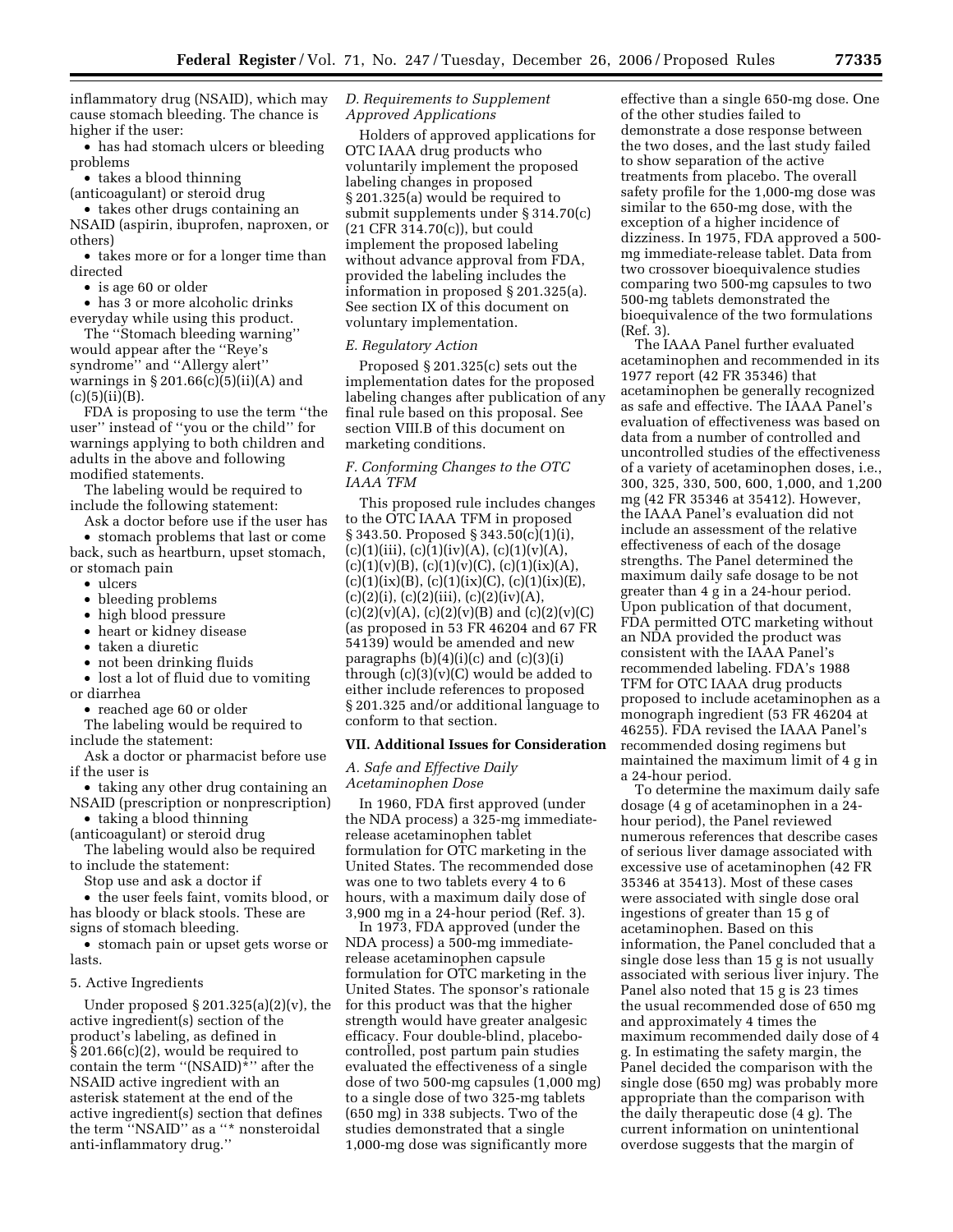safety may be less than originally determined. The data on liver failure presented by Dr. Lee at the September 2002 NDAC meeting and the adverse event reports in the FDA AERS data suggest daily doses less than 10 g, ingested on consecutive days, presents a risk for liver injury in some individuals.

FDA invites comment on whether there are subpopulations of individuals who are more susceptible to developing liver injury when taking acetaminophen. The dosing information included in the AERS cases of hepatotoxicity reported for acetaminophen suggest that the median daily dose is in the 5- to 6-g range. FDA recognizes, however, that dosing information in the AERS reports is sometimes inaccurate and is difficult to validate. The information in the AERS cases of hepatotoxicity is adequate to raise concerns that there may be subpopulations at risk for developing hepatotoxicity with doses lower than the currently labeled maximum daily dose of 4 g. If such subpopulations can be identified, the maximum daily dose of 4 g may no longer be considered safe for those individuals and should be lowered. If the at risk subpopulations cannot be identified, or addressed through appropriate labeling, and cases of liver injury continue to be reported, FDA may reconsider whether the labeled maximum daily dose is still generally recognized as safe and effective for use in the general population.

# *B. Daily Dose Recommendation for Alcohol Abusers*

Following publication of the IAAA TFM in 1988, FDA received a comment recommending that the maximum daily dose of acetaminophen be reduced from 4 to 2 g per day for alcohol abusers. The comment did not provide any data to support a reduced maximum daily dose. In June 1993, NDAC considered: (1) Identifying a population at risk in terms of alcohol consumption, e.g., people who rarely drink, social drinkers, or alcohol abusers, (2) whether the data are sufficient to support a reduced maximum daily dose for alcohol abusers, and (3) if yes, what the reduced maximum daily dose should be. NDAC found the data insufficient and was unable to recommend a reduced maximum daily acetaminophen dose for alcohol abusers.

At the September 19, 2002, NDAC meeting, FDA described cases of hepatotoxicity involving the use of prescription combination (narcotic/ acetaminophen) products (Refs. 6 and 7). Many of these cases involved people with a history of alcohol abuse. NDAC

was unable to recommend a reduced maximum daily acetaminophen dose for alcohol abusers, because of a lack of specific data.

One drug manufacturer issued a ''Dear Doctor'' letter to inform health professionals about the September 2002 NDAC meeting (Ref. 72). The letter stated: ''The NDAC proceedings may generate media interest and, as a result, people may contact you with questions about OTC pain relievers such as acetaminophen.'' The letter summarized the existing data that support the safety of acetaminophen, including the statement: ''Prospective data indicate that chronic alcoholics can take recommended doses of acetaminophen up to 4,000 mg/day without risk of liver injury.'' The letter cited two references from the medical literature to support the statement (Refs. 73 and 74). The letter continued: ''Acetaminophen can be used safely, at recommended doses, by the occasional moderate consumer of alcohol.''

FDA has reviewed the two references (studies of hepatotoxicity of the therapeutic dose of acetaminophen in people with alcohol abuse, conducted by the same investigators). One (Ref. 73) is a full study report of 201 people (102 on acetaminophen and 99 on placebo). The other (Ref. 75) was an abstract describing a pilot trial with 60 people (30 each on acetaminophen and placebo). A full report of this study is not available (Ref. 75).

Both studies were randomized, double-blind, placebo-controlled clinical trials conducted in an alcohol detoxification center to evaluate the hepatotoxicity of maximum therapeutic dosing of acetaminophen in long-term alcoholic subjects. In both studies, the subjects were treated with the maximum therapeutic dose of acetaminophen (1g four times a day) for 2 days, followed by a 2-day observation. The results showed that acetaminophen treatment did not significantly increase serum ALT, Aspartate Aminotransferase (AST), and International Normalized Ratio (INR), as compared to the placebo control. The authors concluded that there was no evidence that the daily maximum therapeutic dose of acetaminophen caused liver injury in alcoholics. However, FDA finds the data insufficient to support this conclusion.

Neither study included an assessment of the quantity, frequency, and duration of alcohol use by the subjects. Alcoholic detoxification history and information on alcohol-related disorders, including more specific hepatic evaluations (such as hepatic CYP2E1 p450 enzyme levels, glutathione levels, or biopsy), were not reported. That information would have

enabled a better evaluation of chronic alcohol use and underlying alcoholinduced liver abnormalities. Subjects with AST and ALT higher than 120 IU/ L were excluded from the study, so no evaluation of subjects with underlying liver damage evidenced by slight elevations of liver function tests could be assessed. Such subjects may respond differently than those with more substantial hepatic impairment. Other investigators have similarly criticized the studies (Refs. 76 and 77). Assessing the change in liver function tests after drug administration may not adequately support a conclusion that the drug is without risk of liver injury in this population. If subpopulations of chronic alcoholics are sensitive to lower doses of acetaminophen, this type of study would be inadequate to make any assessment of risk.

FDA also finds that a 2-day treatment period may be too short to deplete the lowered hepatic gluthianone capacity in alcoholic people. The 2-day regimen cannot be extrapolated into the recommended 10-day dosing regimen in OTC drug product labeling. One individual agreed, stating that the investigators gave no rationale for dosing acetaminophen for only 2 consecutive days while the drug is approved for 4 g/day for 10 consecutive days and commonly used for prolonged periods of time (Ref. 78). Further, the individual stated that the lack of elevation in liver enzyme values after only 2 days of acetaminophen lends little support to the authors' conclusion regarding its safety in alcoholic people. FDA's detailed assessment of these studies is on file in the Division of Dockets Management (Ref. 79).

FDA concludes that these studies do not provide reliable evidence that people with chronic alcohol use can safely take 4 g/day of acetaminophen, particularly for up to 10 days in accordance with OTC drug product labeling. Based on the data presented by Dr. Lee on liver failure, the experience in the University of Pennsylvania Hospital series, and data from the AERS database, FDA believes that alcohol users are a significant percentage of persons who develop severe liver injury. Acetaminophen products already have an alcohol warning to alert consumers of the risk for developing hepatotoxicity. It is important to determine whether the labeling should include a lower daily dose for chronic alcohol users. At this time, FDA is seeking both comments and data to support a specific dosage for acetaminophen as safe and effective in people who consume alcohol.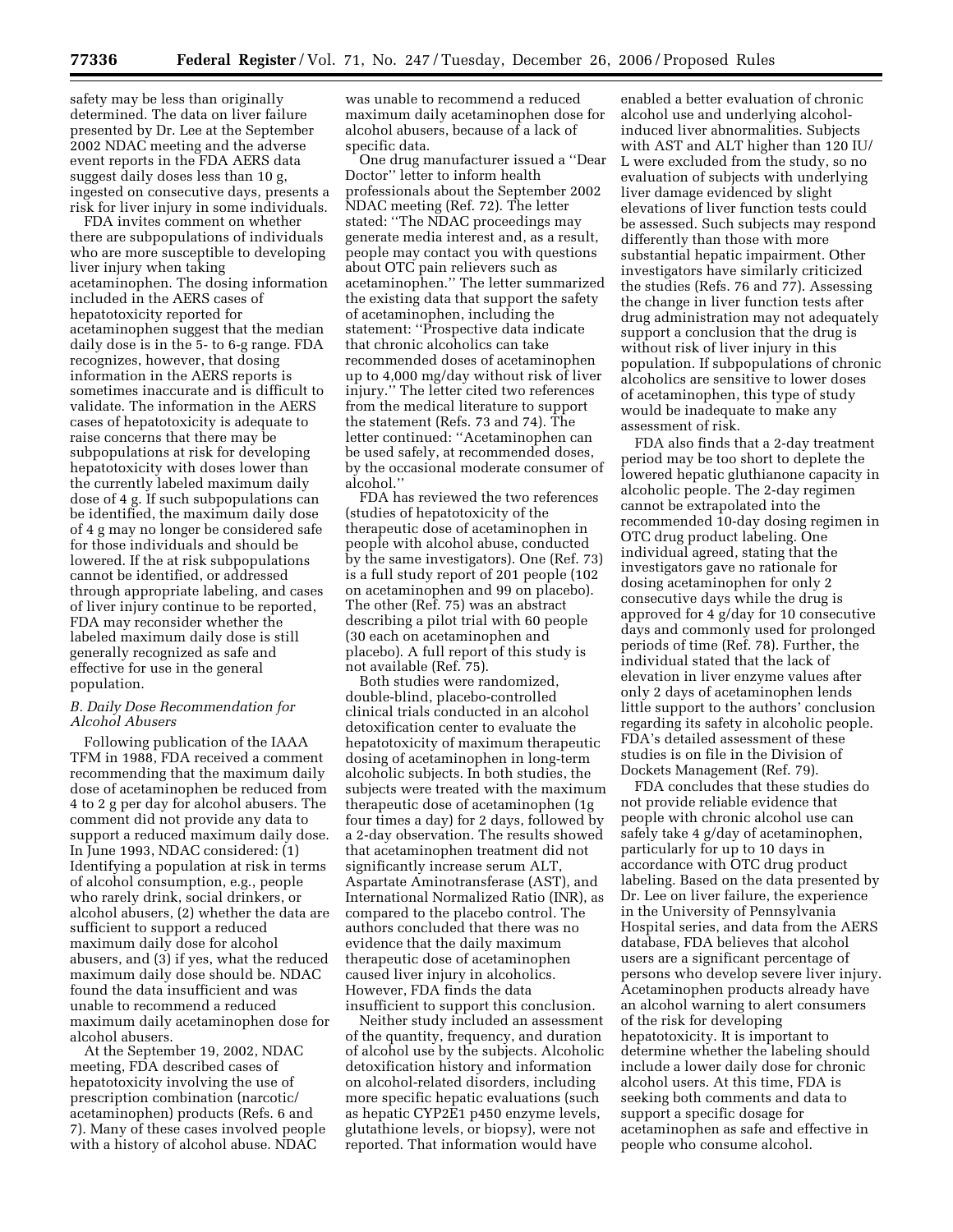# *C. Combinations With Methionine or Acetylcysteine*

FDA is currently evaluating different safety measures to reduce the relative risks for hepatotoxicity associated with the use of acetaminophen. Theoretically, one method might be to administer acetaminophen and Nacetylcysteine (NAC) together. NAC is a chemical produced by the body that enhances the production of the enzyme glutathione. A small portion of acetaminophen undergoes cytochrome P450-mediated N-hydroxylation to form N-acetyl-p-benzoquinoneimine (NAPQI, a toxic metabolite of acetaminophen). Liver toxicity from acetaminophen overdose depends in part on production of NAPQ to levels that exceed the ability of the normal hepatic detoxification pathway to eliminate NAPQ. Glutathione is produced predominantly in the liver and is an important detoxifier of NAPQ. In the event of acetaminophen overdose in people with enhanced activity of CYP 2E1 (alcoholics, or people using anticonvulsants), glutathione liver stores are depleted. One substrate for glutathione synthesis is cysteine. NAC protects against liver damage in early acetaminophen poisoning by production of cysteine, a glutathione precursor. The administration of precursors of cysteine, such as NAC or methionine, may prevent depletion of glutathione and, thus, liver injury (Refs. 80 and 81).

Scientific data supports the efficacy of treating acute acetaminophen overdose with early administration of NAC (Refs. 82 through 85). To determine whether there is any usage data of acetaminophen with NAC or methionine for the purposes of prevention of liver toxicity, FDA examined the literature from 1975 to December 2002. FDA did not find any articles that specifically addressed whether either combination (when used at the therapeutic dose level) would prevent liver toxicity.

The UK is the only country where a combination product containing acetaminophen and methionine is available. The marketed product contains 500 mg acetaminophen and 100 mg methionine. One published study summarized the issues related to combining acetaminophen and methionine (Ref. 85). The authors acknowledge that there are no data available on the relative efficacy or the prophylactic antidotal dose of methionine for protecting the liver after acetaminophen overdose in humans.

At this time, FDA finds insufficient evidence that combinations of acetaminophen with NAC or

methionine would prevent or reduce acetaminophen-induced liver toxicity. FDA seeks comments and data on this issue.

## *D. Package Size and Configuration Limitations*

At the September 19, 2002, NDAC meeting, a representative from a national consumer organization reported that the UK implemented package size restrictions on acetaminophen. He noted that an early assessment of the effect of the package size restrictions in the UK shows decreases in total and severe acetaminophen overdoses, as well as decreases in acetaminophen related toxicity leading to liver transplant or death. The representative did not provide any data to support his comments. FDA seeks comments on package size and package configuration limitations as a mechanism to increase safe use of acetaminophen products by reducing overdose. Comments should address the possible impact of such measures on unintentional and intentional overdose.

# *E. Label Warning for Individuals With Human Immunodeficiency Virus (HIV)*

A citizen petition (Refs. 86 and 87) requested that FDA consider the need for a warning about the increased risk of liver injury from the use of acetaminophen by individuals infected with HIV. The request is based on the following reasoning:

• Glutathione (GSH) deficiency is frequent in HIV-infected individuals.

• Acetaminophen depletes GSH (essential for the detoxification of acetaminophen's toxic metabolite) and is potentially more toxic to GSHdeficient individuals.

• GSH deficiency is associated with impaired survival in persons with HIV disease, and acetaminophen may further reduce survival by depleting GSH.

In support of this request, the petitioner (Ref. 86) provided published studies of: (1) GSH and cysteine levels in plasma, peripheral blood monocytes and lymphocytes, and in the pleural fluid of HIV-positive individuals, and (2) the effects of GSH replacement in model systems and HIV-infected individuals. A subsequent submission (Ref. 87) provided a search of the worldwide literature that included studies of: (1) Nonhepatic GSH levels in numerous disease states, (2) the effects of treatment with NAC or other GSHreplenishing drugs in diseases and conditions in which GSH is decreased, (3) the causes of GSH deficiency in persons with HIV disease, (4) an association between GSH deficiency and impaired survival in persons with HIV disease, and (5) the effect of NAC replacement therapy on clinical outcomes in persons with HIV disease.

A comment (Ref. 88) disagreed with the petitioner's assertions for the following reasons:

• The available data do not demonstrate that acetaminophen reduces total body or circulating GSH when taken as recommended.

• There currently are no studies that demonstrate that acetaminophen has any impact on the survival of HIV patients.

• The depletion of hepatic GSH that occurs after acetaminophen overdose is not related to plasma GSH levels.

• The source of plasma GSH in humans is not clearly defined.

FDA finds that although data from in vitro and in vivo studies (Refs. 89 through 96) have documented low levels of GSH and its precursors in HIV infection, the effect of this deficiency on survival has not been clearly established. Data from in vitro studies (Refs. 97 through 100) have demonstrated improvement in healthy and HIV-infected T-cell functioning post exposure to NAC. However, these findings have not been correlated with survival from in vivo studies. While some studies of the effects of NAC administration in HIV-infected individuals (Refs. 89, 90, and 101 through 104) have demonstrated an increase in GSH, the majority of studies were not designed to assess survival.

Herzenberg, et al. (Ref. 102) discussed results from several studies in HIVinfected patients that evaluated the relationship between GSH levels and survival, the administration of NAC in patients with low GSH levels in whole blood and in CD4 T cells, and the effect of NAC on survival in patients with low GSH levels in CD4 T cells. The presentation of data in the report made it difficult to understand the study design details. Other problems based on the information presented included: Survival data was not collected in a significant proportion of the population (17 percent), baseline characteristics of the individuals in all of the trials were not presented, the use of antiviral treatments and other medications before and during the studies was not provided, and NAC administration after 8 weeks was not randomized. In their conclusions, the authors recommend that excessive exposure to acetaminophen be avoided in HIVinfected individuals. The report references acetaminophen overdose leading to GSH deficiency as a basis to support their recommendation. However, it does not provide sufficient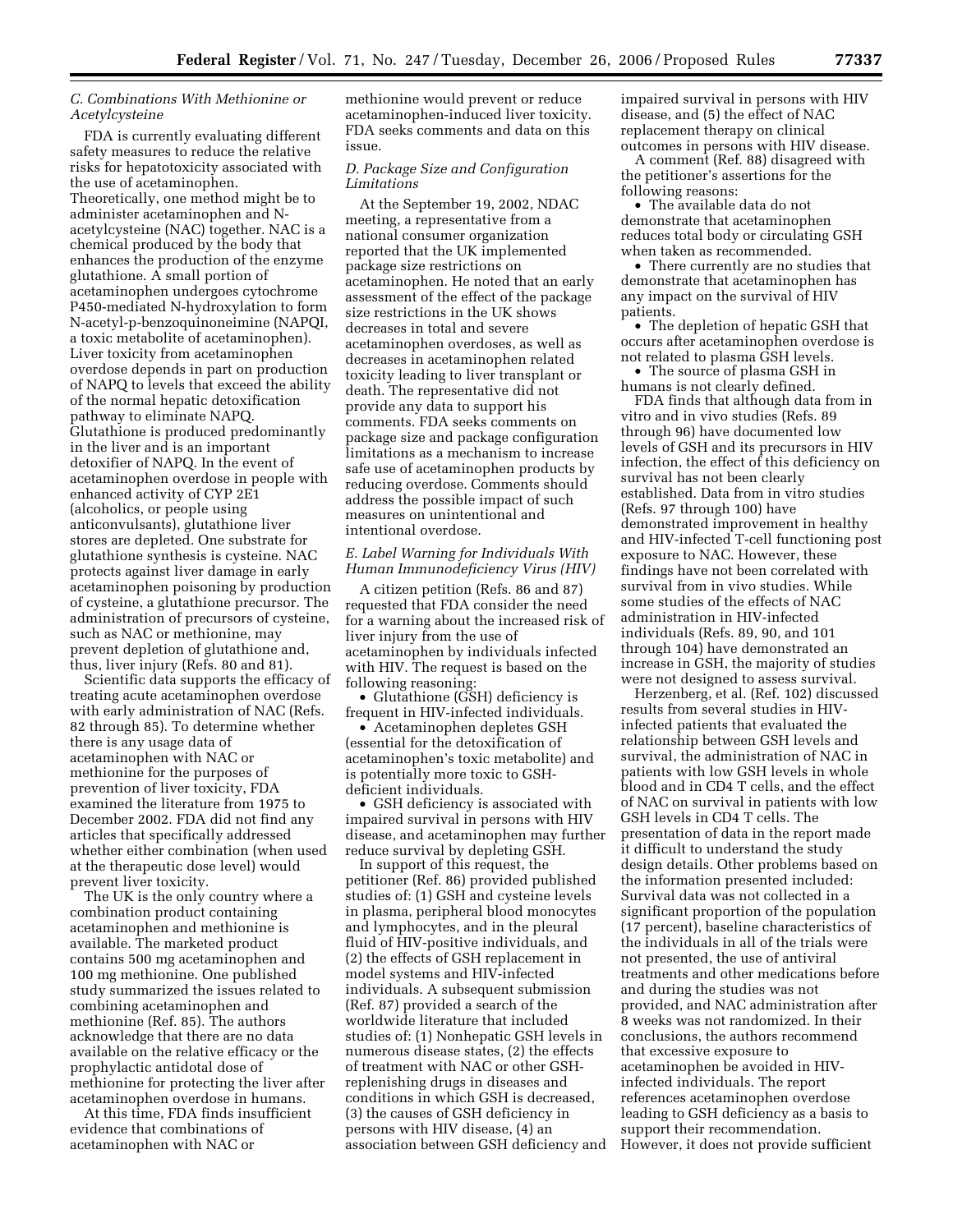information suggesting that intermittent or short-term use presents a problem in HIV patients. FDA concludes that this report does not provide a sufficient basis to restrict that use of acetaminophen in patients infected with HIV.

Further, a search of FDA's AERS database for hepatic adverse events in HIV-infected individuals who took acetaminophen failed to identify any case reports which fit the search parameters, i.e., acetaminophen, HIV infection, and hepatotoxicity. Thus, there is no clinical evidence of toxicity or decrease survival that can be attributed to the recommended use of acetaminophen in HIV-infected individuals since GSH levels were never validated to predict survival.

Given these facts, FDA does not consider the current data a sufficient basis for a warning. However, the issues raised by the petition highlight the need for additional information or research to clarify whether acetaminophen poses additional risk for certain population subgroups (e.g., conditions in which GSH is reduced). Therefore, FDA invites the submission of data and comments on this issue.

# *F. Drug Interactions Between Acetaminophen and Warfarin*

The labeling for a currently marketed warfarin-containing prescription drug product lists acetaminophen as a drug that can increase warfarin's anticoagulant effect (Ref. 105). A reciprocal warning is not currently included on the consumer labeling for any OTC drug products that contain acetaminophen. To evaluate the need for a consumer warning regarding coadministration of warfarin-containing drugs with acetaminophen, FDA considered postmarketing adverse event case reports in our AERS database, studies published in the worldwide literature (Refs. 106 through 125), and three consultative reviews (Ref. 126, 127, and 128).

In the consultative reviews, FDA epidemiologists identified a cumulative total of 20 (3 probable and 17 possible) postmarketing adverse event case reports of prolongation of laboratory tests that monitor the ability of the blood to clot. These tests are the INR or Prothrombin Time (PT). These reports occur in individuals treated chronically with warfarin who concomitantly took acetaminophen and had minor or severe bleeding events. Of note, the only background characteristics that were identifiable in these case reports were that the individuals involved were generally elderly, had been on stable anticoagulant therapy for a prolonged

period of time (several months to years), and used acetaminophen ''regularly'' instead of ''intermittently'' for approximately 3 to 14 days prior to the discovery of their abnormally prolonged INR or PT. The dosages of acetaminophen reportedly ingested by these individuals ranged from 1.2 to 4.5g/day. FDA's epidemiologists attribute the small number of postmarketing case reports collected to underreporting. We believe that the actual number of cases is much higher, based on the numbers of people who are treated with anticoagulant therapy.

FDA's epidemiologists also conducted two literature searches on this topic. In the first (Ref. 126), FDA reviewed 11 published articles describing three double-blind, placebo-controlled, randomized studies that demonstrated a prolongation of warfarin's anticoagulant effect when acetaminophen was used concomitantly in a chronic manner (Refs. 110, 112, and 113). Two additional published double-blind, crossover studies showed that people on a stable warfarin dose who were acutely dosed with acetaminophen did not experience any changes in their anticoagulant status (Refs. 111 and 117). A prospective, case-control study looked at a cohort of people from an anticoagulant clinic, each of whom were noted to have an INR greater than 6 on a routine followup clinic visit. The study found that after controlling for other risk factors associated with prolongation of anticoagulant status (i.e., medication use, recent diet, illness, alcohol consumption, and actual warfarin use), the use of acetaminophen was an independent dose-dependent risk factor for having an INR over 6 (Pvalue for trend <0.001). Other independent variables associated with the development of a prolonged INR were identified and included: Advanced malignancy (odds ratio [OR], 16.4; 95 percent confidence interval [CI], 2.4 to 111.0), recent diarrheal illness (OR, 3.5; 95 percent CI, 1.4 to 8.6), decreased oral intake (OR, 3.6; 95 percent CI, 1.3 to 9.7), ingesting a higher dose of warfarin than prescribed (OR, 8.1; 95 percent CI, 2.2 to 30.0), and taking new medications known to interact with warfarin (OR, 8.5; 95 percent CI, 2.9 to 24.7) (Ref. 113). The validity of this study's findings was subsequently questioned when it was publicly criticized in the literature for its flawed methodological design, such as the overlapping of risk factors in the population studied (i.e., fever and the use of acetaminophen), and the lack of reported adverse events (Refs. 115, 116, and 118). Additionally, the mechanism by which a possible acetaminophenwarfarin interaction occurs has yet to be clearly identified (Refs. 119 and 120).

The second updated literature review (Ref. 127) noted two additional case controlled studies generated from patient cohorts followed in anticoagulation clinics that were published in the European literature (Refs. 123 and 124). Both of these studies failed to document the existence of a possible drug-drug interaction in stable anticoagulated people treated with the warfarin analogues phenprocoumon or acenocoumarol and using acetaminophen concomitantly.

The data generated from the literature searches are conflicting. Although many of the studies controlled for other variables known to potentate warfarin's anticoagulant effect, it is not known if they all also controlled for life style factors such as diet, the use of vitamins and herbal medications, physical activity, concurrent illness, or liver status. Extrapolating the clinical findings generated from the study by Fattinger, et al. may not be applicable to real life situations, since this trial was conducted in people where background life style factors such as diet and physical activity did not come into play due to the controlled study environment (Ref. 124). The study by van den Bemt, et al. may have also failed to demonstrate the existence of an adverse drug-drug interaction associated with the concomitant use of acetaminophen with either of the warfarin analogues phenprocoumon or acenocoumarol, because these drugs may be metabolized differently than warfarin (Ref. 123). FDA believes that the current available data do not demonstrate sufficient evidence to warrant a consumer warning for warfarin-acetaminophen interaction. However, we are seeking comments or data on whether additional labeling about this drug-drug interaction is warranted at this time.

# **VIII. Legal Authority**

# *A. Statement About Warnings*

Mandating warnings in an OTC drug monograph does not require a finding that any or all of the OTC drug products covered by the monograph actually caused an adverse event, and FDA does not so find. Nor does FDA's requirement of warnings repudiate the prior OTC drug monographs and monograph rulemakings under which the affected drug products have been lawfully marketed. Rather, as a consumer protection agency, FDA has determined that warnings are necessary to ensure that these OTC drug products continue to be safe and effective for their labeled indications under ordinary conditions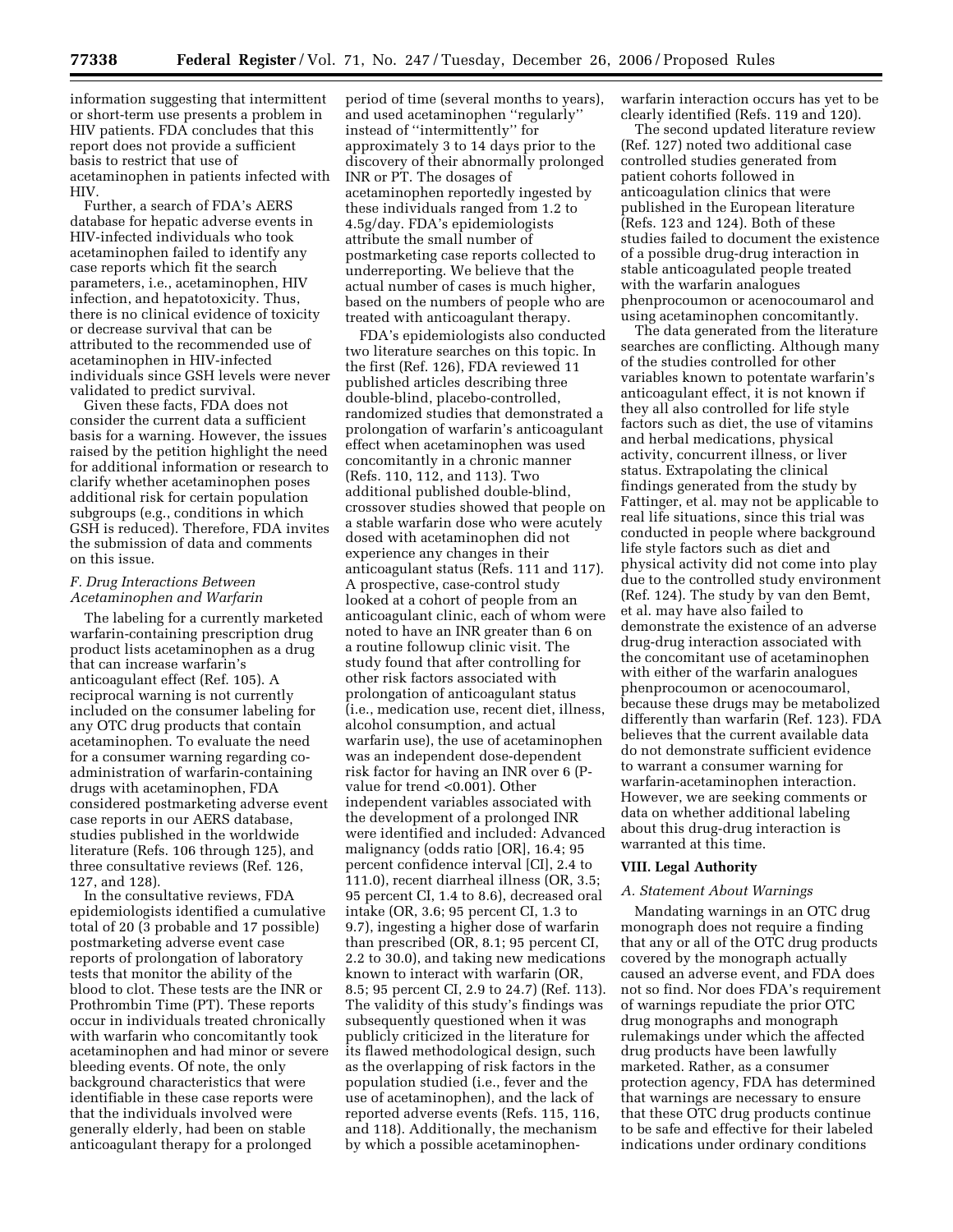of use as those terms are defined in the Federal Food, Drug, and Cosmetic Act (the act). This judgment balances the benefits of these drug products against their potential risks (see 21 CFR 330.10(a)).

FDA's decision to act in this instance need not meet the standard of proof required to prevail in a private tort action (*Glastetter* v. *Novartis Pharmaceuticals Corp.*, 252 F. 3d 986, 991 (8th Cir. 2001)). To mandate warnings, or take similar regulatory action, FDA need not show, nor do we allege, actual causation. For an expanded discussion of case law supporting FDA's authority to require such warnings, see the final rule on ''Labeling of Diphenhydramine-Containing Drug Products for Over-the Counter Human Use'' (67 FR 72555, December 6, 2002).

#### *B. Marketing Conditions*

This proposal applies to all OTC internal analgesic/antipyretic drug products that contain an ingredient included in proposed § 201.325(a). Upon issuance of a final rule, any new labeling will apply to any product that is initially introduced or initially delivered for introduction into interstate commerce. Such products would be misbranded under section 502 of the act (21 U.S.C. 352) and would be subject to regulatory action unless:

• Products marketed without an NDA include the required labeling within 12 months after any final rule that is issued based on this proposal.

• Products marketed with an NDA include the required labeling within 12 months after any final rule that is issued based on this proposal. The labeling may be put into use without advance FDA approval provided it includes the information described in the final rule. Manufacturers should submit a supplement under § 314.70(c).

If companies voluntarily implement the labeling in this proposal before a final rule issues, FDA intends to provide those companies 18 months to implement the labeling in the final rule.

# **IX. Voluntary Implementation**

The labeling proposed in this document represents a change from the current labeling required for OTC IAAA drug products. Although FDA considers these proposed labeling changes to be very important, holders of approved NDAs for OTC IAAA drug products will not be required to implement the proposed labeling at this time. However, holders of approved NDAs for these

FDA considers the proposed labeling in this document to be important to the safe use of OTC IAAA drug products and strongly encourages manufacturers of these products to voluntarily implement the proposed labeling changes before FDA issues a final rule. However, voluntary compliance with the proposed labeling in this document is subject to the possibility that FDA may revise the wording of some of the proposed statements or changes, or not require the statement or change, as a result of comments filed in response to this proposal. Because FDA wishes to encourage the voluntary use of the proposed labeling statements and changes, FDA advises that manufacturers will be given 18 months after publication of a final rule to use up any labeling implemented in conformance with this proposal (see section XV of this document).

### **X. Analysis of Impacts**

FDA has examined the impacts of this proposed rule under Executive Order 12866 and the Regulatory Flexibility Act (5 U.S.C. 601–612), and the Unfunded Mandates Reform Act of 1995 (Public Law 104–4). Executive Order 12866 directs agencies to assess all costs and benefits of available regulatory alternatives and, when regulation is necessary, to select regulatory approaches that maximize net benefits (including potential economic, environmental, public health and safety, and other advantages; distributive impacts; and equity). Under the Regulatory Flexibility Act, if a rule may have a significant economic impact on a substantial number of small entities, an agency must analyze regulatory options that would minimize any significant impact of the rule on small entities. Section 202(a) of the Unfunded Mandates Reform Act of 1995 requires that agencies prepare a written statement, which includes an assessment of anticipated costs and benefits, before proposing ''any rule that includes any Federal mandate that may result in the expenditure by State, local, and tribal governments, in the aggregate, or by the private sector of \$100 million

or more (adjusted annually for inflation) in any one year.''

FDA tentatively concludes that this proposed rule is consistent with the principles set out in Executive Order 12866 and in these two statutes. This proposed rule is not a significant regulatory action as defined by the Executive Order and so is not subject to review under the Executive Order. As discussed in this section, FDA has tentatively determined that this proposed rule will not have a significant economic impact on a substantial number of small entities. Because the rule does not impose any mandates on state, local or tribal governments, or the private sector that will result in an expenditure in any one year of \$100 million or more, FDA is not required to perform a cost-benefit analysis according to the Unfunded Mandates Reform Act. The current threshold after adjustment for inflation is about \$110 million.

FDA estimates that manufacturers and marketers of OTC IAAA drug products would incur one-time compliance costs of \$32 million in the first year to revise labeling to conform to the proposed rule. The benefits of this proposed rule are based on estimated annual reductions from 1 to 3 percent in serious illnesses and related hospital and emergency room costs and in deaths related to unintentional overdosing. If 1 to 3 percent of these adverse events are avoided, the monetized benefits would be \$6 million to \$17 million per year, respectively. The present value of the monetized benefits over a 10-year period is \$41 million to \$126 million assuming a 7-percent discount rate,1 and \$49 million to \$147 million at a 3 percent discount rate. If we assume only a 1 percent reduction in the illnesses and fatalities analyzed, the benefits of this proposed rule outweigh the costs. We summarize the impacts in Table 10 of this document.

FDA notes that we lack the data needed to confidently predict a percent reduction in serious cases related to unintentional overdosing. Because of the uncertainty in these estimates, we estimated an annual average number of adverse events that would need to be avoided over a 10-year period to reach a breakeven point. Social benefits would equal the costs of compliance if the proposed rule prevented about 1 fatality each year (0.9 and 0.7 fatalities over 10 years at a 7-percent and a 3-percent discount rate, respectively). Alternatively, if no fatalities are avoided, the proposed rule would need

drug products may implement the proposed labeling without advance FDA approval provided the labeling includes the information in proposed § 201.325. A supplement must be submitted under § 314.70(c) to provide for the implementation of such labeling. The supplement and its mailing cover should be clearly marked: ''Special Supplement—Changes Being Effected.''

<sup>1</sup>Per the Office of Management and Budget (OMB) Circular A4, revised in 2003.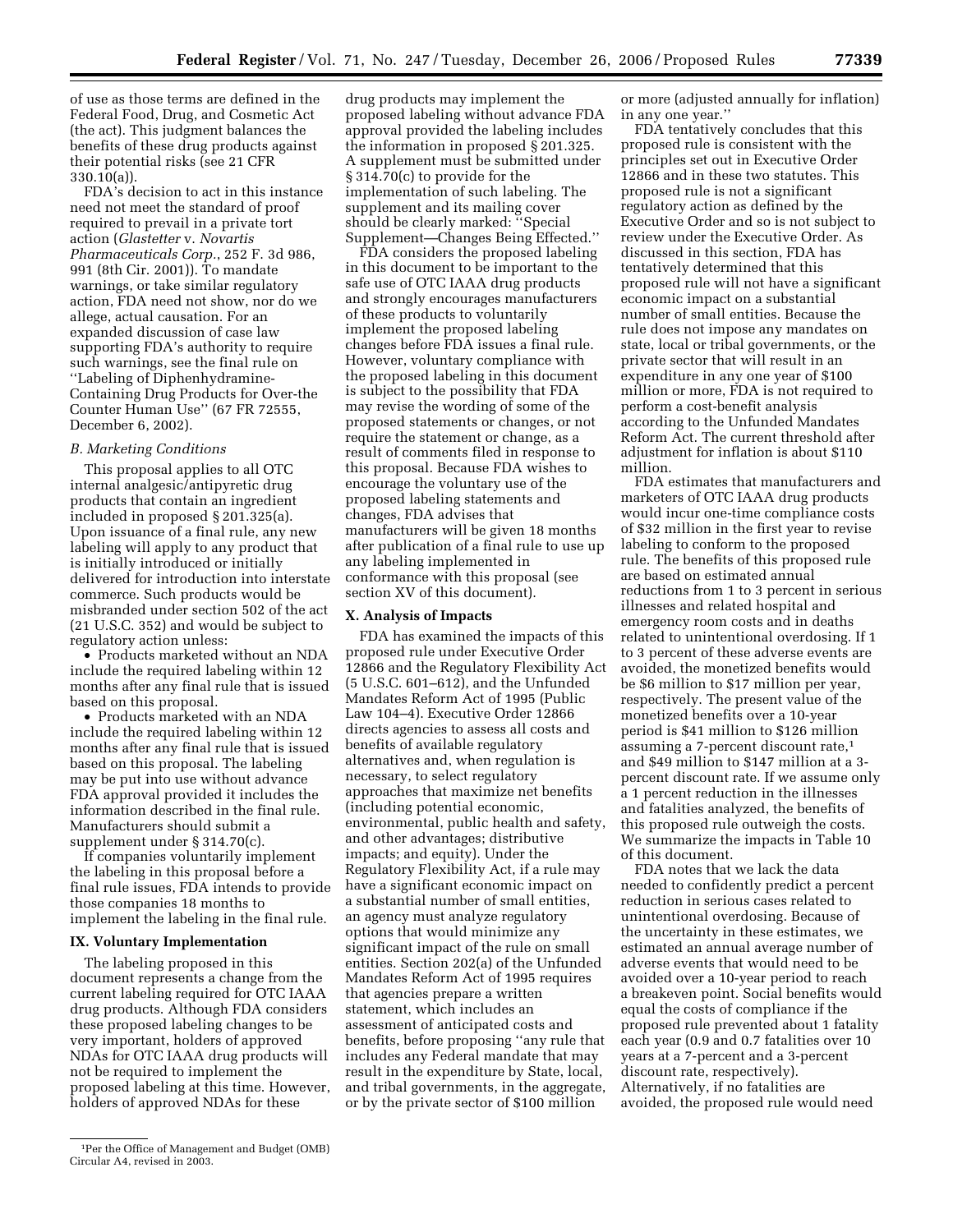to prevent about 475 hospitalizations per year over the 10-year period at a 7 percent discount rate. At a 3-percent

discount rate, an average reduction of 410 hospitalizations per year is needed.

| TABLE 10.-SUMMARY OF IMPACTS |  |  |
|------------------------------|--|--|
|------------------------------|--|--|

| Benefits:                                                                | (\$ Million) |
|--------------------------------------------------------------------------|--------------|
| Monetized 1 and 3-percent reduction in illnesses and mortality, per year | $$5 - $17$   |
| Present value over 10 years at 7 percent                                 | $$41 - $126$ |
| Present value over 10 years at 3 percent                                 | $$49 - $147$ |
| Costs:                                                                   | (\$ Million) |
| One-time label revision, first year                                      | \$32         |

### *A. Need for the Rule*

In September 2002, FDA's NDAC recommended changes to the labeling of OTC IAAA drug products to better inform consumers about the active ingredients and possible side effects caused by improper use. Although FDA considers acetaminophen to be safe and effective when labeled and used correctly, taking too much can lead to liver damage and death. Similarly, the use of NSAIDs can lead to GI bleeding and renal toxicity. The number of cases of injury reported is a very low percentage of the total use of OTC acetaminophen and NSAID drug products. For many people, the risks are quite low because they use these products only occasionally. The risks may be greater for people who use these products more frequently and/or do not follow the labeling information on the package. The risk of injury may be increased for certain populations and under certain conditions of use.

There are multiple reasons for unintentional acetaminophen overdoses. First, acetaminophen is an active ingredient in a wide variety of both OTC and prescription drug products. For prescription products, the

immediate prescription container may not state that the product contains acetaminophen or state the maximum daily dose limit. Consumers may often fail to recognize the presence and amount of acetaminophen ingredients in OTC and prescription drug products. This lack of knowledge can result in a person taking two different products containing acetaminophen simultaneously. Moreover, many consumers are unaware that exceeding the recommended dosage for acetaminophen can lead to unintentional overdosing and cause potential harm. Based on the evidence discussed in this document, FDA finds that there is sufficient incidence of liver damage associated with acetaminophen to warrant new labeling, and that without the new labeling, acetaminophen products would no longer be considered generally recognized as safe and effective and not misbranded for OTC use.

Results of several large-scale clinical studies performed in the United States and in other countries have established that the use of NSAIDs is an important risk factor for serious GI adverse events, especially bleeding. The risk is higher

for certain populations. Based on the evidence discussed in this document, FDA further finds that NSAIDs increase the risk for GI adverse events and that without a new stomach bleeding warning in the labeling for aspirin and other NSAIDs the products would no longer be considered generally recognized as safe and effective and not misbranded for OTC use.

The purpose of this proposed rule is to amend FDA's OTC drug labeling regulations and the TFM for OTC IAAA drug products to include new warnings and other labeling requirements to advise consumers of potential risks and when to consult a doctor. FDA is also proposing to remove the alcohol warning in § 201.322 and incorporate new alcohol-related warnings and other labeling for all OTC IAAA drug products. FDA is proposing certain warning information targeted to age specific populations. In addition, FDA is proposing that the presence of acetaminophen or any NSAID would appear prominently on the products' PDP. Table 11 presents an overview of the proposed changes by type of product.

### TABLE 11.—OVERVIEW OF THE PROPOSED LABEL CHANGES BY PRODUCT TYPE

| Type of Product                                                                            | Proposed Change                                                                                                                                                                                                                                                                                                                                                                                                |
|--------------------------------------------------------------------------------------------|----------------------------------------------------------------------------------------------------------------------------------------------------------------------------------------------------------------------------------------------------------------------------------------------------------------------------------------------------------------------------------------------------------------|
| Acetaminophen                                                                              | Add a new warning to include information on serious liver injury. Include the name<br>acetaminophen [highlighted or in bold type, and in a prominent print size] on the<br>PDP.                                                                                                                                                                                                                                |
| NSAIDs (e.g., aspirin or ibuprofen)                                                        | Add a new warning to include information on stomach bleeding. Include the name<br>of the NSAID ingredient [highlighted or in bold type] on the PDP. Include the<br>word "(NSAID)" [highlighted or in bold type, and in a prominent print size] on the<br>PDP either as part of the established name of the drug or after the general phar-<br>macological (principal intended) action of the NSAID ingredient. |
| Combination products containing acetaminophen or an<br>NSAID and a nonanalgesic ingredient | Include the name acetaminophen or the name of the NSAID ingredient [highlighted]<br>or in bold type, and in a prominent print size] and the names of the other active<br>ingredients on the PDP. Products containing an NSAID ingredient must include<br>the word "(NSAID)" as stated under NSAIDS.                                                                                                            |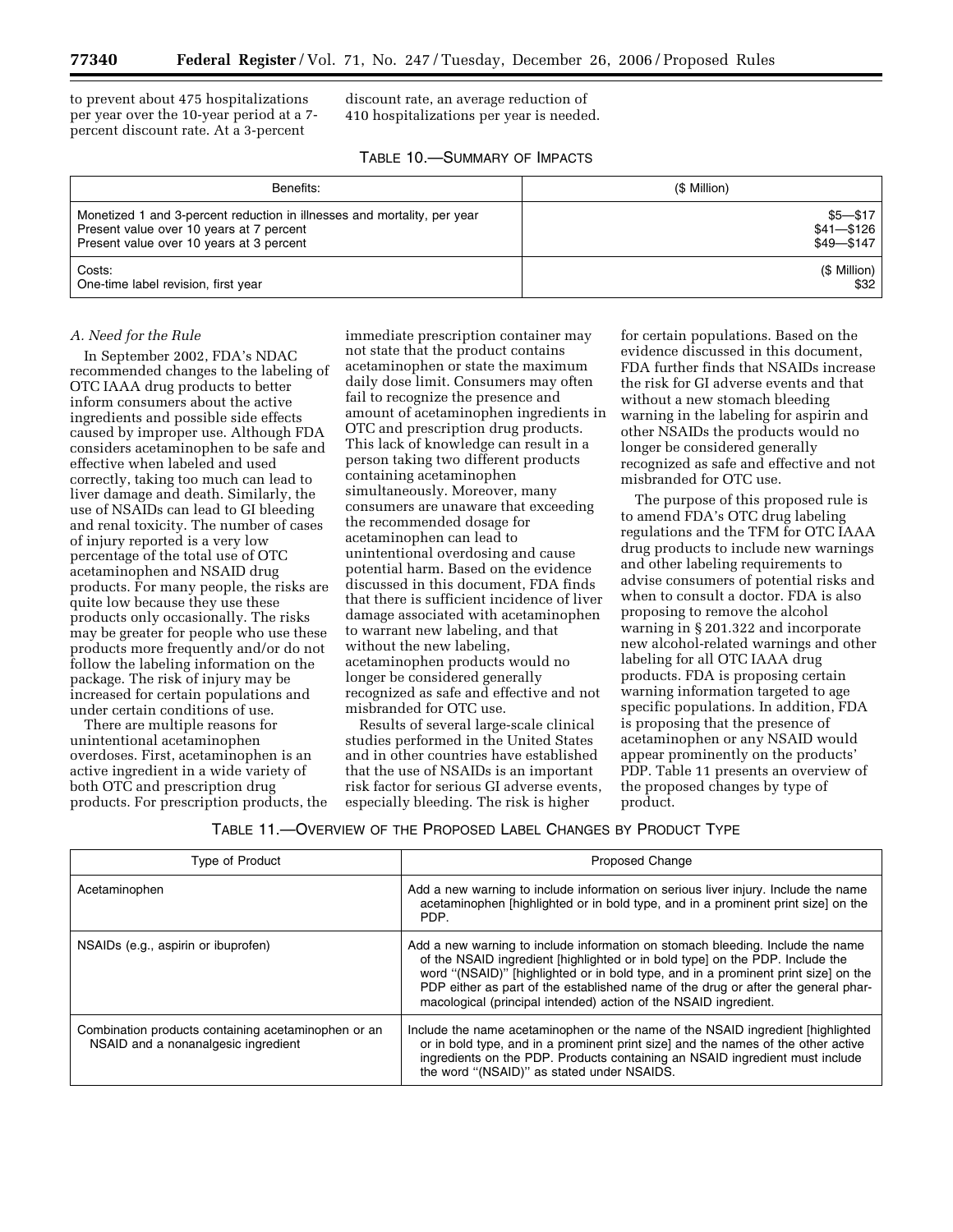| Type of Product        | Proposed Change                                                                                                                                                                                                                                                                                                                                                                                                                                                                                                                                                                                                                                                                                                                                   |
|------------------------|---------------------------------------------------------------------------------------------------------------------------------------------------------------------------------------------------------------------------------------------------------------------------------------------------------------------------------------------------------------------------------------------------------------------------------------------------------------------------------------------------------------------------------------------------------------------------------------------------------------------------------------------------------------------------------------------------------------------------------------------------|
| All IAAA drug products | Remove the current alcohol warning in §201.322, and incorporate new alcohol-re-<br>lated warnings format. For a specific period of time, add to the PDP the state-<br>ment "See new warnings information". We are proposing that this statement ap-<br>pear highlighted in the same way that the name "acetaminophen" or the pres-<br>ence of an NSAID appear on the PDP. The statement would appear highlighted<br>(e.g., fluorescent or color contrast) or in bold type; and be in one of the following<br>sizes, whichever is greater: (1) At least one-quarter as large as the size of the<br>most prominent printed matter on the PDP, or (2) at least as large as the size of<br>the "Drug Facts" title, as required in $\S 201.66(d)(2)$ . |

TABLE 11.—OVERVIEW OF THE PROPOSED LABEL CHANGES BY PRODUCT TYPE—Continued

#### *B. Impact of the Rule*

FDA contracted with Eastern Research Group, Inc. (ERG) to assess the costs and benefits of this proposed rule. The following is a summary of ERG's analysis; the full report, including details on assumptions, cost calculations, and findings, is on file in the Division of Dockets Management (Ref. 129).

Manufacturers and marketers of OTC IAAA drug products would incur onetime costs to revise affected product labeling to comply with the proposed labeling changes. We assumed an implementation period of 12 months for one-time costs for a major labeling revision. We estimated one-time costs for a major labeling revision using a pharmaceutical labeling revision cost model. This labeling model is described in detail in Appendix A of the ERG report (Ref.  $129$ ).

To develop the original model, FDA and ERG interviewed pharmaceutical representatives from regulatory, legal, manufacturing controls, and labeling departments to collect information on labeling change cost components, type of personnel affected, and costs. The model incorporates data on average industry costs by company size, including, where applicable, modifications to packaging configurations. Industry consultants also provided information on model inputs related to the OTC IAAA industry, the labeling revision process, the costs of modifying labeling, and the frequency of packaging reconfiguration changes.

The baseline for this proposed action is full compliance with the format and content requirements for OTC drug product labeling in 21 CFR 201.66. In the final rule that established these requirements on March 17, 1999 (64 FR 13254), FDA accounted for the total incremental costs to comply with requirements, including 6.0 font size and related costs for increased package size and longer labeling where applicable. FDA notes that although some forms of packaging (for small

quantities) have been granted extensions on compliance dates, many packaging alternatives now exist to assure compliance.

Manufacturers routinely change labels at varying intervals and have standardized procedures in place for complying with FDA requirements. The analysis assumes that one-half of the manufacturers of OTC IAAA drug products typically redesign their label every 2 years, the remainder every 3 years, based on consultant input. For this analysis, ERG assumed that manufacturers whose label redesign cycle is less than the implementation period will not incur any regulatory costs. For example, if a company routinely revises its product labeling annually and is given at least that long to incorporate the required changes, ERG judged that the regulatory revision can be made at essentially no cost.

The costs of labeling change depend on the type of labeling (e.g., carton and container label) and whether there is sufficient labeling space to accommodate the proposed changes. There are an estimated 22,500 OTC IAAA drug product stockkeeping units (SKUs), split evenly among branded and private labels, according to an industry consultant.2 FDA assumes branded SKUs are distributed by firm size: 50 percent small, 17 percent medium, and 33 percent large. Based on consultant input, we assumed the distribution of SKUs among OTC IAAA drug products as follows: Acetaminophen, 45 percent; NSAIDS (except ibuprofen), 38 percent; ibuprofen, 15 percent; and combinations of IAAAs (i.e., contain acetaminophen and aspirin), 2 percent. Cost estimates are for small, medium, and large branded companies, private label companies, and by affected product group. The ERG report presents model

assumptions and methods for calculating costs.

ERG visited five stores—two major chain drug stores and three convenience stores—to collect information on the distribution of types of OTC IAAA drug product packaging. Roughly 80 percent of OTC IAAA drug products were packaged in cartons and 20 percent in containers. To assess the increase in label space requirements, ERG purchased 45 affected products, with an emphasis on smaller packages.

# 1. Label Area Changes

ERG collected and recorded descriptive packaging information on the sampled products and measured existing font size, labeling area and labeling text on packages, and the area needed for replacement text. ERG then calculated the percentage increase in square millimeters (mm2) needed to accommodate the proposed labeling changes. In all cases, ERG determined that the requirement to add active ingredient names on the PDP, while requiring major redesign in some cases, did not impose a change in the size of the PDP or the addition of non-standard labeling (such as adding a fifth carton panel or peelback label). ERG estimates that the increase in existing label area needed to accommodate the additional proposed label warnings and text ranges from 8 percent (acetaminophen) to 32 percent (ibuprofen).

# 2. Package size or type changes

ERG measured the available panels and white space on the 45 packages sampled. If the available white space was greater than the estimated increase in space necessary to accommodate the new label warnings, ERG determined the product would not require an increase in carton or container size. Based on this review, ERG assumed that all current packaging can accommodate the required changes in this proposal without altering label sizes, package sizes, or adding non-standard labels. Therefore, ERG did not assign costs for adjustments to packaging. Although

<sup>2</sup>Estimates of affected SKUs are 18,000 (CDER) and from 20,000 to 25,000 (per industry consultant). This number of SKUs includes products marketed by manufacturers, repackers, relabelers, and distributors.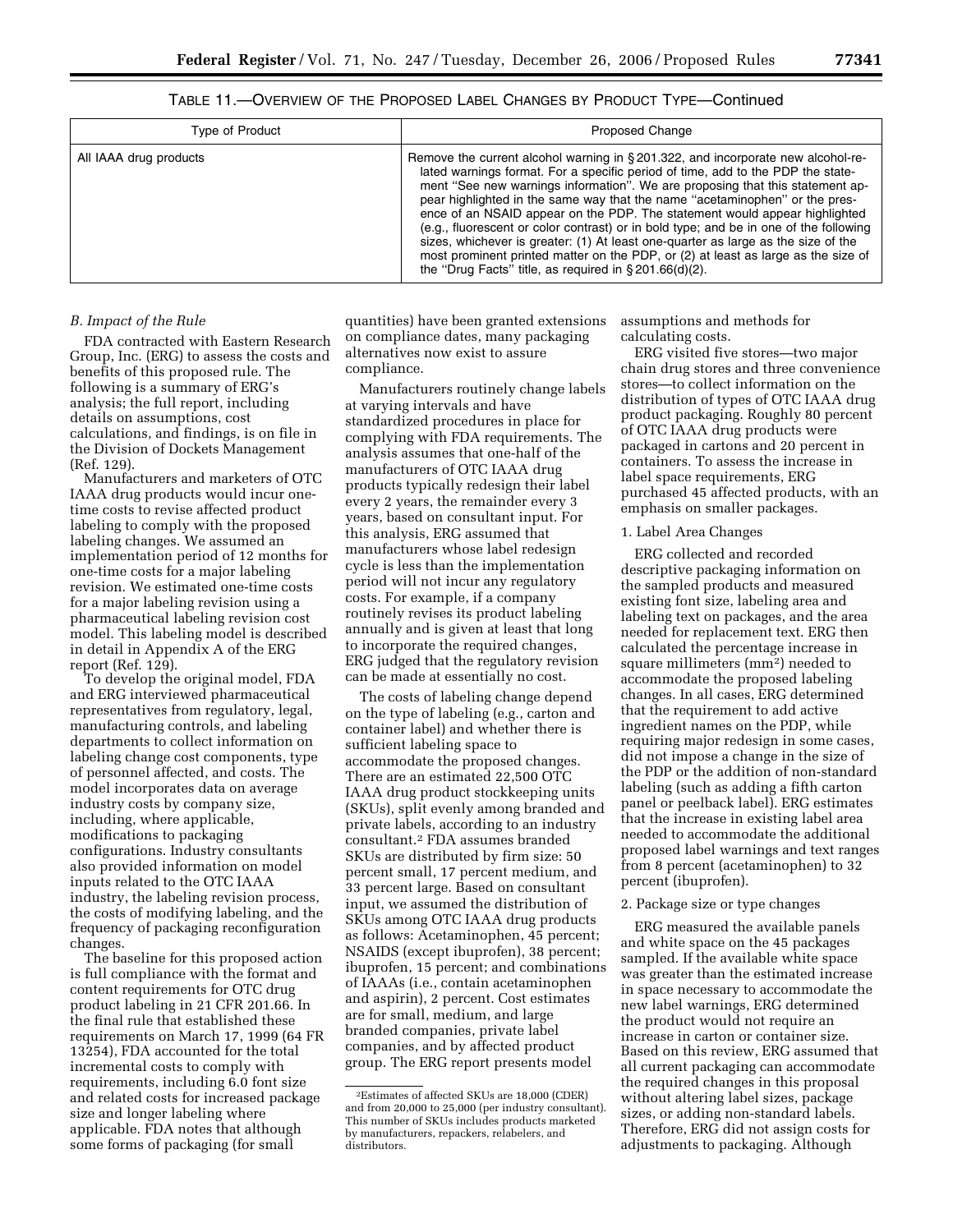finding only a few small foil packs that did not comply with the OTC Drug Facts labeling requirements, ERG noted that alternative types of packaging are now available to replace the older packages.

Table 12 presents the estimated total and annualized costs of compliance with the OTC IAAA drug product proposed rule. The total estimated onetime costs to revise labeling are \$32.6 million. The estimated annualized cost

over the relevant relabeling period is \$15.2 million at a 7-percent discount rate. The estimated average annualized cost per SKU is \$677 (\$15.2 million/ 22,500 SKUs).

| TABLE 12.-ESTIMATED TOTAL AND ANNUALIZED COSTS OF COMPLIANCE (\$ MILLION) |  |  |  |  |
|---------------------------------------------------------------------------|--|--|--|--|
|---------------------------------------------------------------------------|--|--|--|--|

|                                                     | Product Type |               |                             |           |                          |
|-----------------------------------------------------|--------------|---------------|-----------------------------|-----------|--------------------------|
|                                                     | Company Type | Acetaminophen | NSAID (except<br>Ibuprofen) | Ibuprofen | Combinations of<br>IAAAs |
| Small Brand                                         | 2.2          | 1.8           | 0.7                         | 0.1       | 4.9                      |
| <b>Medium Brand</b>                                 | 2.1          | 1.8           | 0.7                         | 0.09      | 4.7                      |
| Large Brand                                         | 6.0          | 5.1           | 2.0                         | 0.3       | 13.3                     |
| Private Label                                       | 4.4          | 3.7           | 1.5                         | 0.2       | 9.7                      |
| Total                                               | 14.7         | 12.4          | 4.9                         | 0.7       | 32.6                     |
|                                                     |              |               |                             |           |                          |
| Total Annualized Costs (at 7-percent discount rate) |              |               |                             |           |                          |
| Small Brand                                         | 1.0          | 0.9           | 0.3                         | 0.05      | 2.7                      |
| <b>Medium Brand</b>                                 | 1.0          | 0.8           | 0.3                         | 0.04      | 2.2                      |
| Large Brand                                         | 2.8          | 2.4           | 0.9                         | 0.1       | 6.2                      |
| Private Label                                       | 2.0          | 1.7           | 0.7                         | 0.09      | 4.5                      |
| Total                                               | 6.9          | 5.8           | 2.3                         | 0.3       | 15.2                     |

# *C. Impact on Affected Sectors*

Manufacturers of OTC drug products are classified in North American Industry Classification System (NAICS) 325412, pharmaceutical preparation manufacturing. This classification code includes all manufacturers of prescription and OTC pharmaceutical preparations, but does not include relabelers, repackers, and distributors. The Small Business Administration (SBA) defines a small business in this industry classification code as one with fewer than 750 employees. In NAICS 325412, over 90 percent are considered small entities. The affected industry is a subset of the OTC pharmaceutical industry. This proposed rule affects an estimated 258 manufacturers (of which 200 are small) of OTC IAAA drug products.

Manufacturers often package private label products, although some chains package their own brands. SBA considers the following to be small: (1) Any pharmacy or drug store with annual sales under \$6 million, and (2) supermarkets and other grocery stores and warehouses and superstores with

sales under \$23 million. Generally, only the largest supermarket and drug store chains (263 firms) or superstores (9 firms) would have their own private label. ERG included only those largest retail chains with annual sales of \$100 million or more as having their own private labels. Thus, FDA believes that there are no small entities in these retail sectors that are affected. Marketers of private label OTC drug products are classified as follows:

NAICS 446110, Pharmacies and drug stores

NAICS 445110, Supermarkets and other grocery stores

NAICS 452910, Warehouse clubs and superstores.

Packaging and labeling services that contract with pharmaceutical manufacturing firms may also be affected, but we assume manufacturers bear the costs of any labeling changes. Both the manufacturing and marketing sectors will most likely share costs, but the extent is not known. Therefore, this impact analysis first assumes that manufacturers absorb all of the labeling costs. We then assume that all private

labeling costs are absorbed by chain stores and calculate impacts.

To assess the impact on entities in the pharmaceutical-manufacturing sector (NAICS 325412), ERG adjusted SBA data on firm size and revenues to estimate average receipts per firm for the affected sector. ERG applied modeling assumptions to estimate the number of large and small affected firms. ERG further assumed the distribution of all 22,500 affected SKUs is one-third for large firms (producing either branded or private label products) and two-thirds for small firms. To estimate the share of total compliance costs for each size category, ERG distributed the SKUs attributed to small businesses in the same proportion as employment. The distribution of SKUs determines the distribution of compliance costs by employment size category. Table 13 summarizes the estimated impacts for pharmaceutical manufacturers, the total cost per firm based on \$677 per SKU, and the compliance costs as a percent of revenues.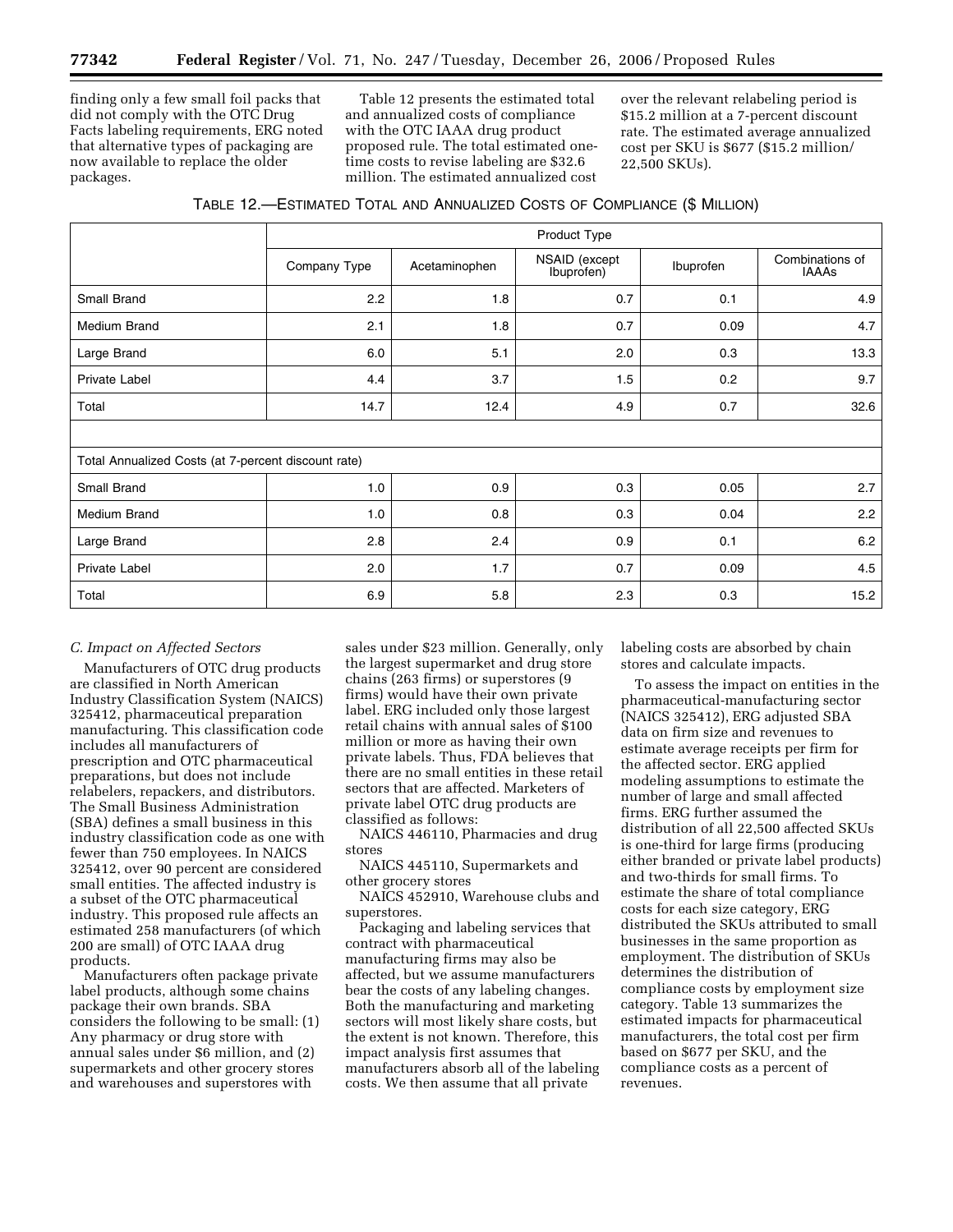| <b>Employment Size</b> | <b>Average Receipts</b><br>per Firm (\$mil) | Assumed No. of<br><b>SKUs</b> | SKUs per Firm | <b>Total Firm Cost</b><br>(\$000) <sup>1</sup> | <b>Compliance Cost</b><br>as % of Receipts |
|------------------------|---------------------------------------------|-------------------------------|---------------|------------------------------------------------|--------------------------------------------|
| $20$                   | 1.7                                         | 841                           | 9             | 6.0                                            | 0.340%                                     |
| $20 - 99$              | 12.2                                        | 2,591                         | 65            | 43.8                                           | 0.361%                                     |
| 100-499                | 61.9                                        | 5,506                         | 148           | 100.2                                          | 0.162%                                     |
| 500-749                | 366.8                                       | 6,062                         | 225           | 151.9                                          | 0.041%                                     |
| <b>Total Small</b>     | 29.1                                        | 15.000                        | 75            | 50.8                                           | 0.175%                                     |
| >750                   | 947.8                                       | 7,500                         | 130           | 88.1                                           | 0.009%                                     |
| Total                  | 109.6                                       | 22,500                        | 87            | 59.1                                           | 0.054%                                     |

|  |  | TABLE 13.—ESTIMATED IMPACTS ON PHARMACEUTICAL PREPARATION MANUFACTURING FIRMS BY SIZE (NAICS 325412) |  |  |
|--|--|------------------------------------------------------------------------------------------------------|--|--|
|--|--|------------------------------------------------------------------------------------------------------|--|--|

1Number of SKUs x \$677 per SKU.

Source: SBA, 1999 and ERG estimates.

Total estimated compliance costs per firm ranged from \$6,000 for firms with fewer than 20 employees to \$152,000 for firms with 500 to 749 employees. The compliance cost as a percent of receipts is less than 1 percent for all firms; 0.18 percent for all small firms and 0.01 for large firms. This estimate of impacts is somewhat understated because the census data used to derive estimates includes both OTC and prescription drug manufacturers. However, no alternative revenue and employment size information for affected product lines is available. We tentatively conclude that this estimate of the impacts of the proposed rule does not constitute a significant economic impact on a substantial number of small entities.

In a similar analysis, we assume chain stores absorb costs for all 11,250 private label SKUs. Compliance costs as a percent of receipts are less than 0.001 percent for all of the affected sectors: Pharmacies, drug stores, superstores, supermarkets, and other grocery stores. No small entities are affected.

Manufacturers routinely change labels at varying intervals and have standardized procedures in place for complying with FDA requirements. The proposed rule would not require any new reporting and record keeping activities and no additional professional skills are needed. There are no other Federal rules that duplicate, overlap, or conflict with the proposed rule; FDA is proposing to remove the existing alcohol warning in § 201.322.

# *D. Alternatives*

FDA does not believe that there are any alternatives to the proposed rule that would adequately provide for the safe and effective use of OTC drug products containing IAAA active ingredients. Nonetheless, FDA

considered but rejected the following alternatives: (1) Not adding the new information to OTC IAAA drug product labeling, and (2) a longer implementation period. FDA does not consider either of these approaches acceptable because they do not assure that consumers will have the most current labeling information needed for the safe and effective use of these products. FDA considers this proposed rule the least burdensome alternative that meets the public health objectives of this rule.

### *E. Benefits*

FDA's proposed requirements are intended to enhance consumer awareness and knowledge of the active ingredient in OTC IAAA drug products. These new proposals include:

- New label warnings
- Age specific information

• Advising consumers of potential risks and when to consult a doctor

• Prominent display of active ingredients on the PDP

The revised alcohol statements are intended to provide clearer warnings to high-risk individuals about product use. The overall intent of these proposed requirements is to reduce the liver damage and GI bleeding episodes that occur due to unintentional overdosing with these drugs. The proposed requirements are also intended to reduce the incidence of adverse health outcomes among high-risk subpopulations consuming proper doses of OTC IAAA drug products (e.g., people with liver disease or prone to GI bleeding).

To estimate the benefits of this proposed rule, we developed baseline information on the frequency of hospitalizations, emergency room visits, and deaths related to unintentional overdosing with OTC IAAA drug

products. We used a value of \$5 million to represent the premature loss of a statistical life in previous analyses (see 66 FR 6137, January 19, 2001). We quantified the related hospital and emergency room costs, estimated related morbidity costs, applied a value of \$5 million to the premature loss of a statistical life, and estimated annual savings if 1 to 3 percent of these adverse events and deaths are avoided (Ref. 129).

We lack evidence to predict with certainty a specific level of reduction in adverse events. Nonetheless, we believe that presenting consumers with improved label warnings and more prominently displaying the active ingredients on the PDP will promote safer use of OTC IAAA drug products. Specifically, prominent display of the active ingredients on the PDP would alert consumers to the presence of the active ingredients in OTC IAAA drug products and help minimize the risks of unintentional overdosing. The revised warnings are intended to assist consumers, including higher risk individuals, to use OTC IAAA drug products more safely and lead to at least a modest reduction in unintentional overdosing.

Table 14 summarizes the baseline and estimates of the number of avoidable hospitalizations and emergency room visits, the average cost per case, and potential savings from events avoided. These data do not include reported cases of intentional overdosing. Based on the total monetized costs per adverse health outcome and the number of cases estimated to be avoided each year (from 1 to 3 percent), the total monetized benefits of illness avoided range from \$0.6 million to \$1.8 million per year (\$592,600 to \$1,777,900).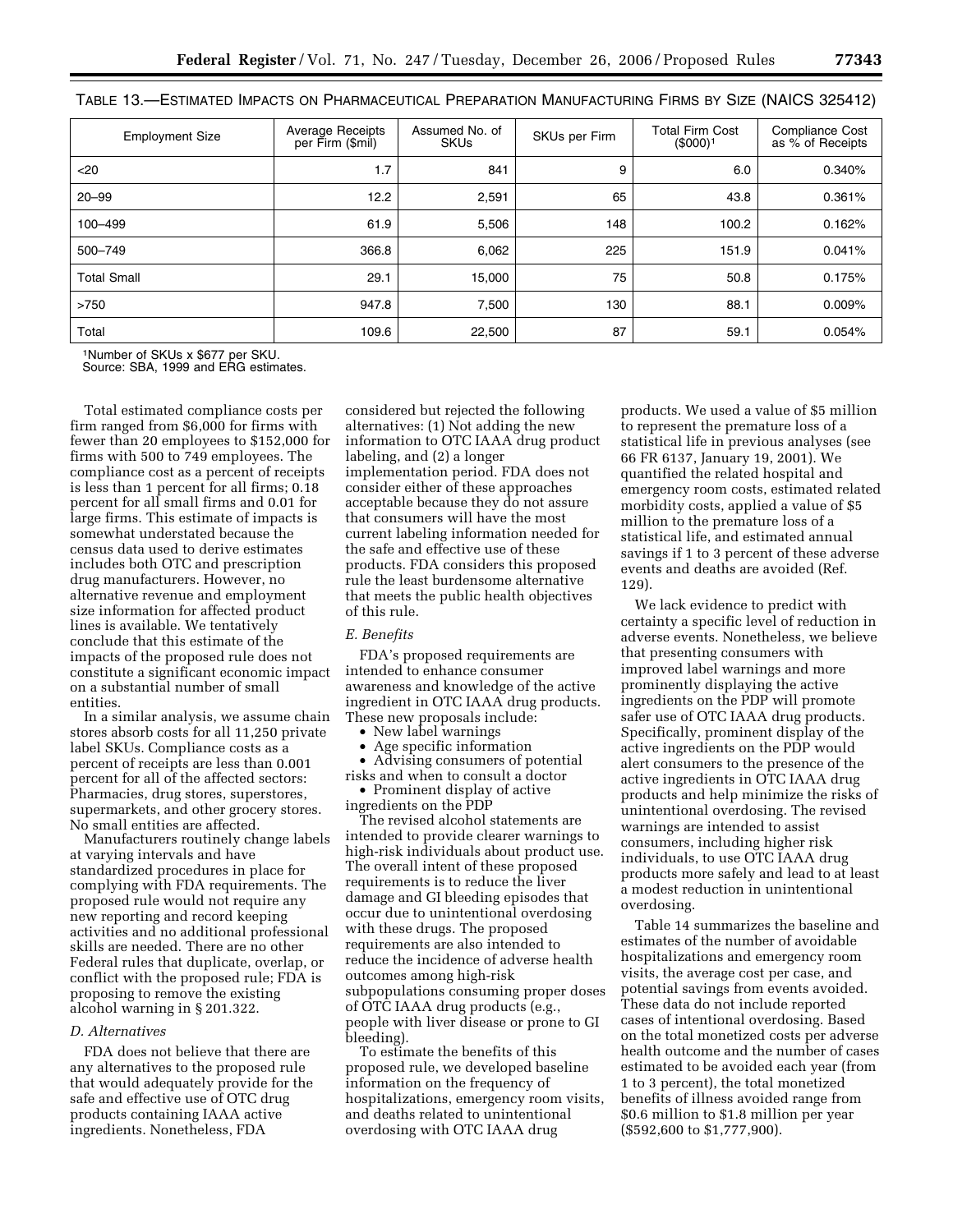| TABLE 14. - SUMMARY OF ANNUAL MONETIZED BENEFITS OF ILLNESSES AVOIDED ASSOCIATED WITH THE PROPOSED |  |  |                |  |  |  |  |
|----------------------------------------------------------------------------------------------------|--|--|----------------|--|--|--|--|
|                                                                                                    |  |  | RULE (2001 \$) |  |  |  |  |

| Adverse<br><b>Health Event</b>                                              | <b>Hospital Costs</b> | Willing to Pay<br>to Avoid Illness | <b>Total Monetized</b><br>Value of Illness<br>Avoided | Potentially Pre-<br>ventable Baseline<br>Cases per Year(1) | Annual Number of<br>Cases Avoided Due to<br>Proposed Rule(2) | <b>Total Annual Mone-</b><br>tized Benefits of III-<br>ness Avoided (\$000) |
|-----------------------------------------------------------------------------|-----------------------|------------------------------------|-------------------------------------------------------|------------------------------------------------------------|--------------------------------------------------------------|-----------------------------------------------------------------------------|
| Minor drug<br>toxicity or<br>emergency<br>room visits                       | \$209                 | \$301                              | \$510                                                 | 3,380                                                      | $34 - 101$                                                   | $$17.2 - $51.7$                                                             |
| Acetamino-<br>phen poi-<br>soning epi-<br>sode with<br>hospitaliza-<br>tion | \$8,579               | \$2,000                            | \$10,579                                              | 3,424                                                      | $34 - 103$                                                   | \$362.2-\$1,086.8                                                           |
| NSAID poi-<br>soning epi-<br>sode with<br>hospitaliza-<br>tion              | \$8,579               | \$357                              | \$8,936                                               | 2,269                                                      | $23 - 68$                                                    | \$202.8-\$608.3                                                             |
| Acute renal<br>failure with<br>hospitaliza-<br>tion                         | \$22,251              | Not Estimated                      | \$22,251                                              | 5                                                          | $0.05 - 0.15$                                                | $$1.1 - $3.3$                                                               |
| Acute renal<br>failure with<br>dialysis                                     | \$22,251              | Not Estimated                      | \$22,251                                              | 0.7                                                        | $0.007 - 0.021$                                              | $$0.2 - $0.5$                                                               |
| GI bleeding                                                                 | \$14,653              | \$357                              | \$15,010                                              | 61                                                         | $0.6 - 1.8$                                                  | $$9.2 - $27.5$                                                              |
| Total mone-<br>tized ben-<br>efit of ill-<br>ness avoid-<br>ed              | <b>NA</b>             | <b>NA</b>                          | <b>NA</b>                                             | <b>NA</b>                                                  | <b>NA</b>                                                    | \$592.6-\$1,777.9                                                           |
|                                                                             |                       |                                    |                                                       |                                                            |                                                              |                                                                             |

(1) The number of potentially preventable baseline cases per year is derived from data on emergency department and hospital cases of overdosing, poisoning, or other serious adverse outcomes associated with acetaminophen and NSAID use, adjusted to estimate only unintentional cases.

(2) Assumes this proposed rule would reduce annual adverse event cases by 1 to 3 percent.

Source: FDA Section III.B.2 of this document and ERG report (Ref. 129).

In addition to estimating the value of preventing adverse drug events that result in emergency department or hospitalization, we consider the annual number of deaths related to unintentional acetaminophen overdoses. FDA estimates that from 1996 to 1998, an annual average of 99 adult deaths were related to unintentional acetaminophen overdoses (see section III.B.2 of this document and the ERG report (Ref. 129)). We assume the proposed rule would reduce fatalities by 1 to 3 percent annually. Applying a value of \$5 million for each fatality prevented, we estimate the total

benefits associated with preventing 1 to 3 fatalities to be \$5 to \$15 million annually (\$2001).

If the proposed improved labeling and warnings reduced serious adverse events by 1 to 3 percent each year, the total monetized value of preventing illness and fatalities because of improved labeling and warnings would be \$5.6 million to \$16.8 million per year, respectively. These benefits are presented in 2001 dollars.

*Benefit Cost Comparison*. Industry would incur the one-time costs of the proposed rule of \$32.6 million in the first year. In 2001, the costs were \$32.0 million. However, the estimated savings

# TABLE 15.—SUMMARY OF IMPACTS

from reduced hospital costs and deaths avoided, from \$5.6 to \$16.8 million, would accrue each year. Over a 10-year period, the \$5.6 to \$16.8 million per year in benefits has a present value of \$41.2 to \$126.1 million at a discount rate of 7 percent, and a present value of \$49.1 to \$147.4 million at a discount rate of 3 percent. Thus, the benefits of this proposed rule, assuming a 1-percent reduction in current levels of adverse health outcomes associated with the use of OTC IAAA drug products, will more than offset the costs of the proposed rule. Table 15 summarizes the estimated benefits and costs of this proposed rule.

| Benefits/Costs | (\$Million) |
|----------------|-------------|
| Benefits:      |             |
|                | $A - A$     |

Monetized 1 and 3 percent reduction in illnesses and mortality, per year  $\sim$  \$5.6–\$16.8 Present value over 10 years at 7 percent  $$41–$126$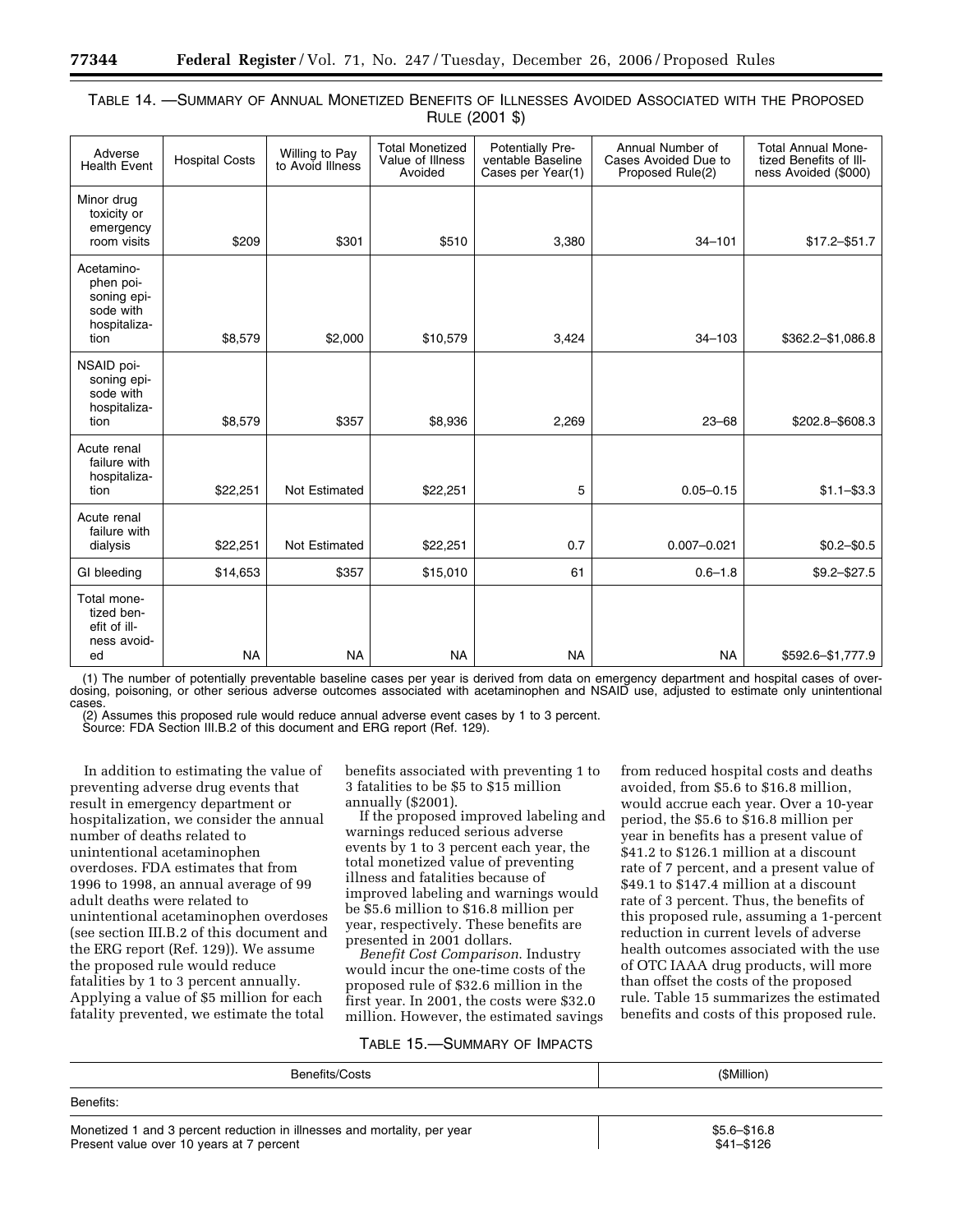# TABLE 15.—SUMMARY OF IMPACTS—Continued

| Benefits/Costs                           | (\$Million) |
|------------------------------------------|-------------|
| Present value over 10 years at 3 percent | \$49-\$147  |
| Costs:                                   |             |
| One-time label revision, first year      | \$32.6      |

*Break-even Analysis*. FDA notes that we lack the data needed to confidently predict a percent reduction in serious cases related to unintentional overdosing. Because of the uncertainty in these estimates, we estimated an annual average number of adverse events that would need to be avoided over a 10-year period to reach a breakeven point (i.e., the cost of compliance/present value of avoiding one death each year for 10 years). The proposed rule would need to prevent about 1 fatality each year over 10 years [0.9 fatality (\$32/\$37.6 million at a 7 percent discount rate) and 0.7 fatality (\$32/\$43.9 million at a 3 percent discount rate)]. Alternatively, if no fatalities are avoided, the proposed rule would need to prevent about 476 hospitalizations (\$32 million/\$67,000) each year over the 10-year period. This estimate uses the present value of the lowest benefit category of poisoning episode with hospitalizations, \$8,936 per episode over 10 years at a 7-percent discount rate. At a 3 percent discount rate, an average of 407 hospitalizations (\$32 million/\$79,000) would need to be avoided annually over the period.

Although we lack evidence to predict with certainty a specific level of reduction in adverse events, if we assume only a 1-percent reduction in the illnesses and fatalities analyzed, the benefits of this proposed rule outweigh the costs. FDA finds that this proposed rule will enhance public health and promote the safer use of OTC IAAA drug products.

This economic analysis, together with other relevant sections of this document, serves as FDA's initial regulatory flexibility analysis, as required under the Regulatory Flexibility Act.

FDA invites public comment regarding any significant economic impact that this rulemaking would have on affected manufacturers of these OTC IAAA drug products. Comments regarding the impact of this rulemaking should be accompanied by appropriate documentation. FDA is providing 150 days from the date of publication of this proposed rule in the **Federal Register**  for comments on this subject to be developed and submitted. FDA will

evaluate any comments and supporting data that are received and will reassess the economic impact of this rulemaking in the preamble to any final rule.

## **XI. Paperwork Reduction Act of 1995**

FDA tentatively concludes that the labeling requirements proposed in this document are not subject to review by the Office of Management and Budget because they do not constitute a ''collection of information'' under the Paperwork Reduction Act of 1995 (44 U.S.C. 3501 *et seq.*). Rather, the proposed labeling statements are public disclosures of information originally supplied by the Federal Government to the recipient for the purpose of disclosure to the public (5 CFR  $1320.3(c)(2)$ ).

#### **XII. Environmental Impact**

FDA has determined under 21 CFR 25.31(a) that this proposed action is of a type that does not individually or cumulatively have a significant effect on the human environment. Therefore, neither an environmental assessment nor an environmental impact statement is required.

#### **XIII. Federalism**

FDA has analyzed this proposed rule in accordance with the principles set forth in Executive Order 13132. FDA has determined that the proposed rule, if finalized as proposed, would have a preemptive effect on State law. Section 4(a) of the Executive Order requires agencies to ''construe\* \* \*a Federal statute to preempt State law only where the statute contains an express preemption provision or there is some other clear evidence that the Congress intended preemption of State law, or where the exercise of State authority conflicts with the exercise of Federal authority under the Federal statute.'' Section 751 of the Federal Food, Drug, and Cosmetic Act (act) (21 U.S.C. 379r) is an express preemption provision that applies to nonprescription drugs. Section 751(a) of the act (21 U.S.C. 379r(a)) provides that:

\* \* no State or political subdivision of a State may establish or continue in effect any requirement—  $***$  (1) that relates to the regulation of a drug that is not subject to the requirements of section 503(b)(1) or

 $503(f)(1)(A)$ ; and (2) that is different from or in addition to, or that is otherwise not identical with, a requirement under this Act, the Poison Prevention Packaging Act of 1970 (15 U.S.C. 1471 et seq.), or the Fair Packaging and Labeling Act (15 U.S.C. 1451 et seq.). \* \* \*

Currently, this provision operates to preempt States from imposing requirements related to the regulation of nonprescription drug products. (See section 751(b), (c), (d), and (e) of the act for the scope of the express preemption provision, the exemption procedures, and the exceptions to the provision.) This proposed rule, if finalized as proposed, would amend the labeling for over-the-counter IAAA drug products to include new warnings and other labeling requirements advising consumers about potential risks and when to consult a doctor. Although any final rule would have preemptive effect, in that it would preclude States from issuing requirements related to the labeling of IAAA drug products that are different from or in addition to, or not otherwise identical with a requirement in the final rule, this preemptive effect is consistent with what Congress set forth in section 751 of the act. Section 751(a) of the act displaces both state legislative requirements and state common law duties. We also note that even where the express preemption provision is not applicable, implied preemption may arise. See *Geier* v. *American Honda Co.*, 529 U.S. 861 (2000).

FDA believes that the preemptive effect of the proposed rule, if finalized as proposed, would be consistent with Executive Order 13132. Section 4(e) of the Executive Order provides that ''when an agency proposes to act through adjudication or rulemaking to preempt State law, the agency shall provide all affected State and local officials notice and an opportunity for appropriate participation in the proceedings.'' FDA is providing an opportunity for State and local officials to comment on this rulemaking, and will conduct outreach to State and local governments or organizations representing them.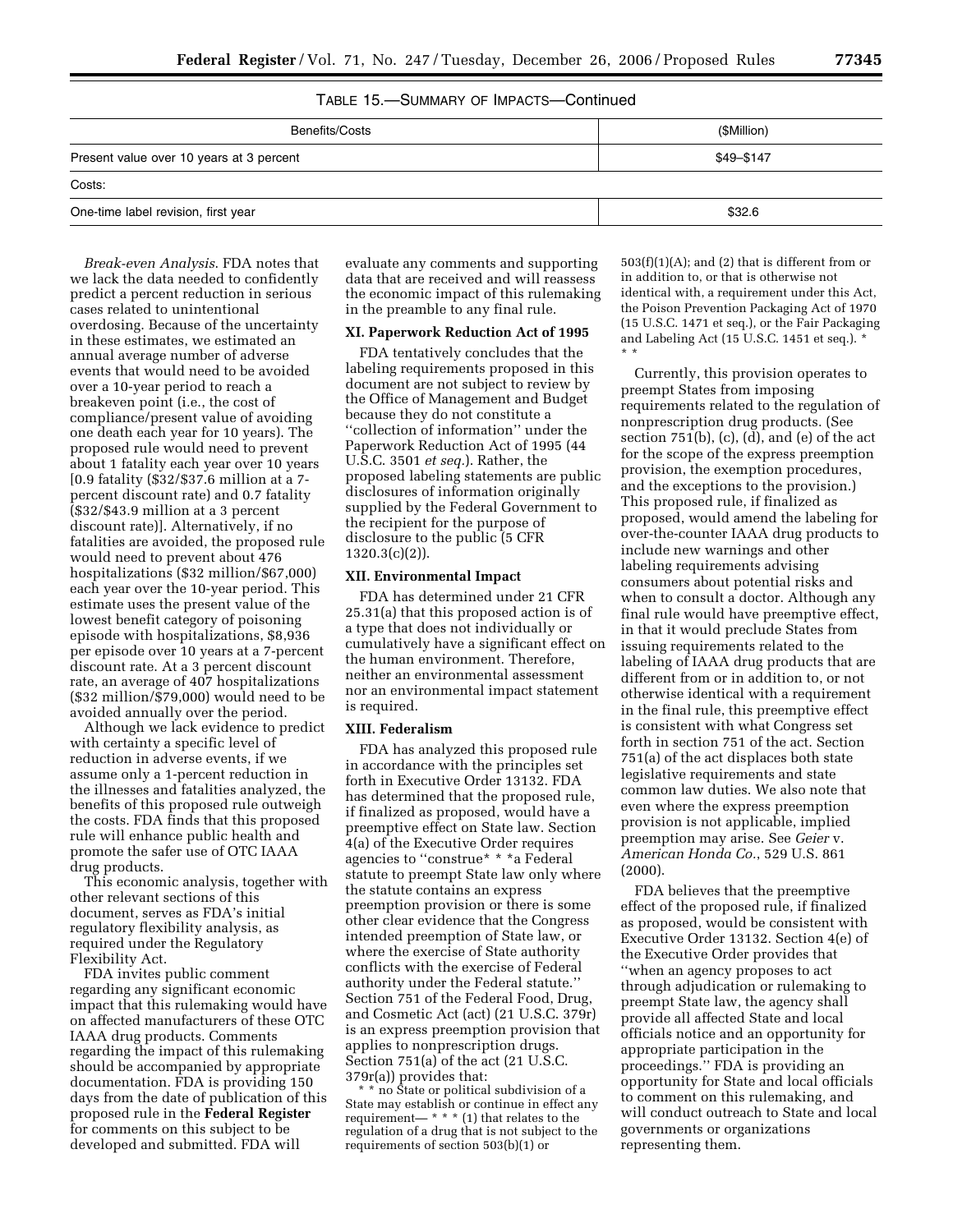### **XIV. Request for Comments**

In addition to requesting general comments on the proposal and the economic analysis, we are seeking comment on the following specific issues identified in the description of the proposed rule (presented here for the convenience of the reader):

1. Both comment and data on whether adult NSAID products should contain a warning regarding fluid loss or dehydration similar to children NSAID products (see section V.B.2 of this document).

2. Appropriate approaches to reduce unintentional acetaminophen overdose (see section VII.A of this document).

3. Whether more specific directions, such as those currently required for OTC drug products containing ibuprofen, should be considered for acetaminophen (see section VII.A of this document).

4. Both comment and data on whether there are specific populations of people for whom the maximum daily dose for acetaminophen is not safe and effective and should be lowered (see section VII.A of this document).

5. Both comment and data on specific dosage for safe and effective use of acetaminophen in people who consume alcohol (see section VII.B of this document).

6. Both comment and data on whether combinations of acetaminophen with NAC or methionine would prevent or reduce acetaminophen-induced liver toxicity (see section VII.C of this document).

7. Both comment and data on package size or package configuration limitations on the sale of acetaminophen (see section VII.D of this document).

8. Both comment and data on whether acetaminophen poses additional risk for certain population subgroups (e.g., conditions in which GSH is reduced) (see section VII.E of this document).

9. Both comment and data on whether additional labeling is necessary regarding acetaminophen-warfarin drugdrug interaction (see section VII.F of this document).

10. Comment on the proposal to include a warning on acetaminophen products for patients with liver disease to ask their doctor for advice. Also, request information and data on the current dosing practices of health providers who treat patients with underlying liver disease.

Interested persons may submit to the Division of Dockets Management (see **ADDRESSES**) written or electronic comments regarding this document. Submit a single copy of electronic comments or three hard copies of any

mailed comments, except that individuals may submit one paper copy. Comments are to be identified with the docket number found in brackets in the heading of this document and may be accompanied by a supporting memorandum or brief. Received comments may be seen in the Division of Dockets Management between 9 a.m. and 4 p.m., Monday through Friday.

# **XV. Proposed Effective and Compliance Dates**

Because of the importance of the proposed labeling to the safe use of OTC IAAA drug products, FDA is proposing that any final rule that may publish based on this proposal become effective 12 months after its date of publication in the **Federal Register**. Manufacturers who voluntarily implement the labeling included in this proposal before the final rule is published will have 18 months after the date of publication of the final rule in the **Federal Register** to be in compliance with that final rule.

# **XVI. References**

The following references are on display in the Division of Dockets Management (see **ADDRESSES**), under Docket No. 1977N–0094L, unless otherwise indicated, and may be seen by interested persons between 9 a.m. and 4 p.m., Monday through Friday. (FDA has verified the Web site addresses, but we are not responsible for subsequent changes to the Web sites after this document publishes in the **Federal Register**.)

1. Comment No. C1, Docket No. 1977N– 0094I (formerly Docket No. 77N–094I).

2. Comment No. C2, Docket No. 1977N– 0094I (formerly Docket No. 77N–094I).

3. FDA background information for September 19–20, 2002, NDAC meeting, *http://www.fda.gov/ohrms/dockets/ac/02/ briefing/3882b1.htm*.

4. NDAC meeting September 19–20, 2002 transcript, *http://www.fda.gov/ohrms/ dockets/ac/02/transcripts/3882T1.htm*. and *http://www.fda.gov/ohrms/dockets/ac/02/ transcripts/3882T2.htm*.

5. Additional information submitted for consideration at the NDAC meeting September 19–20, 2002.

6. Lee, W. M., ''Acute Liver Failure in the USA: Results of the US ALF Study Group,'' September 19, 2002 NDAC meeting transcript, *http://www.fda.gov/ohrms/ dockets/ac/02/transcripts/3882T1.htm* and slides *http://www.fda.gov/ohrms/dockets/ac/ 02/slides/3882S1*\_*04*\_*Lee*\_*files/frame.htm*.

7. Nourjah, P., S. A. Ahmad, and C. B. Karwoski, '' Safety Analysis of Acetaminophen A.P.A.P.-Associated Hepatotoxicity,'' FDA Office of Drug Safety Analysis, September 19, 2002, NDAC meeting transcript, *http://www.fda.gov/ ohrms/dockets/ac/02/transcripts/3882T1.htm*  and slides *http://www.fda.gov/ohrms/* 

*dockets/ac/02/slides/3882S1*\_*05*\_*Nourjah-Ahmad-Karwoski*\_*files/frame.htm*.

8. Weaver, J. P., ''OTC NSAID and ASPIRIN GI Bleeding: Analysis of Spontaneous Reports,'' presentation at September 20, 2002, NDAC meeting, transcript *http:// www.fda.gov/ohrms/dockets/ac/02/ transcripts/3882T2.htm* and slides *http:// www.fda.gov/ohrms/dockets/ac/02/slides/ 3882S2*\_*03*\_*Weaver*\_*files/frame.htm*.

9. Cryer, B., ''Risks of NSAIDS: Focus on GI Risks of Over-the-Counter NSAIDs,'' presentation at September 20, 2002, NDAC meeting, transcript *http://www.fda.gov/ ohrms/dockets/ac/02/transcripts/3882T2.htm*  and slides *http://www.fda.gov/ohrms/ dockets/ac/02/slides/* 

*3882S2*\_*04*\_*CRYER*\_*files/frame.htm*. 10. Garcia Rodriguez, L. A. et al, ''Risk of Upper Gastrointestinal Bleeding and Perforation Associated With Individual Non-Steroidal Anti-Inflammatory Drugs,'' *Lancet*, 343: 769–772, 1994, correction 343: 1048, 1994.

11. Gutthann, S. P., L. A. Rodriquez, and D. S. Raiford, ''Individual Nonsteroidal Antiinflammatory Drugs and Other Risk Factors for Upper Gastrointestinal Bleeding and Perforation,'' *Epidemiology*, 8(1):18–24, 1997.

12. Shorr, R. I. et al, ''Concurrent Use of Nonsteroidal Anti-inflammatory Drugs and Oral Anticoagulants Places Elderly Persons at High Risk for Hemorrhagic Peptic Ulcer Disease,'' *Archives of Internal Medicine*, 153:1665–1670, 1993.

13. Piper, J. M. et al, ''Corticosteroid Use and Peptic Ulcer Disease: Role of Nonsteroidal Anti-Inflammatory Drugs,'' *Annals of Internal Medicine*, 114(9):735–740, 1991.

14. Wilcox, C. M. et al, ''Striking Prevalence of Over-the-Counter Nonsteroidal Anti-Inflammatory Drug Use in Patients With Upper Gastrointestinal Hemorrhage,'' *Archives of Internal Medicine*, 154:42–46, 1994.

15. Garcia-Rodriguez, L. A. and S. Hernandez-Diaz, ''Relative Risk of Upper Gastrointestinal Complications Among Users of Acetaminophen and Nonsteroidal Anti-Inflammatory Drugs,'' *Epidemiology*, 12(5):570–576, 2001.

16. Blot, W. J. and J. K. McLaughlin, ''Over the Counter Non-steroidal Anti-Inflammatory Drugs and Risk of Gastrointestinal Bleeding,'' *Journal of Epidemiology and Biostatistics*, 5(2):137–142, 2000.

17. Sorensen, H. T. et al., ''Risk of Upper Gastrointestinal Bleeding Associated With Use of Low-Dose Aspirin,'' *American Journal of Gastroenterology*, 95: 2218–2224, 2000.

18. Peura, D. A. et al., ''The American College of Gastroenterology Bleeding Registry: Preliminary Findings,'' *American Journal of Gastroenterology*, 92(6):924–928, 1997.

19. Kaufman, D. W. et al., ''The Risk of Acute Major Upper Gastrointestinal Bleeding Among Users of Aspirin and Ibuprofen at Various Levels of Alcohol Consumption,'' *American Journal of Gastroenterology*, 94:3189–3196, 1999.

20. Griffin, M., ''NSAIDs and GI and Renal Complications,'' presentation at September 20, 2002, NDAC meeting, transcript *http:// www.fda.gov/ohrms/dockets/ac/02/*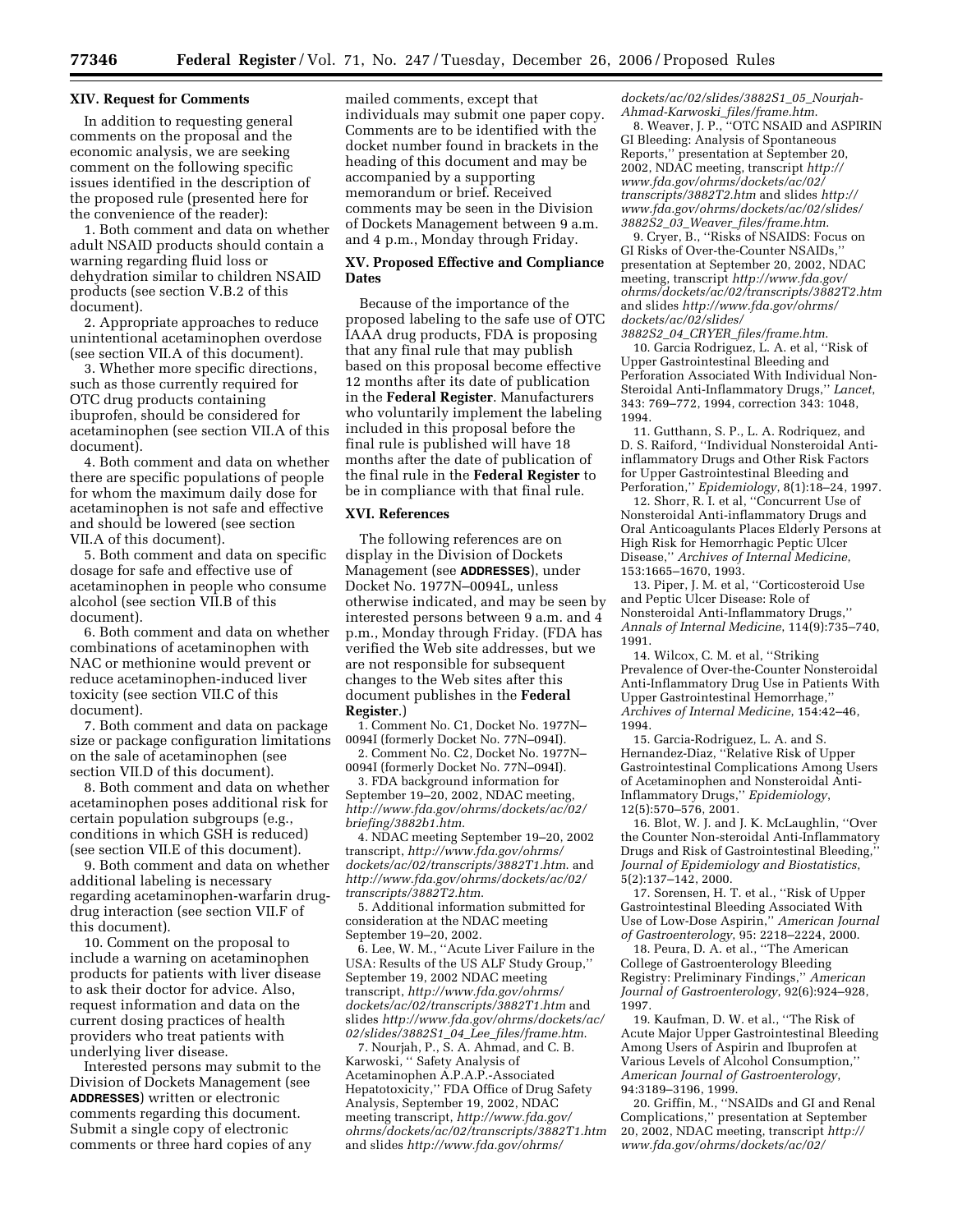*transcripts/3882T2.htm* and slides *http:// www.fda.gov/ohrms/dockets/ac/02/slides/ 3882S2*\_*06*\_*Griffen*\_*files/frame.htm*.

21. Garcia Rodriguez, L. A., A. M. Walker, and S. Perez Gutthann, ''Nonsteroidal Anti-Inflammatory Drugs and Gastrointestinal Hospitalizations in Saskatchewan: A Cohort Study,'' *Epidemiology*, 3 (4):337–42, 1992.

22. Henry, D. et al., ''Variability in Risk of Gastrointestinal Complications With Individual Non-Steroidal Anti-Inflammatory Drugs: Results of a Collaborative Meta-Analysis,'' *British Medical Journal*, 312:1563–1566, 1996.

23. Smalley, W. E. et al., ''Nonsteroidal Anti-Inflammatory Drugs and the Incidence of Hospitalizations for Peptic Ulcer Disease in Elderly Persons,'' *American Journal of Epidemiology*, 141(6):539–45, 1995.

24. Pelayo, J. C., ''OTC NSAIDs and Nephrotoxicity,'' presentation at September 20, 2002, NDAC meeting, transcript *http:// www.fda.gov/ohrms/dockets/ac/02/ transcripts/3882T2.htm* and slides *http:// www.fda.gov/ohrms/dockets/ac/02/slides/ 3882S2*\_*05*\_*Pelayo*\_*files/frame.htm*.

25. Roberts, L. I. and M. E. Mortensen, ''Para-Aminophenol Derivatives: Acetaminophen,'' *Goodman & Gilman's The Pharmacological Basis of Therapeutics*, 10th ed., McGraw-Hill, pp. 703–705, 2001.

26. Chen, J., Literature Review to Assess Whether Acetaminophen Can Be Used Safely by People With Liver Disease, FDA review dated March 3, 2003.

27. Vendemiale, G. et al., ''Effects of Oral S-Adenosyl-L-Methionine on Hepatic Glutathione in Patients With Liver Disease,'' *Scandanavia Journal of Gastroenterology*, 24:407–415, 1989.

28. Lauterburg, B. H. and M. E. Velez, ''Glutathione Deficiency in Alcoholics: Risk Factor for Paracetamol Hepatotoxicity,'' *Gut*, 29:1153–1157, 1988.

29. Fernandez-Checa, J. C., A. Colell, and C. Garcia-Ruiz, ''S-Adenosyl-L-Methionine and Mitochondrial Reduced Glutathione Depletion in Alcoholic Liver Disease,'' *Alcohol*, 27:179–183, 2002.

30. Loguercio, C. et al.,'' Effect of S-Adenosyl-L-Methionine Administration on Red Blood Cell Cysteine and Glutathione Levels in Alcoholic Patients With and Without Liver Disease,'' *Alcohol*, 29:597–604, 1994.

31. Loguercio, C. et al., ''Determination of Plasma Alpha-Glutathione-S-Transferases in Chronic Alcohol Abusers: Relationship With Alcohol Intake and Liver Involvement,'' *Alcohol*, 33:366–372, 1998.

32. Loguercio, C. et al., ''Ethanol Consumption, Amino Acid and Glutathione Blood Levels in Patients With and Without Chronic Liver Disease, '' *Alcoholism, Clinical and Experimental Research*, 23:1780–1784, 1999.

33. Burgunder, J. M., and Lauterburg B. H., ''Decreased Production of Glutathione in Patients With Cirrhosis,'' *European Journal of Clinical Investigation*, 17:408–414, 1987.

34. Bianchi, G. et al., ''Synthesis of Glutathione in Response to Methionine Load in Control Subjects and in Patients With Cirrhosis,'' *Metabolism*, 49:1434–1439, 2000.

35. Andreasen, P. B. and L. Hutters, ''Paracetamol (acetaminophen) Clearance in Patients With Cirrhosis of the Liver,'' *Acta Medica Scandinavica Supplementum*, 624: 99–105, 1979.

36. Arnman, R. and R. Olsson, ''Elimination of Paracetamol in Chronic Liver Disease,'' *Acta Hepatogastroenterology (Stuttgart)*, 25:283–286, 1978.

37. Forrest, J. A. et al., ''Antipyrine, Paracetamol, and Lignocaine Elimination in Chronic Liver Disease,'' *British Medical Journal*, 1:1384–1387, 1977.

38. Hasler, J. A. et al., ''Human

Cytochromes P450,'' *Molecular Aspects of Medicine*, 20:1–137, 1999.

39. Murray, M., ''P450 Enzymes. Inhibition Mechanisms, Genetic Regulation and Effects of Liver Disease,'' *Clinical Pharmacokinetics*, 23 :132–146, 1992.

40. Paintaud, G. et al., ''Effects of Liver Diseases on Drug Metabolism,'' *Therapy*, 51:384–389, 1996.

41. Hoyumpa, A. M. and S. Schenker, ''Is Glucuronidation Truly Preserved in Patients With Liver Disease?,'' *Hepatology*, 13:786– 795, 1991.

42. Sonne, J., ''Drug Metabolism in Liver Disease: Implications for Therapeutic Drug Monitoring,'' *Therapeutic Drug Monitoring*, 18:397–401, 1996.

43. Dorne, J. L, K. Walton, and A. G. Renwick, ''Human Variability in Glucuronidation in Relation to Uncertainty Factors for Risk Assessment,'' *Food and Chemical Toxicology*, 39:1153–1173, 2001.

44. Tanaka, E., K. Yamazaki, and S. Misawa, ''Update: The Clinical Importance of Acetaminophen Hepatotoxicity in Non-Alcoholic and Alcoholic Subjects,'' *Journal of Clinical Pharmacology and Therapeutics*, 25:325–332, 2000.

45. George, J. et al., ''Pre-Translational Regulation of Cytochrome P450 Genes Is Responsible for Disease-Specific Changes of Individual P450 Enzymes Among Patients With Cirrhosis,'' *Biochemical Pharmacology*, 49:873–881, 1995.

46. George, J. et al., ''Differential Alterations of Cytochrome P450 Proteins in Livers From Patients With Severe Chronic Liver Disease,'' *Hepatology*, 21:120–128, 1995.

47. George, J., K. Byth, and G. C. Farrell, ''Influence of Clinicopathological Variables on CYP Protein Expression in Human Liver,'' *Journal of Gastroenterology and Hepatology*, 11:33–39, 1996.

48. Weltman, M. D. et al., ''Hepatic Cytochrome P450 2E1 Is Increased in Patients With Nonalcoholic Steatohepatitis,'' *Hepatology*, 27:128–133, 1998.

49. Weltman, M. D., G. C. Farrell, and C. Liddle, ''Increased Hepatocyte CYP2E1 Expression in a Rat Nutritional Model of Hepatic Steatosis With Inflammation,'' *Gastroenterology*, 111:1645–1653, 1996.

50. Benson, G.D., ''Acetaminophen in Chronic Liver Disease.'' *Clinical Pharmacology and Therapeutics*, 33:95–101, 1983.

51. Larson A, et. al., ''Acetaminophen-Induced Acute Liver Failure: Results of a United States Multicenter, Prospective Study,'' *Hepatology*, 42:1364—1372, 2005.

52. Comment No. LET3, Docket No. 1992P– 0116 (formerly Docket No. 92P–0116).

53. Simon, L. S., ''The Evolution of Arthritis Anti-Inflammatory Care: Where Are We Today?,'' *Journal of Rheumatology*, 56(26):11–17, 1999.

54. Cryer, B., ''Nonsteroidal Anti-Inflammatory Drugs and Gastrointestinal Disease'', *Gastrointestinal and Liver Disease*, 343–357, 1998.

55. Fries, J. F. et al., ''Nonsteroidal Anti-Inflammatory Drug-Associated Gastropathy: Incidence and Risk Factor Models,'' *American Journal of Medicine*, 91: 213–222, 1991.

56. Lanza, F. L., ''A Guideline for the Treatment and Prevention of NSAID-Induced Ulcers,'' *American Journal of Gastroenterology*, 93(11):2037–2046, 1998.

57. Griffin, M. R. et al, ''Nonsteroidal Anti-Inflammatory Drug Use and Death From Peptic Ulcer in Elderly Persons,'' *Annals of Internal Medicine*, 109:359–363, 1988.

58. Griffin, M. R. et al., ''Nonsteroidal Anti-Inflammatory Drug Use and Increased Risk for Peptic Ulcer Disease in Elderly Persons,'' *Annals of Internal Medicine*, 114(4):257–263, 1991.

59. Kelly, J. P. et al, ''Risk of Aspirin-Associated Major Upper-Gastrointestinal Bleeding With Enteric-Coated or Buffered Product,'' *Lancet*, 348: 1413–16, 1996.

60. Silverstein, F. E. et al, ''Misoprostol Reduces Serious Gastrointestinal Complications in Patients With Rheumatoid Arthritis Receiving Nonsteroidal Anti-Inflammatory Drugs,'' *Annals of Internal Medicine*, 123(4):241–249, 1995.

61. Lanas, A. et al, ''Nitrovasodilators, Low-Dose Aspirin, Other Nonsteroidal Anti-Inflammatory Drugs, and the Risk of Upper Gastrointestinal Bleeding,'' *New England Journal of Medicine*, 343(12):834–839, 2000.

62. Santana-Sabagun, E., and M. H. Weisman, ''Nonsteroidal Anti-Inflammatory Drugs,'' *Kelly's Textbook of Rheumatology*, 6th ed., W. B. Saunders Co., p. 807, 2001.

63. Insel, P. A., ''Analgesic-Antipyretic and Anti-Inflammatory Agents and Drugs Employed in the Treatment of Gout,'' *Goodman & Gilman's The Pharmacological Basis of Therapeutics*, McGraw-Hill, pp. 617– 643, 2001.

64. Oates, J. A. et al., ''Clinical Implications of Prostaglandin and Thromboxane A2 Formation (Second of Two Parts),'' *New England Journal of Medicine*, 319(12): 761– 767, 1988.

65. Clive, D. M. and J. S. Stoff, ''Renal Syndromes Associated With Nonsteroidal Anti-Inflammatory Drugs,'' *New England Journal of Medicine*, 310(9): 563–572, 1984.

66. Moghal, N. E., S. A. Hulton, and D. V. Milford, ''Care in the Use of Ibuprofen as an Antipyretic in Children,'' *Clinical Nephrology*, 49(5):293–295, 1998.

67. Wong, W., R. J. Coward, and M. C. Morris, ''Ibuprofen Induced Acute Renal Failure in an Infant,'' *New Zealand Medical Journal*, 114(1140):431, 2001.

68. Primack, W. A., S. M. Rahman, and J. Pullman, ''Acute Renal Failure Associated With Amoxicillin and Ibuprofen in an 11- Year-Old Boy,'' *Pediatric Nephrology*, 11(1):125–126, 1997.

69. Wen, Sung-Feng et al., ''Acute Renal Failure Following Binge Drinking and Nonsteroidal Anti-Inflammatory Drugs,'' *American Journal of Kidney Diseases*, 20(3): 281–285, 1992.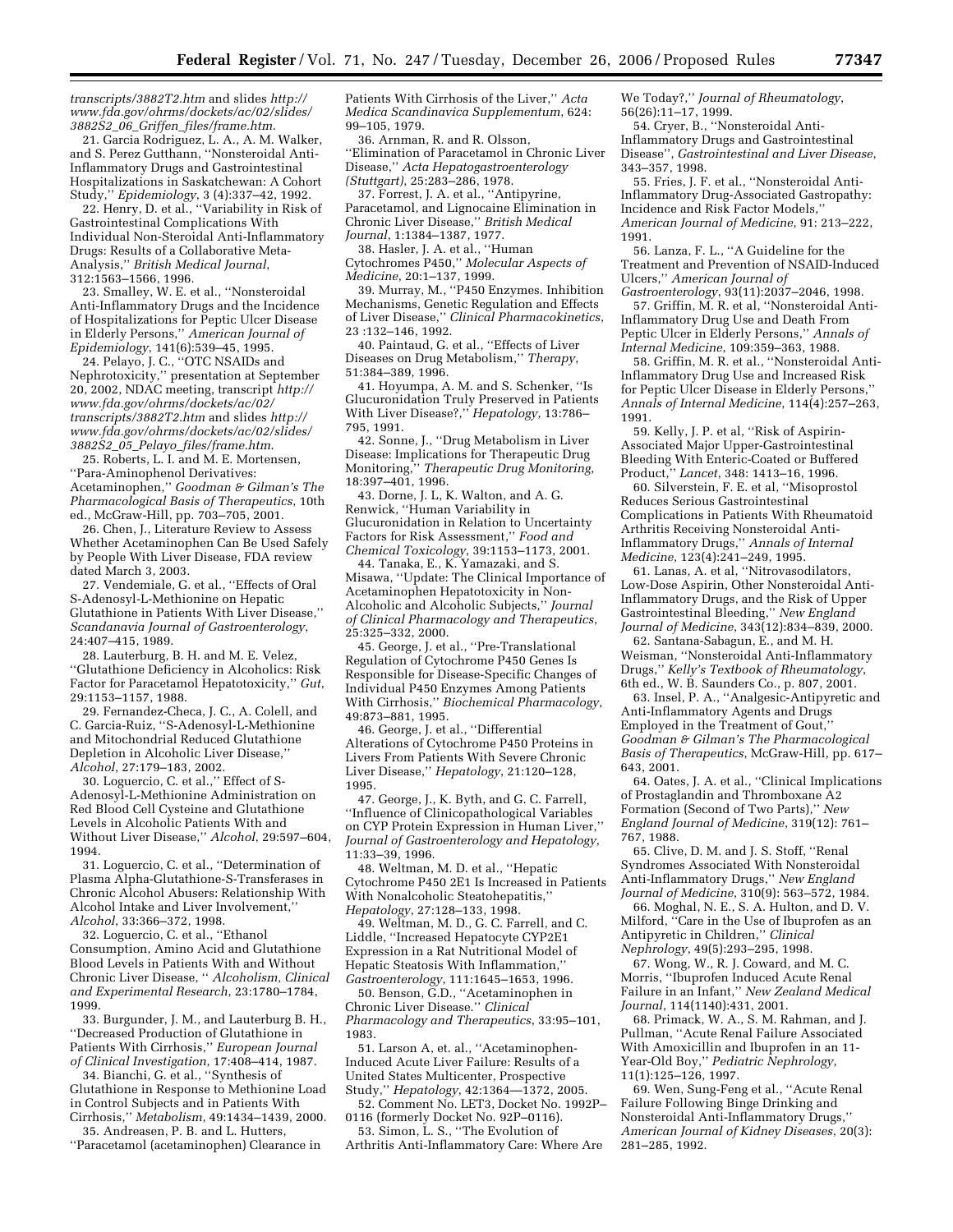70. Lee, W. M., ''Acute Liver Failure,'' *Clinical Perspectives in Gastroenterology*, Mar/Apr; pp. 101–110, March/April 2001.

71. Shetty, D., ''Nonsteroidal Anti-Inflammatory Drugs,'' FDA review dated February 14, 2003.

72. Temple, A. R., ''Dear Doctor letter,'' McNeil Consumer & Specialty

Pharmaceuticals, September 12, 2002. 73. Kuffner E. K. et al., ''Effect of Maximal Daily Doses of Acetaminophen on the Liver of Alcoholic People: A Randomized, Double-Blind, Placebo-Controlled Trial,'' *Archives of Internal Medicine*, 161(18):2247–2252, 2001.

74. Kuffner E. K., G. M. Bogdan, and R. C. Dart, ''Evaluation of Hepatotoxicity in Alcoholics From Therapeutic Dosing of Acetaminophen,'' *Journal of Toxicology*, 35(5):561, 1997.

75. Bogdan, G. M., e-mail message, to Chen, J., FDA May 30, 2003.

76. Holtzman, J. L., ''The Effect of Alcohol on Acetaminophen Hepatotoxicity,'' *Archives of Internal Medicine*, 162:1193, 2002.

77. Soll, A. H. and K. L. Sees, ''Is Acetaminophen Really Safe in Alcoholic Patients?'' *Archives of Internal Medicine*, 162:1194, 2002.

78. Oviedo, J. and M. M. Wolfe, ''Alcohol, Acetaminophen , and Toxic Effects on the Liver,'' *Archives of Internal Medicine*, 162:1194–1195, 2002.

79. Chen, J., ''Literature Review of One Article and One Abstract That Assess Hepatotoxicity of Acetaminophen (4g/day for 2 days) in Alcoholic Patients,'' FDA review dated June 18, 2003.

80. Lauterburg, B. H., ''Analgesic and Glutathione,'' *American Journal of Therapeutics*, 9: 25–233, 2002.

81. Roberts, L. I. and M. E. Mortensen, ''Analgesic-Antipyretic and Anti-Inflammatory Agents,'' *Goodman & Gilman's The Pharmacological Basis of Therapeutics*, 9th ed. Hardman, J. and Limbird L. E., editors. McGraw-Hill, pp. 631–633, 2001.

82. Jones, A. L., ''Mechanism of Action and Value of N-Acetylcysteine in the Treatment of Early and Late Acetaminophen Poisoning: A Critical Review,'' *Clinical Toxicology*, 36(4): 277–285, 1998.

83. Buckley, N. A. et al., ''Oral or intravenous N-acetylcysteine: Which is the Treatment of Choice for Acetaminophen (Paracetamol) Poisoning?,'' *Journal of Toxicology and Clinical Toxicology*, 37(6):759–767, 1999.

84. Burgunnder, J. M., A. Varriale, and B. H. Lauterburg, ''Effect of N-Acetylcysteine on Plasma Cysteine and Glutathione Following Paracetamol Administration, '' *European Journal of Clinical Pharmacology*, 36(2):127– 131, 1989.

85. Jones, A. L. et al., ''Controversies in Management: Should Methionine be Added to Every Paracetamol Tablet?,'' *British Medical Journal*, 315:301–303, 1997.

86. Comment No. CP1, Docket No. 1997P– 0102 (formerly Docket No. 97P–0102).

87. Comment No. C4, Docket No. 1997P– 0102 (formerly Docket No. 97P–0102).

88. Comment No. C1, Docket No. 1997P– 0102 (formerly Docket No. 97P–0102).

89. Akerlund, B. et al., ''Effects of N-

Acetylcysteine (NAC) Treatment in HIV–1 Infection: A Double-Blind Placebo Controlled Trial,'' *European Journal of Clinical Pharmacology*, 50(6):457–461, 1996.

90. Breitfkreutz, R. N. et al., ''Improvement of Immune Functions in HIV Infection by Sulfur Supplementation: Two Randomized Trials,'' *Journal of Molecular Medicine*, 78(1):55–62, 2000.

91. Marmor, P. et al., ''Low Serum Thiol Levels Predict Shorter Times-to-Death Among HIV-Infected Injecting Drug Users,'' *AIDS*, 11(11):1389–1393, 1997.

92. Westendorp, M. O. et al., ''HIV–1 TAT Potentiates TNF-Induced NF-KappaB Activation and Cytotoxicity by Altering the Cellular Redox State,'' *EMBO Journal*, 14(3):546–554, 1995.

93. Opalenik, S. R. et al., ''Glutathione Depletion Associated With the HIV–1 TAT Protein Mediates the Extracellular Appearance of Acidic Fibroblast Growth Factor,'' *Archives of Biochemistry and Biophysics*, 351(1):17–26, 1998.

94. Choi, J. et al., ''Molecular Mechanism of Decreased Glutathione Content in Human Immunodeficiency Virus Type 1 TAT-Transgenic Mice,'' *Journal of Biological Chemistry*, 275(5): 3693–3698, 2000.

95. Ehret, A. et al., ''Resistance of Chimpanzee T Cells to Human Immunodeficiency Virus Type 1 TAT-Enhanced Oxidative Stress and Apoptosis,'' *Journal of Virology*, 70 (9):6502–6507, 1996.

96. Aukrust, P. et al., ''Tumor Necrosis Factor (TNF) System Levels in Human Immunodeficiency Virus-Infected Patients During Highly Active Antiretroviral Therapy: Persistent TNF Activation is Associated With Virologic and Immunologic Treatment Failure,'' *Journal of Infectious Diseases*, 179(1):74–82, 1999.

97. Malorni, W. et al., ''The Role of Oxidative Imbalance in Progression to AIDS: Effect of the Thiol Supplier N-Acetylcystiene,'' *AIDS Research and Human Retroviruses*, 14(17):1589–1596, 1998.

98. Roberts, R. L. et al., ''N-Acetylcysteine Enhances Antibody-Dependent Cellular Cytotoxicity in Neutrophils and Mononuclear Cells From Healthy Adults and Human Immunodeficiency Virus-Infects Patients,'' *Journal of Infectious Diseases*, 172(6): 1492– 1502, 1995.

99. Eylar, E. et al, ''N-Acetylcysteine Enhances T Cell Functions and T Cell Growth in Culture,'' *International Immunology*, 5(1):97–101, 1993.

100. Droge, W. et al., ''Modulation of Lymphocyte Functions and Immune Responses by Cysteine and Cysteine Derivatives,'' *American Journal of Medicine*, 91(Supplement C):140S–144S, 1991.

101. DeRosa, S. C. et al., ''N-Acetylcysteine (NAC) Replenishes Glutathione in HIV Infection,'' *European Journal of Clinical Investigation*, 30:841–856, 2000.

102. Herzenberg, L. A. et al., ''Glutathione Deficiency is Associated With Impaired Survival in HIV Disease,'' *Proceedings of the National Academy of Sciences*, 94:1967–72, 1997.

103. Holroyd, K. J. et al., ''Correction of Glutathione Deficiency in the Lower Respiratory Tract of HIV Seropositive Individuals by Glutathione Aerosol Treatment,'' *Thorax*, 48(10):985–89, 1993.

104. Jahoor, F., ''Erythrocyte Glutathione Deficiency in Symptom-Free HIV Infection is Associated With Decreased Synthesis Rate,'' *American Journal of Physiological-Endocrinological Metabolism*, 39(1):E205– E211, 1999.

105. ''A Patient's Guide to Using Coumadin,'' DuPont Pharmaceuticals, Wilmington, DE, 2000.

106. Orme, M., A. Breckenridge, and P. Cook, ''Warfarin and Distalgesic Interaction,'' *British Medical Journal*, 1(6003):200, 1976.

107. Jones, R. V., ''Warfarin and Distalgesic Interaction [letter],'' *British Medical Journal*, 1(6007):460, 1976.

108. Justice, J. L., and S. S. Kline, ''Analgesics and Warfarin: A Case That Brings Up Questions and Cautions,'' *Postgraduate Medicine*, 83 (5):217–8, 220,

1988.

109. Bartle, W. R., and J. A. Blakely, ''Potentiation of Warfarin Anticoagulation by Acetaminophen [letter],'' *The Journal of the American Medical Association*, 265(10):1260, 1991.

110. Antlitz, A. M., J. A. Mead, and M. A. Tolentino, ''Potentiation of Oral Anticoagulant Therapy By Acetaminophen,'' *Current Therapeutic Research*, 10(10):501– 507, 1968.

111. Antlitz, A. M., and L. F. Awalt, ''A Double-Blind Study of Acetaminophen Used in Conjunction With Oral Anticoagulant Therapy, '' *Current Therapeutic Research*, 11(6):360–361, 1969.

112. Boeijinga, J. J. et al., ''Interaction Between Paracetamol and Coumarin Anticoagulants [letter],'' *Lancet*, 1(8270):506, 1982.

113. Rubin, R. N., R. L. Mentzer, and A. Z. Budzynski, ''Potentiation of Anticoagulant Effect of Warfarin by Acetaminophen (Tylenol) [abstract],'' *Clinical Research*, 32(3):698A, 1984.

114. Hylek, E. M. et al., ''Acetaminophen and Other Risk Factors for Excessive Warfarin Anticoagulation,'' *The Journal of the American Medical Association*, 279(9): 657–662, 1998.

115. Amato, M. G. et al., ''Acetaminophen and Risk Factors for Excess Anticoagulation With Warfarin [letter],'' *The Journal of the American Medical Association*, 280(8): 695– 696, 1998.

116. Riser, J. et al., ''Acetaminophen and Risk Factors for Excess Anticoagulation With Warfarin [letter],'' *The Journal of the American Medical Association*, 26; 280(8): 696, 1998.

117. Kwan, D., W. R. Bartle, and S. E. Walker, ''The Effects of Acetaminophen on Pharmacokinetics and Pharmacodynamics of Warfarin,'' *Journal of Clinical Pharmacology*, 39:68–75, 1999.

118. Shek, K. L. A., L. N. Chan, and E. Nutescu, ''Warfarin-Acetaminophen Drug Interaction Revisited,'' *Pharmacotherapy*, 19(10):1153–1158, 1999.

119. Lehmann, D. F., ''Enzymatic Shunting: Resolving the Acetaminophen-Warfarin Controversy,'' *Pharmacotherapy*, 20(12):1464–1468, 2000.

120. Whyte, I. M. et al., ''Acetaminophen Causes an Increased International Normalized Ratio by Reducing Functional Factor VII,'' *Therapeutic Drug Monitoring*, 22(6):742–748, 2000.

121. Bell, W. R., ''Acetaminophen and Warfarin: Undesirable Synergy [editorial],''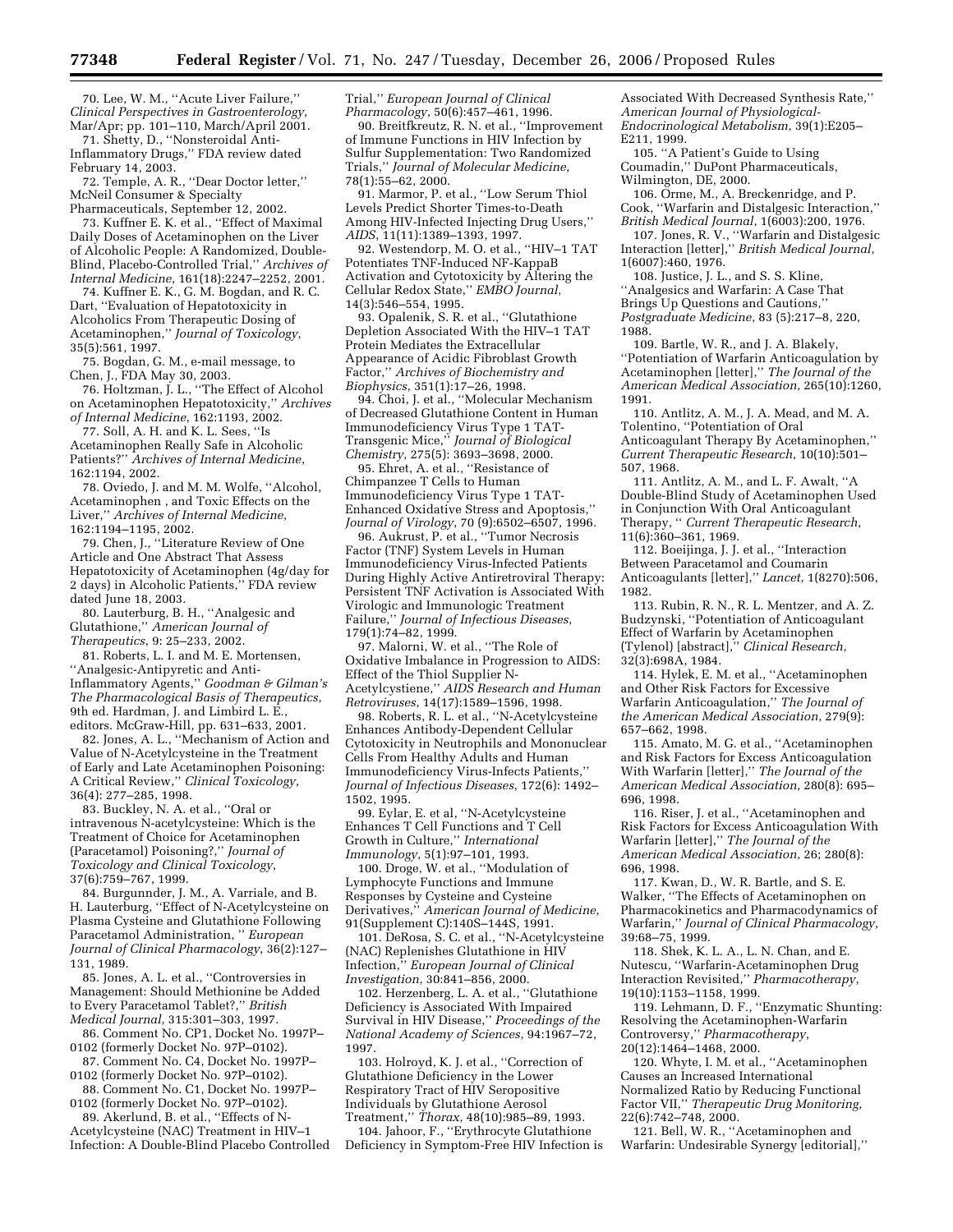*The Journal of the American Medical Association*, 279(9): 702–703, 1998.

122. Caraco, Y., J. Sheller, and A. J. Wood, ''Pharmacogenetic determination of the effects of codeine and prediction of drug interactions,'' *Journal of Pharmacology and Experimental Therapeutics*, 278(3):1165– 1174, 1996.

123. van den Bemt, P. M. et al., ''The potential interaction between oral anticoagulants and acetaminophen in everyday practice,'' *Pharmaceutical World Science*, 24(5):201–204, 2002.

124. Fattinger, K. et al., ''No clinically relevant drug interaction between paracetamol and phenoprocoumon based on a pharmacoepidemiological cohort study in medical in people,'' *European Journal of Clinical Pharmacology*, 57(12): 863–867, 2002.

125. La Grenad, L., D. J. Graham, and P. Nourjah, ''Underreporting of hemorrhagic stroke associated with

phenylpropanolamine,'' *The Journal of the American Medical Association*; 286: 3081, 2001.

126. Phelan, K., ''OPDRA Postmarketing Safety Review: Acetaminophen and Coumadin (drug interaction affecting anticoagulation),'' FDA review dated April 20, 2001.

127. Karwoski, C. B., ''Office of Drug Safety Postmarketing Safety Review (DO30283) Drugs—Acetaminophen and Warfarin, Reaction: Drug Interaction affecting Anticoagulation (update),'' FDA review dated June 27, 2003.

128. Neuner, R., ''Potentiation of Anticoagulaton Status Due to a Possible Adverse Drug Interaction Between Warfarin and Acetaminophen,'' FDA review dated July 9, 2003.

129. Eastern Research Group, Inc. ''Cost Benefit Analysis of Proposed FDA Rule on Over-the-Counter Internal Analgesic, Antipyretic, and Antirheumatic Drug Products; Required Warnings'', Final Report, October 6, 2004.

#### **List of Subjects**

*21 CFR Part 201* 

Drugs, Labeling, Reporting and recordkeeping requirements.

#### *21 CFR Part 343*

Labeling, Over-the-counter drugs.

Therefore, under the Federal Food, Drug, and Cosmetic Act and under authority delegated to the Commissioner of Food and Drugs, it is proposed that 21 CFR parts 201 and 343 (as proposed in the **Federal Register** of November 16, 1988 and August 21, 2002) be amended as follows:

# **PART 201—LABELING**

1. The authority citation for 21 CFR part 201 continues to read as follows:

**Authority:** 21 U.S.C. 321, 331, 351, 352, 353, 355, 358, 360, 360b, 360g–360s, 371, 374, 379e; 42 U.S.C. 216, 241, 262, 264.

■ 2. Section 201.66 is amended by revising paragraph (c)(5)(ii)(E) to read as follows:

#### **§ 201.66 Format and content requirements for over-the-counter (OTC) drug product labeling.**

- \* \* \* \* \*
	- (c) \* \* \*
	- $(5) * * *$
	- (ii) \* \* \*

(E) Liver warning set forth in § 201.325(a)(1)(iii) and/or stomach bleeding warning set forth in § 201.325(a)(2)(iii). The liver warning shall follow the subheading ''Liver warning:'' and the stomach bleeding warning shall follow the subheading ''Stomach bleeding warning:''

\* \* \* \* \*

### **§ 201.322 [Removed]**

3. Section 201.322 is removed. 4. Section 201.325 is added to subpart G to read as follows:

#### **§ 201.325 Over-the-counter drug products containing internal analgesic/antipyretic active ingredients; required warnings and other labeling.**

(a) *Labeling*. The labeling for all overthe-counter (OTC) drug products containing any internal analgesic/ antipyretic active ingredients (including, but not limited to, acetaminophen, aspirin, carbaspirin calcium, choline salicylate, ibuprofen, ketoprofen, magnesium salicylate, naproxen sodium, and sodium salicylate) alone or in combination must bear the following labeling in accordance with §§ 201.60, 201.61, and 201.66.

(1) *Acetaminophen*.

(i) *Principal display panel*. The presence of ''acetaminophen'' in the product must be prominently stated on the principal display panel (PDP), as defined in § 201.60.

(ii) *Statement of identity*. The statement of identity appears in accord with §§ 201.61, 299.4, and 343.50(a) of this chapter. The ingredient name acetaminophen must appear highlighted (e.g., fluorescent or color contrast) or in bold type, be in lines generally parallel to the base on which the package rests as it is designed to be displayed, and be in one of the following sizes, whichever is greater: (1) At least one-quarter as large as the size of the most prominent printed matter on the PDP, or (2) at least as large as the size of the ''Drug Facts'' title, as required in § 201.66(d)(2). The presence of acetaminophen must appear as part of the established name of the drug, as defined in § 299.4 of this chapter. Combination products containing acetaminophen and a nonanalgesic ingredient(s) (e.g., coughcold) must include the name ''acetaminophen'' and the name(s) of the other active ingredient(s) in the product on the PDP in accord with this paragraph. Only the name ''acetaminophen'' must appear highlighted or in bold type, and in a prominent print size, as described in this paragraph.

(iii) *For products labeled for adults only*. *Warnings*. The labeling of the product states the following warnings under the heading ''Warnings'':

(A) ''Liver warning [heading in bold type]: This product contains acetaminophen. Severe liver damage may occur if you take [bullet] more than [insert maximum number of daily dosage units] in 24 hours [bullet] with other drugs containing acetaminophen [bullet] 3 or more alcoholic drinks every day while using this product''. This ''Liver warning'' must be the first warning under the ''Warnings'' heading. For products that contain both acetaminophen and aspirin, this ''Liver warning'' must appear after the ''Reye's syndrome'' and ''Allergy alert'' warnings in  $\S 201.66(c)(5)(ii)(A)$  and (c)(5)(ii)(B) and before the ''Stomach bleeding warning'' in paragraph  $(a)(2)(iii)(A)$  of this section.

(B) ''Do not use [heading in bold type] with any other drug containing acetaminophen (prescription or nonprescription). Ask a doctor or pharmacist before using with other drugs if you are not sure.''

(C) ''Ask a doctor before use if you have [heading in bold type] liver disease''.

(iv) *For products labeled only for children under 12 years of age*. (A) *Warnings*. The labeling of the product states the following warnings under the heading ''Warnings'':

(*1*) ''Liver warning [heading in bold type]: This product contains acetaminophen. Severe liver damage may occur if the child takes [bullet] more than 5 doses in 24 hours [bullet] with other drugs containing acetaminophen''. This ''Liver warning'' must be the first warning under the ''Warnings'' heading.

(*2*) ''Do not use [heading in bold type] with any other drug containing acetaminophen (prescription or nonprescription). Ask a doctor or pharmacist before using with other drugs if you are not sure.''

(*3*) ''Ask a doctor before use if the child has [heading in bold type] liver disease''.

(B) *Directions*. The labeling of the product contains the following information under the heading ''Directions'': ''this product does not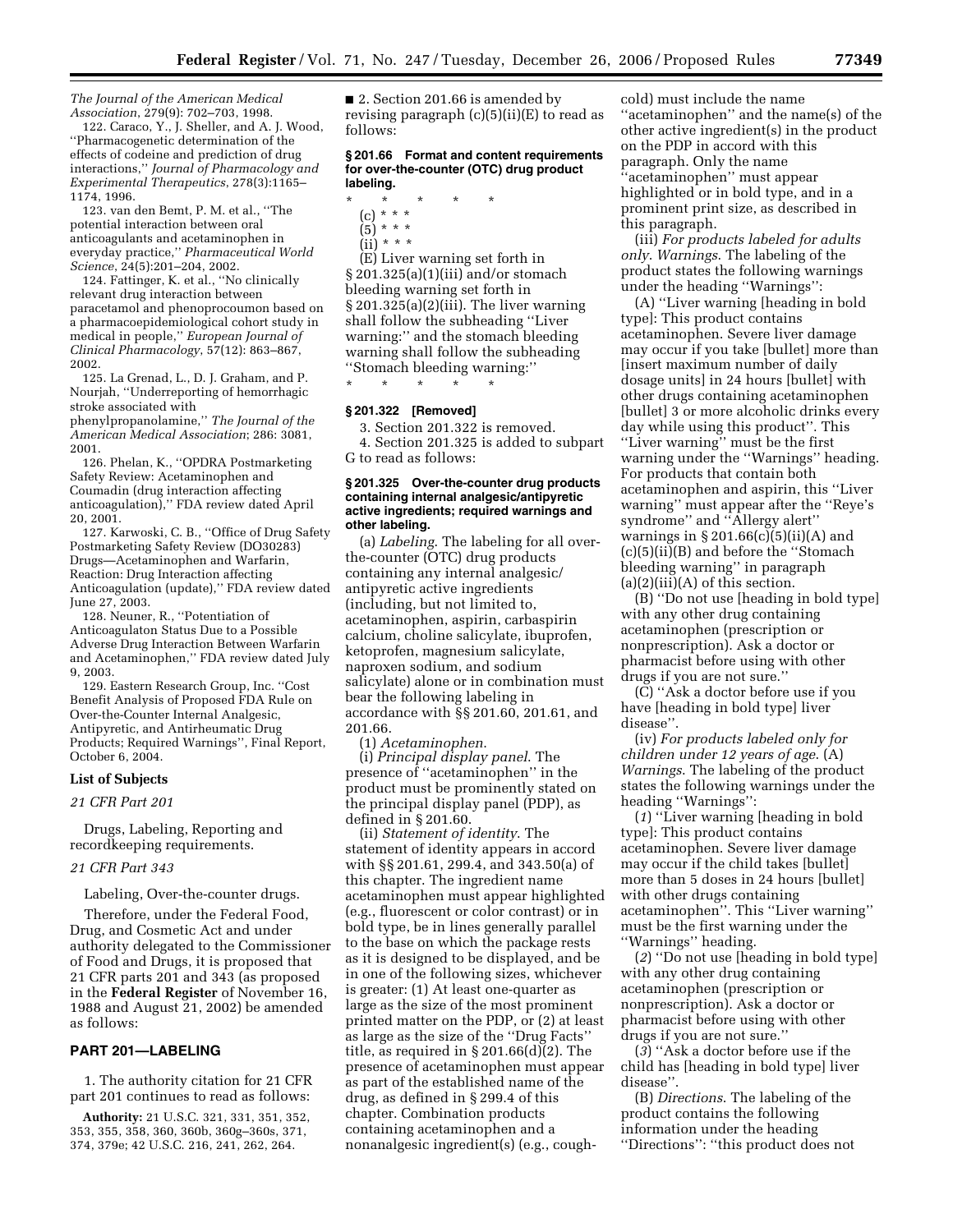contain directions or warnings for adult use'' [in bold type].

(v) *For products labeled for adults and children under 12 years of age*. *Warnings*. The labeling of the product states all of the warnings in paragraphs  $(a)(1)(iii)(A), (a)(1)(iii)(B), and$  $(a)(1)(iii)(C)$  of this section with the following modifications:

(A) The Liver warning states ''Liver warning [heading in bold type]: This product contains acetaminophen. Severe liver damage may occur if [bullet] adult takes more than [insert maximum number of daily dosage units] in 24 hours [ bullet] child takes more than 5 doses in 24 hours [bullet] taken with other drugs containing acetaminophen [bullet] adult has 3 or more alcoholic drinks everyday while using this product.''

(B) ''Ask a doctor before use if the user [heading in bold type] has liver disease.''

(2) *Nonsteroidal anti-inflammatory analgesic/antipyretic active ingredients—including, but not limited to, aspirin, carbaspirin calcium, choline salicylate, ibuprofen, ketoprofen, magnesium salicylate, naproxen sodium, and sodium salicylate*.

(i) *Principal display panel*. The presence of an ''NSAID'' ingredient in the product must be prominently stated on the principal display panel (PDP), as defined in § 201.60.

(ii) *Statement of identity*. The statement of identity appears in accord with §§ 201.61, 299.4, and 343.50(a) of this chapter. The name of the NSAID ingredient and the word ''(NSAID)'' must appear highlighted (e.g., fluorescent or color contrast) or in bold type, be in lines generally parallel to the base on which the package rests as it is designed to be displayed, and be in one of the following sizes, whichever is greater: At least one-quarter as large as the size of the most prominent printed matter on the PDP, or at least as large as the size of the ''Drug Facts'' title, as required in  $\S 201.66(d)(2)$ . The word ''(NSAID)'' must appear as part of the established name of the drug, as defined in § 299.4 of this chapter, or after the general pharmacological (principal intended) action of the NSAID ingredient. For example, either of the following would be acceptable: Ibuprofen Tablets (NSAID) or Pain reliever/ fever reducer (NSAID). Combination products containing an NSAID and a nonanalgesic ingredient(s) (e.g., cough-cold) must include the name of the NSAID ingredient and the word ''(NSAID)'' in accord with this paragraph, and the name(s) of the other active ingredient(s) in the product on the PDP. Only the name of the NSAID

ingredient and the word ''(NSAID)'' need to appear highlighted or in bold type, and in a prominent print size, as described in this paragraph.

(iii) *For products labeled for adults only*. *Warnings*. The labeling of the product states the following warnings under the heading ''Warnings'':

(A) ''Stomach bleeding warning [heading in bold type]: This product contains a nonsteroidal antiinflammatory drug (NSAID), which may cause stomach bleeding. The chance is higher if you [bullet] are age 60 or older [bullet] have had stomach ulcers or bleeding problems [bullet] take a blood thinning (anticoagulant) or steroid drug [bullet] take other drugs containing an NSAID [aspirin, ibuprofen, naproxen, or others] [bullet] have 3 or more alcoholic drinks every day while using this product [bullet] take more or for a longer time than directed''. This ''Stomach bleeding warning'' must appear after the ''Reye's syndrome'' and ''Allergy alert'' warnings in § 201.66(c)(5)(ii)(A) and (c)(5)(ii)(B). For products that contain both acetaminophen and aspirin, the acetaminophen ''Liver warning'' in § 201.325(a)(1)(iii) must appear before the ''Stomach bleeding warning'' in this paragraph.

(B) ''Ask a doctor before use if you have [heading in bold type] [bullet] stomach problems that last or come back, such as heartburn, upset stomach, or stomach pain [bullet] ulcers [bullet] bleeding problems [bullet] high blood pressure [bullet] heart or kidney disease [bullet] taken a diuretic [bullet] reached age 60 or older''.

(C) ''Ask a doctor or pharmacist before use if you are [heading in bold type] [bullet] taking any other drug containing an NSAID (prescription or nonprescription) [bullet] taking a blood thinning (anticoagulant) or steroid drug''.

(D) ''Stop use and ask a doctor if [heading in bold type] [bullet] you feel faint, vomit blood, or have bloody or black stools. These are signs of stomach bleeding. [bullet] stomach pain or upset gets worse or lasts''.

(iv) *For products labeled only for children under 12 years of age*. *Warnings*. (A) The labeling of the product states the following warnings under the heading ''Warnings'':

(*1*) ''Stomach bleeding warning [heading in bold type]: This product contains a nonsteroidal antiinflammatory drug (NSAID), which may cause stomach bleeding. The chance is higher if the child [bullet] has had stomach ulcers or bleeding problems [bullet] takes a blood thinning (anticoagulant) or steroid drug [bullet]

takes other drugs containing an NSAID (aspirin, ibuprofen, naproxen, or others) [bullet] takes more or for a longer time than directed''. The ''Stomach bleeding warning'' must appear after the ''Reye's syndrome'' and ''Allergy alert'' warnings in  $\S$  201.66(c)(5)(ii)(A) and  $(c)(5)(ii)(B).$ 

(*2*) ''Ask a doctor before use if the child has [heading in bold type] [bullet] stomach problems that last or come back, such as heartburn, upset stomach, or stomach pain [bullet] ulcers [bullet] bleeding problems [bullet] not been drinking fluids [bullet] lost a lot of fluid due to vomiting or diarrhea [bullet] high blood pressure [bullet] heart or kidney disease [bullet] taken a diuretic''.

(*3*) ''Ask a doctor or pharmacist before use if the child is [heading in bold type] [bullet] taking any other drug containing an NSAID (prescription or nonprescription) [bullet] taking a blood thinning (anticoagulant) or steroid drug''.

(*4*) ''Stop use and ask a doctor if [heading in bold type] [bullet] the child feels faint, vomits blood, or has bloody or black stools. These are signs of stomach bleeding. [bullet] stomach pain or upset gets worse or lasts''.

(B) *Directions*. The labeling of the product contains the following information under the heading ''Directions'': ''this product does not contain directions or warnings for adult use'' [in bold type].

(v) *For products labeled for adults and children under 12 years of age*. *Warnings*. The labeling of the product states all of the warnings in paragraphs  $(2)(iii)(A)$  through  $(2)(iii)(D)$  of this section with the following modifications:

(A) The Stomach bleeding warning states ''Stomach bleeding warning [heading in bold type]: This product contains a nonsteroidal antiinflammatory drug (NSAID), which may cause stomach bleeding. The chance is higher if the user [bullet] has had stomach ulcers or bleeding problems [bullet] takes a blood thinning (anticoagulant) or steroid drug [bullet] takes other drugs containing an NSAID [aspirin, ibuprofen, naproxen, or others] [bullet] takes more or for a longer time than directed [bullet] is age 60 or older [bullet] has 3 or more alcoholic drinks everyday while using this product''. The ''Stomach bleeding warning'' must appear after the ''Reye's syndrome'' and ''Allergy alert'' warnings in §§ 201.66(c)(5)(ii)(A) and (c)(5)(ii)(B).

(B) The labeling states ''Ask a doctor before use if the user has [heading in bold type] [bullet] stomach problems that last or come back, such as heartburn, upset stomach, or stomach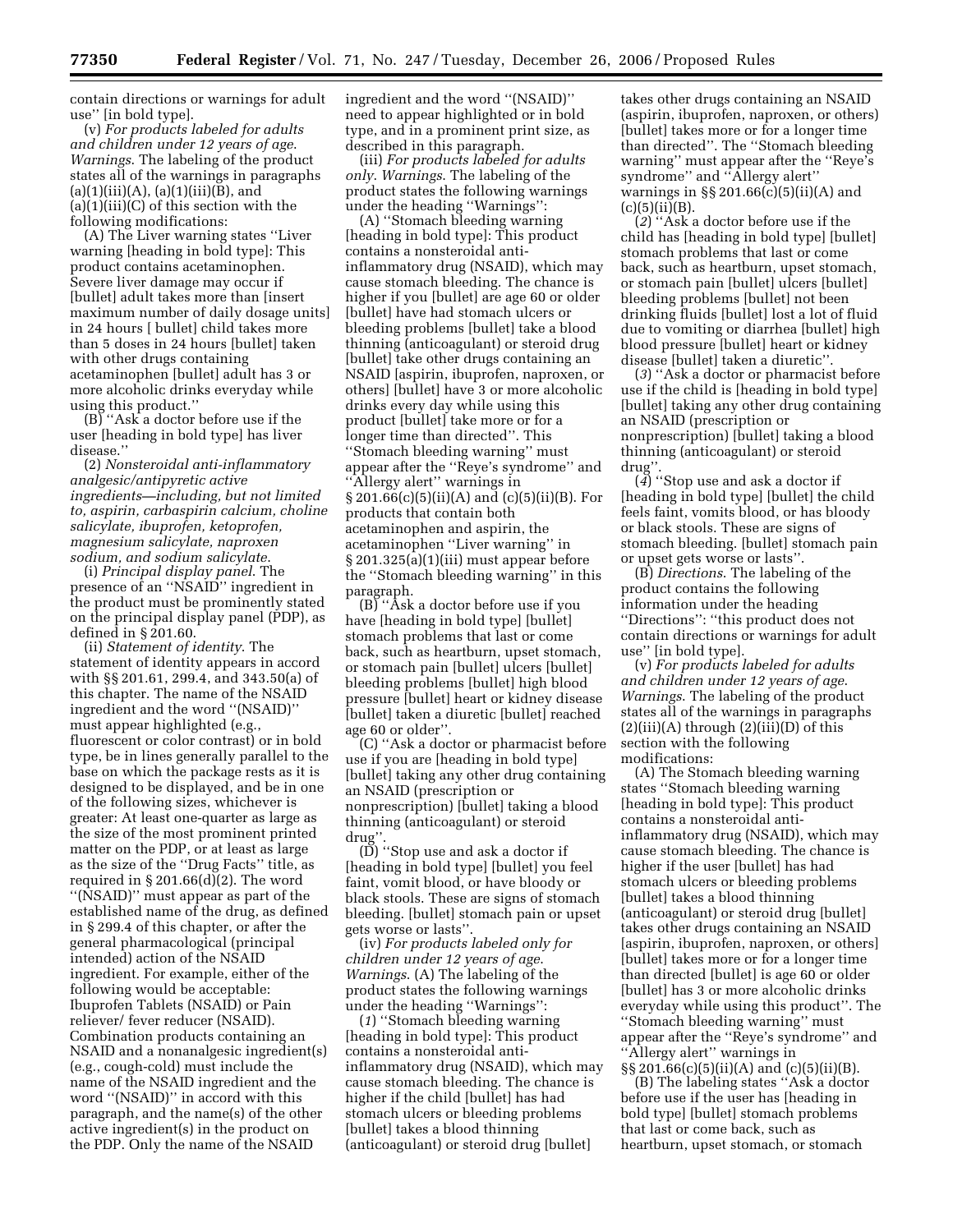pain [bullet] ulcers [bullet] bleeding problems [bullet] high blood pressure [bullet] heart or kidney disease [bullet] taken a diuretic [bullet] not been drinking fluids [bullet] lost a lot of fluid due to vomiting or diarrhea [bullet] reached age 60 or older.''

(C) The labeling states ''Ask a doctor or pharmacist before use if the user is [heading in bold type] [bullet] taking any other drug containing an NSAID (prescription or nonprescription) [bullet] taking a blood thinning (anticoagulant) or steroid drug''.

(D) The labeling states ''Stop use and ask a doctor if [heading in bold type] [bullet] the user feels faint, vomits blood, or has bloody or black stools. These are signs of stomach bleeding. [bullet] stomach pain or upset gets worse or lasts''.

(vi) *Active ingredient(s)*. The active ingredient(s) section of the product's labeling, as defined in  $\S 201.66(c)(2)$ , contains the term ''(NSAID)\*'' after the NSAID active ingredient with an asterisk statement at the end of the active ingredient(s) section that defines the term ''NSAID'' and states ''\* nonsteroidal anti-inflammatory drug.''

(b) *New warnings information statement*. The labeling of any drug product subject to this section that is initially introduced or initially delivered for introduction into interstate commerce before the effective date and within 12 months after the effective date of the final rule or if relabeled at any time before the effective date of the final rule must bear on its principal display panel (PDP), as defined in § 201.60, the statement ''See new warnings information.'' This statement must appear highlighted (e.g., fluorescent or color contrast) or in bold type, be in lines generally parallel to the base on which the package rests as it is designed to be displayed, and be in one of the following sizes, whichever is greater:

(1) At least one-quarter as large as the size of the most prominent printed matter on the PDP, or

(2) At least as large as the size of the ''Drug Facts'' title, as required in  $\S 201.66(d)(2)$ .

(c) *Requirements to supplement approved application*. Holders of approved applications for OTC drug products that contain internal analgesic/ antipyretic active ingredients that are subject to the requirements of paragraph (a) of this section must submit supplements under § 314.70(c) of this chapter to include the required information in the product's labeling. Such labeling may be put into use without advance approval of FDA provided it includes at least the exact

information included in paragraph (a) of this section.

(d) *Regulatory action*. Any drug product subject to this section that is not labeled as required and that is initially introduced or initially delivered for introduction into interstate commerce after [date 12 months after date of publication of the final rule in the **Federal Register**] is misbranded under section 502 of the Federal Food, Drug, and Cosmetic Act (the act) (21 U.S.C. 352) and is subject to regulatory action. Any drug product for which the labeling required in this section was voluntarily implemented before the date of publication of the final rule that is initially introduced or initially delivered for introduction into interstate commerce after [date 18 months after date of publication of the final rule in the **Federal Register**] and that is not labeled as required is misbranded under section 502 of the act and is subject to regulatory action.

# **PART 343—INTERNAL ANALGESIC, ANTIPYRETIC, AND ANTIRHEUMATIC DRUG PRODUCTS FOR OVER-THE-COUNTER HUMAN USE**

4. The authority citation for 21 CFR part 343 continues to read as follows:

**Authority:** 21 U.S.C. 321, 351, 352, 353, 355, 360, 371.

5. Section 343.50, as proposed at 53 FR 46255, November 16, 1988, and 67 FR 54158, August 21, 2002, is further amended by revising paragraphs  $(c)(1)(i), (c)(1)(iii), (c)(1)(iv)(A),$  $(c)(1)(v)(A)$  through  $(c)(1)(v)(C)$  $(c)(1)(ix)(A), (c)(1)(ix)(B), (c)(1)(ix)(C),$  $(c)(1)(ix)(E), (c)(2)(i), (c)(2)(iii),$  $(c)(2)(iv)(A), (c)(2)(v)(A)$  through  $(c)(2)(v)(C)<sup>3</sup>$  and adding new paragraphs  $(b)(4)(i)(C)$  and  $(c)(3)(i)$  through  $(c)(3)(v)(C)$  to read as follows:

### **§ 343.50 Labeling of analgesic-antipyretic drug products.**

- \* \* \* \* \*
	- (b) \* \* \*
	- $(4)^{\ast}$  \* \* \*
	- $(i) * * * *$

(C) The product states the following statement under the heading ''Directions,'' ''this product does not contain directions or warnings for adult use''. This statement is not required for products containing ibuprofen as identified in § 343.10 (g).

\* \* \* \* \* (c) \* \* \* (1) \* \* \*

(i) For products containing any ingredient in § 343.10 (a) through (f) The labeling states ''Stop use and ask a doctor if [heading in bold type] [bullet]1 pain gets worse or lasts more than 10 days [bullet] fever gets worse or lasts more than 3 days [bullet] redness or swelling is present [bullet] any new symptoms appear''.

(iii) *For products containing acetaminophen identified in § 343.10(a)*. The labeling states the warnings in  $\S 201.325(a)(1)(iii)(A), (a)(1)(iii)(B), and$  $(a)(1)(iii)(C)$  and the following statement must follow the general warning identified in § 330.1(g) of this chapter: ''Prompt medical attention is critical for adults as well as for children even if you do not notice any signs or symptoms.'' (iv) \* \* \*

(A) The labeling states the warning in paragraph (c)(1)(v)(B) plus the bulleted statement ''asthma''.

 $\star$   $\star$  $(v) * * * *$ 

\* \* \* \* \*

(A) The labeling states the warning in paragraph (c)(1)(i) of this section plus ''[bullet] you feel faint, vomit blood, or have bloody or black stools. These are signs of stomach bleeding. [bullet] stomach pain or upset gets worse or lasts [bullet] ringing in the ears or loss of hearing occurs''.

(B) The labeling states ''Ask a doctor before use if you have [heading in bold type] [bullet] stomach problems that last or come back, such as heartburn, upset stomach, or stomach pain [bullet] ulcers [bullet] bleeding problems [bullet] high blood pressure [bullet] heart or kidney disease [bullet] taken a diuretic [bullet] reached age 60 or older''.

(C) The labeling states ''Ask a doctor or pharmacist before use if you are [heading in bold type] [bullet] taking any other drug containing an NSAID (prescription or nonprescription) [bullet] taking a blood thinning (anticoagulant) or steroid drug [bullet] taking a prescription drug for diabetes, gout, or arthritis''.

\* \* \* \* \*  $(ix) * * *$ 

(A) The stomach bleeding warning set forth in  $\S 201.325(a)(2)(iii)(A),$  $(a)(2)(iv)(A)$ , or  $(a)(2)(v)(A)$  of this chapter appears after the subheading ''Stomach bleeding warning:''.

(B) The labeling states ''Ask a doctor before use if you have [heading in bold type] [bullet] problems or serious side effects from taking pain relievers or fever reducers [bullet] stomach problems that last or come back, such as

<sup>3</sup>The warnings in these sections are revised to conform with § 201.66 (Drug Facts format). Other warnings remain as proposed in the TFM and will be revised into the Drug Facts format in a future issue of the **Federal Register**.

<sup>1</sup>See § 201.66(b)(4) of this chapter for definition of bullet symbol.